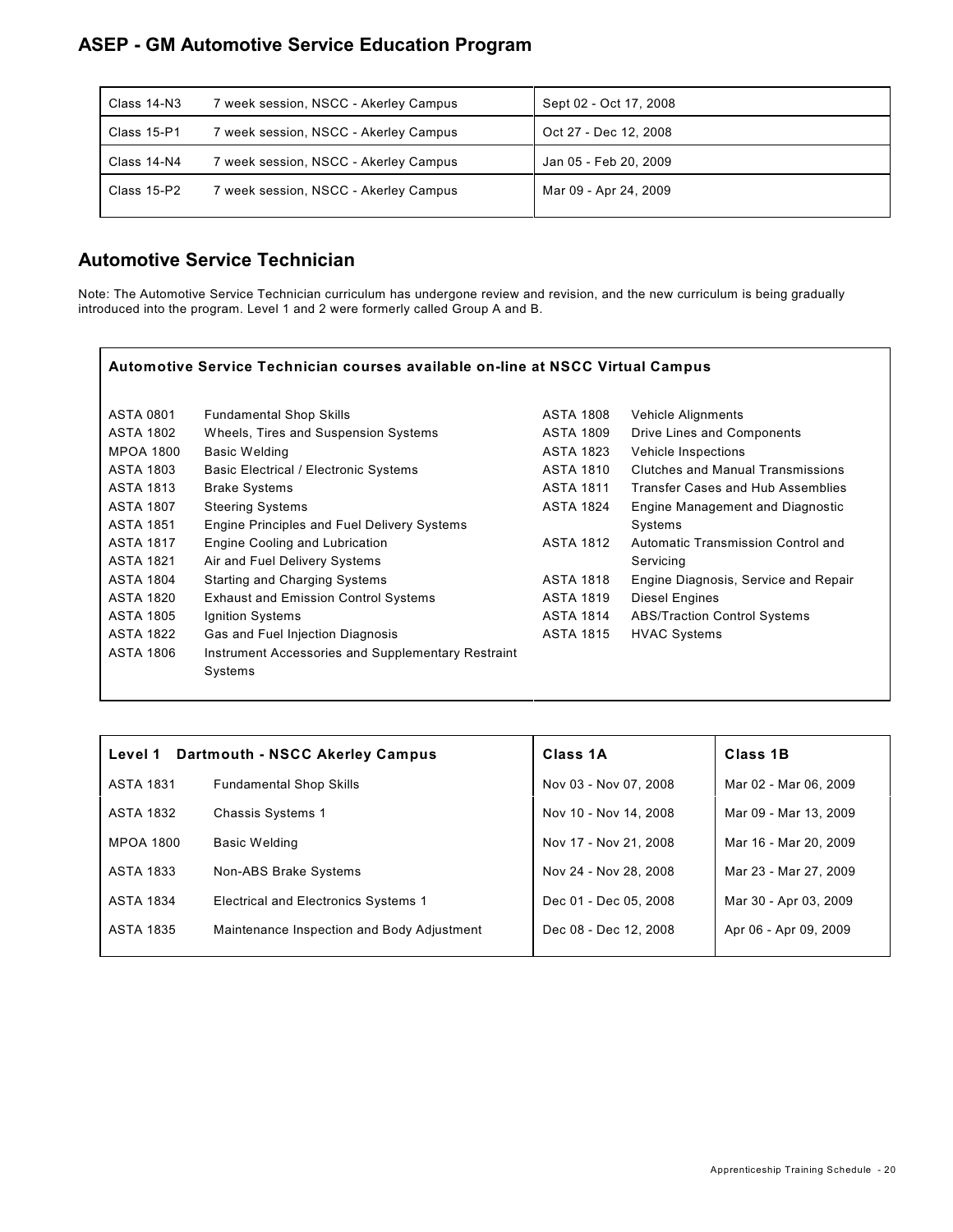### **Automotive Service Technician**

| <b>Group B</b>   | Dartmouth, NSCC Akerley Campus                | Class B1                | Class B <sub>2</sub>  |
|------------------|-----------------------------------------------|-------------------------|-----------------------|
| <b>ASTA 1816</b> | <b>Engine Principles</b>                      | Sept 15 - Sept 19, 2008 | Jan 12 - Jan 16, 2009 |
| <b>ASTA 1817</b> | Engine Cooling and Lubrication                | Sept 22 - Sept 26, 2008 | Jan 19 - Jan 23, 2009 |
| <b>ASTA 1821</b> | Air & Fuel Delivery Systems                   | Sept 29 - Oct 03, 2008  | Jan 26 - Jan 30, 2009 |
| <b>ASTA 1804</b> | <b>Starting and Charging Systems</b>          | Oct 06 - Oct 10, 2008   | Feb 02 - Feb 06, 2009 |
| ASTA 1820        | <b>Exhaust &amp; Emission Control Systems</b> | Oct 14 - Oct 17, 2008   | Feb 09 - Feb 13, 2009 |
| <b>ASTA 1805</b> | Ignition Systems                              | Oct 20 - Oct 24, 2008   | Feb 16 - Feb 20, 2009 |

| <b>Group B</b>   | <b>Yarmouth, NSCC Burridge Campus</b>         | Class B <sub>3</sub>  |
|------------------|-----------------------------------------------|-----------------------|
| <b>ASTA 1816</b> | <b>Engine Principles</b>                      | Jan 26 - Jan 30, 2009 |
| <b>ASTA 1817</b> | Engine Cooling and Lubrication                | Feb 02 - Feb 06, 2009 |
| <b>ASTA 1821</b> | Air & Fuel Delivery Systems                   | Feb 09 - Feb 13, 2009 |
| <b>ASTA 1804</b> | <b>Starting and Charging Systems</b>          | Feb 16 - Feb 20, 2009 |
| <b>ASTA 1820</b> | <b>Exhaust &amp; Emission Control Systems</b> | Feb 23 - Feb 27, 2009 |
| <b>ASTA 1805</b> | Ignition Systems                              | Mar 02 - Mar 06, 2009 |

| <b>Group B</b>   | <b>Truro, NSCC Truro Campus</b>               | Class B4              |
|------------------|-----------------------------------------------|-----------------------|
| <b>ASTA 1816</b> | <b>Engine Principles</b>                      | Jan 12 - Jan 16, 2009 |
| <b>ASTA 1817</b> | Engine Cooling and Lubrication                | Jan 19 - Jan 23, 2009 |
| ASTA 1821        | Air & Fuel Delivery Systems                   | Jan 26 - Jan 30, 2009 |
| <b>ASTA 1804</b> | <b>Starting and Charging Systems</b>          | Feb 02 - Feb 06, 2009 |
| ASTA 1820        | <b>Exhaust &amp; Emission Control Systems</b> | Feb 09 - Feb 13, 2009 |
| ASTA 1805        | Ignition Systems                              | Feb 16 - Feb 20, 2009 |

| <b>B</b> - Lite  | <b>Dartmouth, NSCC Akerley Campus</b>       | <b>Class B-Lite 1</b> | <b>Class B-Lite 2</b> |
|------------------|---------------------------------------------|-----------------------|-----------------------|
| <b>ASTA 1807</b> | <b>Steering Systems</b>                     | Jan 19 - Jan 23, 2009 | Mar 02 - Mar 06, 2009 |
| <b>ASTA 1821</b> | Air and Fuel Delivery Systems               | Jan 26 - Jan 30, 2009 | Mar 09 - Mar 13, 2009 |
| ASTA 1820        | <b>Exhaust and Emission Control Systems</b> | Feb 02 - Feb 06, 2009 | Mar 16 - Mar 20, 2009 |
| ASTA 1805        | Ignition Systems                            | Feb 09 - Feb 13, 2009 | Mar 23 - Mar 27, 2009 |
|                  |                                             |                       |                       |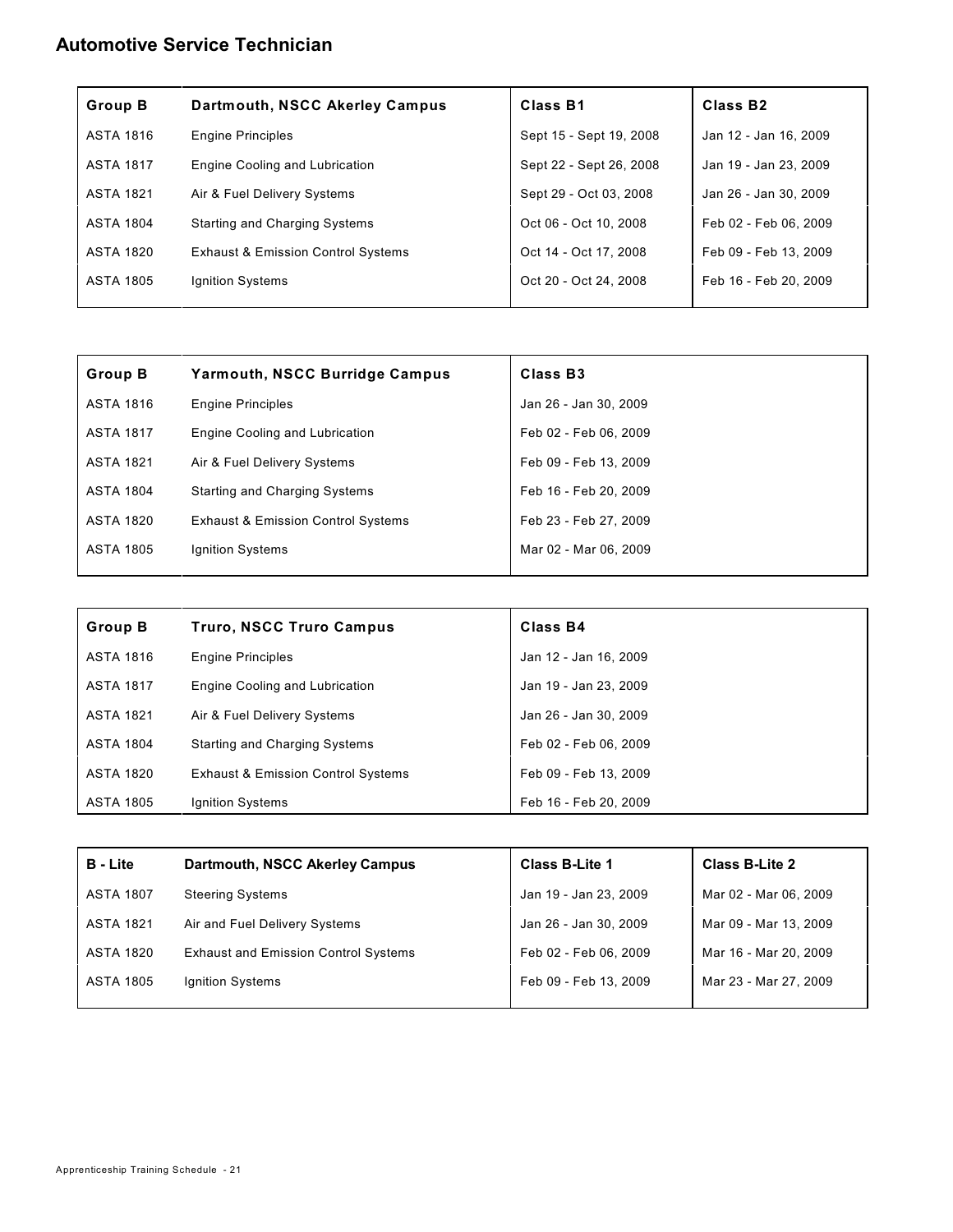### **Automotive Service Technician**

| Group C          | Dartmouth, NSCC Akerley Campus                                      | Class <sub>C1</sub>     | Class C <sub>2</sub>  |
|------------------|---------------------------------------------------------------------|-------------------------|-----------------------|
| <b>ASTA 1822</b> | <b>Gasoline Fuel Injection Systems</b>                              | Sept 08 - Sept 12, 2008 | Oct 27 - Oct 31, 2008 |
| <b>ASTA 1826</b> | <b>Alternative Fuel Systems</b>                                     | Sept 15 - Sept 19, 2008 | Nov 03 - Nov 07, 2008 |
| ASTA 1806        | Instrument, Accessories & Supplementary<br><b>Restraint Systems</b> | Sept 22 - Sept 26, 2008 | Nov 10 - Nov 14, 2008 |
| <b>ASTA 1808</b> | <b>Vehicle Alignments</b>                                           | Sept 29 - Oct 03, 2008  | Nov 17 - Nov 21, 2008 |
| <b>ASTA 1809</b> | Drive Lines and Components                                          | Oct 06 - Oct 10, 2008   | Nov 24 - Nov 28, 2008 |
| <b>ASTA 1823</b> | Vehicle Inspections                                                 | Oct 14 - Oct 17, 2008   | Dec 01 - Dec 05, 2008 |
|                  |                                                                     |                         |                       |

| Group C          | <b>Yarmouth, NSCC Burridge Campus</b>                               | Class <sub>C3</sub>   |
|------------------|---------------------------------------------------------------------|-----------------------|
| <b>ASTA 1822</b> | <b>Gasoline Fuel Injection Systems</b>                              | Mar 16 - Mar 20, 2009 |
| ASTA 1826        | <b>Alternative Fuel Systems</b>                                     | Mar 23 - Mar 27, 2009 |
| <b>ASTA 1806</b> | Instrument, Accessories & Supplementary<br><b>Restraint Systems</b> | Mar 30 - Apr 03, 2009 |
| <b>ASTA 1808</b> | <b>Vehicle Alignments</b>                                           | Apr 06 - Apr 09, 2009 |
| <b>ASTA 1809</b> | Drive Lines and Components                                          | Apr 14 - Apr 17, 2009 |
| <b>ASTA 1823</b> | Vehicle Inspections                                                 | Apr 20 - Apr 24, 2009 |

| Group C          | Dartmouth, NSCC Akerley Campus                                      | Class <sub>C4</sub>   | Class C5              |
|------------------|---------------------------------------------------------------------|-----------------------|-----------------------|
| <b>ASTA 1822</b> | <b>Gasoline Fuel Injection Systems</b>                              | Apr 06 - Apr 09, 2009 | Apr 20 - Apr 24, 2009 |
| ASTA 1826        | <b>Alternative Fuel Systems</b>                                     | Apr 14 - Apr 17, 2009 | Apr 27 - May 01, 2009 |
| ASTA 1806        | Instrument, Accessories & Supplementary<br><b>Restraint Systems</b> | Apr 20 - Apr 24, 2009 | May 04 - May 08, 2009 |
| <b>ASTA 1808</b> | <b>Vehicle Alignments</b>                                           | Apr 27 - May 01, 2009 | May 11 - May 15, 2009 |
| <b>ASTA 1809</b> | Drive Lines and Components                                          | May 04 - May 08, 2009 | May 19 - May 22, 2009 |
| ASTA 1823        | Vehicle Inspections                                                 | May 11 - May 15, 2009 | May 25 - May 29, 2009 |

| Group D          | Dartmouth, NSCC Akerley Campus                 | Class D1                | Class D <sub>2</sub>  |
|------------------|------------------------------------------------|-------------------------|-----------------------|
| ASTA 1810        | Clutches and Manual Transmissions              | Sept 15 - Sept 19, 2008 | Oct 27 - Oct 31, 2008 |
| ASTA 1811        | Transfer Cases and Hub Assemblies              | Sept 22 - Sept 26, 2008 | Nov 03 - Nov 07, 2008 |
| <b>ASTA 1824</b> | Engine Management & Diagnostic Systems         | Sept 29 - Oct 03, 2008  | Nov 10 - Nov 14, 2008 |
| ASTA 1812        | Automatic Transmission Control & Servicing     | Oct 06 - Oct 10, 2008   | Nov 17 - Nov 21, 2008 |
| ASTA 1825        | Automatic Transmission & Transaxle Overhauling | Oct 14 - Oct 17, 2008   | Nov 24 - Nov 28, 2008 |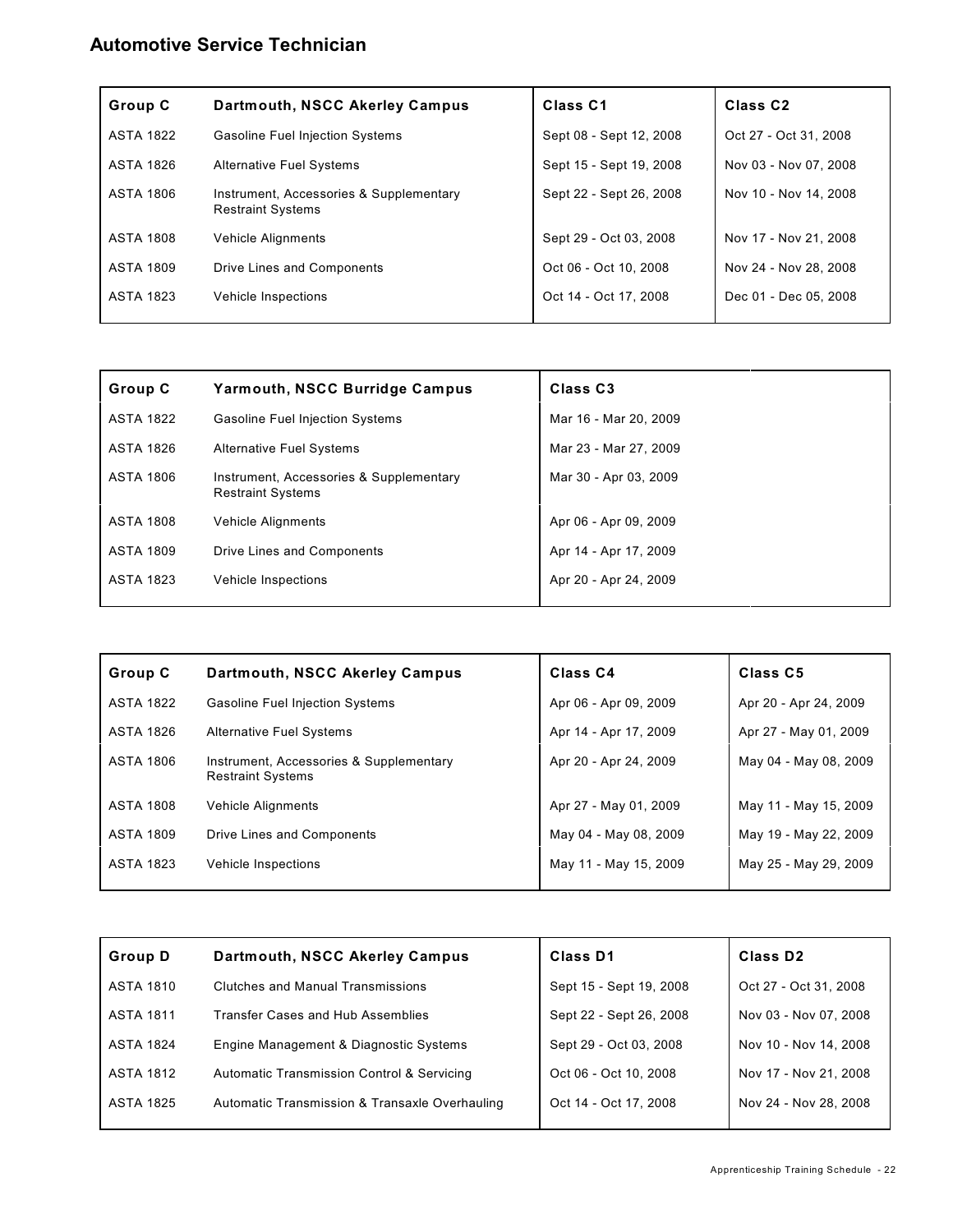### **Automotive Service Technician**

| <b>Group D</b>   | Dartmouth, NSCC Akerley Campus                 | Class D <sub>3</sub>  | Class D5              |
|------------------|------------------------------------------------|-----------------------|-----------------------|
| <b>ASTA 1810</b> | Clutches and Manual Transmissions              | Jan 19 - Jan 23, 2009 | Mar 02 - Mar 06, 2009 |
| ASTA 1811        | Transfer Cases and Hub Assemblies              | Jan 26 - Jan 30, 2009 | Mar 09 - Mar 13, 2009 |
| <b>ASTA 1824</b> | Engine Management & Diagnostic Systems         | Feb 02 - Feb 06, 2009 | Mar 16 - Mar 20, 2009 |
| <b>ASTA 1812</b> | Automatic Transmission Control & Servicing     | Feb 09 - Feb 13, 2009 | Mar 23 - Mar 27, 2009 |
| ASTA 1825        | Automatic Transmission & Transaxle Overhauling | Feb 16 - Feb 20, 2009 | Mar 30 - Apr 03, 2009 |
|                  |                                                |                       |                       |

| Group D          | <b>Sydney, NSCC Marconi Campus</b>             | Class D4              |
|------------------|------------------------------------------------|-----------------------|
| <b>ASTA 1810</b> | Clutches and Manual Transmissions              | Jan 19 - Jan 23, 2009 |
| <b>ASTA 1811</b> | <b>Transfer Cases and Hub Assemblies</b>       | Jan 26 - Jan 30, 2009 |
| <b>ASTA 1824</b> | Engine Management & Diagnostic Systems         | Feb 02 - Feb 06, 2009 |
| <b>ASTA 1812</b> | Automatic Transmission Control & Servicing     | Feb 09 - Feb 13, 2009 |
| <b>ASTA 1825</b> | Automatic Transmission & Transaxle Overhauling | Feb 16 - Feb 20, 2009 |
|                  |                                                |                       |

| <b>Group D</b>   | <b>Yarmouth, NSCC Burridge Campus</b>          | Class D6              |
|------------------|------------------------------------------------|-----------------------|
| ASTA 1810        | Clutches and Manual Transmissions              | May 04 - May 08, 2009 |
| <b>ASTA 1811</b> | Transfer Cases and Hub Assemblies              | May 11 - May 15, 2009 |
| <b>ASTA 1824</b> | Engine Management & Diagnostic Systems         | May 19 - May 22, 2009 |
| <b>ASTA 1812</b> | Automatic Transmission Control & Servicing     | May 25 - May 29, 2009 |
| <b>ASTA 1825</b> | Automatic Transmission & Transaxle Overhauling | June 1 - June 5, 2009 |
|                  |                                                |                       |

| <b>Group E</b>   | <b>Sydney, NSCC Marconi Campus</b>   | <b>Class E1</b>       |
|------------------|--------------------------------------|-----------------------|
| <b>ASTA 1818</b> | Engine Diagnosis, Service and Repair | Mar 02 - Mar 06, 2009 |
| <b>ASTA 1819</b> | Diesel Engines                       | Mar 09 - Mar 13, 2009 |
| <b>ASTA 1814</b> | ABS / Traction Control Systems       | Mar 16 - Mar 20, 2009 |
| <b>ASTA 1815</b> | <b>HVAC Systems</b>                  | Mar 23 - Mar 27, 2009 |
| ASTA 1830        | <b>Program Review</b>                | Mar 30 - Apr 03, 2009 |
|                  |                                      |                       |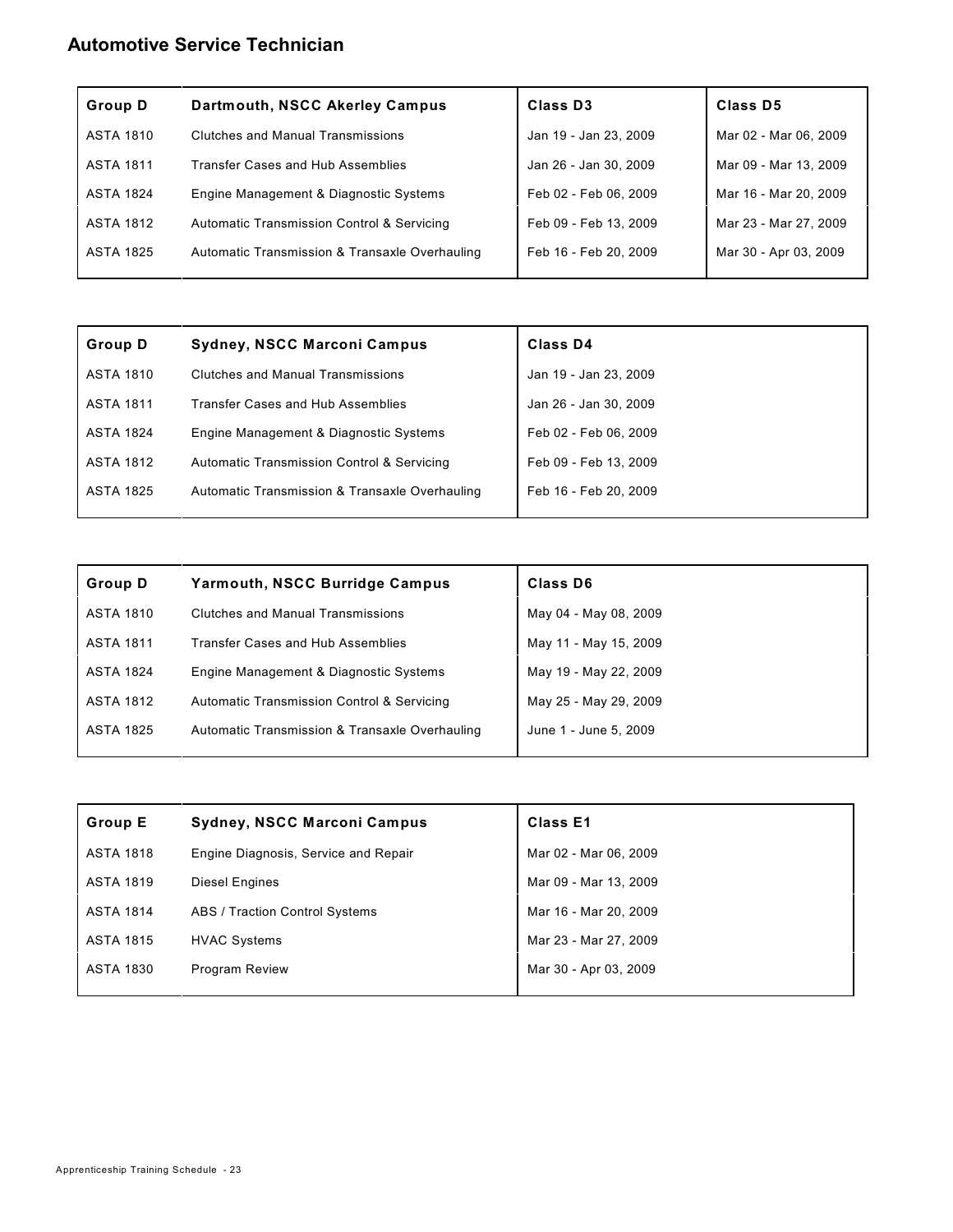### **Boilermaker**

| <b>Group E</b>   | Dartmouth, NSCC Akerley Campus       | Class E <sub>2</sub>  |
|------------------|--------------------------------------|-----------------------|
| ASTA 1818        | Engine Diagnosis, Service and Repair | Apr 14 - Apr 17, 2009 |
| <b>ASTA 1819</b> | <b>Diesel Engines</b>                | Apr 20 - Apr 24, 2009 |
| ASTA 1814        | ABS / Traction Control Systems       | Apr 27 - May 01, 2009 |
| ASTA 1815        | <b>HVAC Systems</b>                  | May 04 - May 08, 2009 |
| ASTA 1830        | <b>Program Review</b>                | May 11 - May 15, 2009 |

| <b>Entry Level</b> | 6 week session, NSCC Marconi Campus | Mar 30 - May 8, 2009<br>Class # Entry 1 |                       |
|--------------------|-------------------------------------|-----------------------------------------|-----------------------|
|                    |                                     | Class # Entry 2                         | Mar 30 - May 8, 2009  |
|                    |                                     | Class # Entry 3                         | May 11 - Jun 19, 2009 |
| Level 1            | 6 week session, NSCC Marconi Campus | Class # 1A                              | Feb 16 - Mar 27, 2009 |
|                    |                                     | Class $# 1B$                            | Feb 16 - Mar 27, 2009 |
| Level 2            | 6 week session, NSCC Marconi Campus | Class #2A                               | Jan 05 - Feb 13, 2009 |
|                    |                                     | Class # 2B                              | Jan 05 - Feb 13, 2009 |
| Level 3            | 6 week session, NSCC Marconi Campus | Class #3A                               | Nov 10 - Dec 19, 2009 |
|                    |                                     | Class #3B                               | Nov 10 - Dec 19, 2009 |
|                    |                                     |                                         |                       |

# **Bricklayer / Restoration Stonemason**

| <b>Group A</b>   | Dartmouth, NSCC Gate Site                           | <b>Class A1</b>       |
|------------------|-----------------------------------------------------|-----------------------|
| <b>BRKA 0801</b> | Safety / Rigging and Scaffolding                    | Apr 06 - Apr 09, 2009 |
| <b>BRKA 0802</b> | Intro to National Building Code / Tools & Equipment | Apr 14 - Apr 17, 2009 |
| <b>BRKA 1803</b> | Masonry Units/Anchors, Ties & Joint Reinforcement   | Apr 20 - Apr 24, 2009 |
| <b>BRKA 1804</b> | Mortars, Grouting and Parging                       | Apr 27 - May 01, 2009 |
| <b>BRKA 1805</b> | Laying Brick and Block to Line                      | May 04 - May 08, 2009 |
|                  |                                                     |                       |

| <b>Group B</b>   | Dartmouth, NSCC Gate Site                         | <b>Class B1</b>                       |
|------------------|---------------------------------------------------|---------------------------------------|
| <b>BRKA 1806</b> | <b>Blueprint Reading / Leads</b>                  | 6 week session, Nov 03 - Dec 12, 2008 |
| <b>BRKA 1807</b> | Concrete Block Foundations                        |                                       |
| <b>BRKA 1808</b> | Concrete Block Walls                              |                                       |
| <b>BRKA 1809</b> | Non-Load Bearing / Load Bearing Walls             |                                       |
| <b>BRKA 1810</b> | Cavity / Composite Walls                          |                                       |
| <b>BRKA 1818</b> | Stone Masonry / Restoration / Repair & Repointing |                                       |
|                  |                                                   |                                       |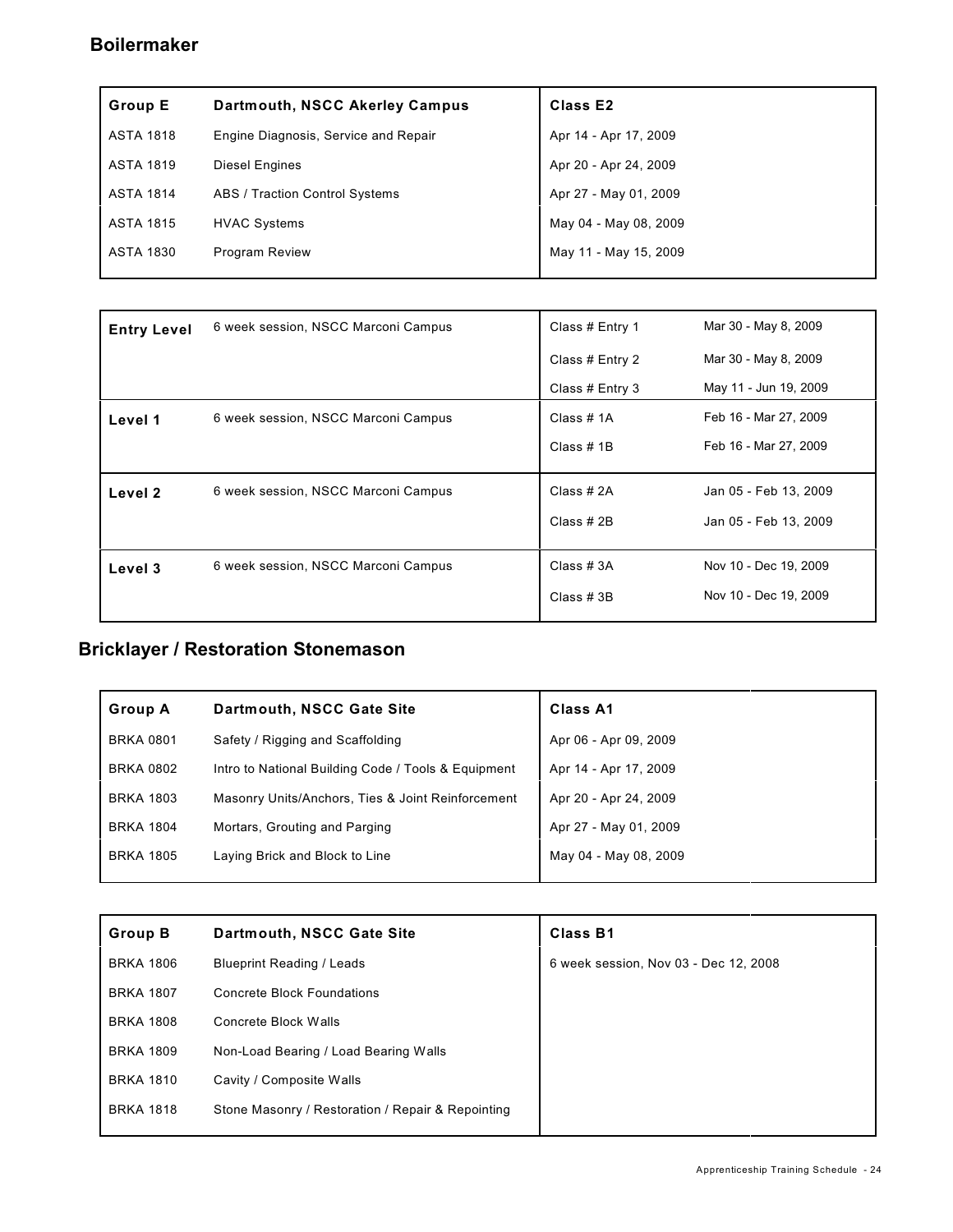## **Bricklayer**

| Group C          | Dartmouth, NSCC Gate Site       | <b>Class C1</b>                     |
|------------------|---------------------------------|-------------------------------------|
| <b>BRKA 1815</b> | Fireplaces                      | 6 week session, Jan 5 - Feb 6, 2009 |
| <b>BRKA 1814</b> | Chimneys                        |                                     |
| <b>BRKA 1813</b> | Openings and Frames / Arches    |                                     |
| <b>BRKA 1811</b> | Reinforced Masonry / Partitions |                                     |
| <b>BRKA 1812</b> | Wall Extensions and Openings    |                                     |
|                  |                                 |                                     |

| <b>Group D</b>   | Dartmouth, NSCC Gate Site                           | <b>Class D1</b>                       |
|------------------|-----------------------------------------------------|---------------------------------------|
| <b>BRKA 1818</b> | Stone Masonry / Restoration / Repair and Repointing | 5 week session, Feb 16 - Mar 20, 2009 |
| <b>BRKA 1816</b> | Barbeques / Steps and Patios                        |                                       |
| <b>BRKA 1817</b> | Refractory / Glass Blocks                           |                                       |
| <b>BRKA 1819</b> | Prefabrication/Contracting and Record Keeping       |                                       |
| <b>BRKA 1820</b> | <b>Program Review</b>                               |                                       |
|                  |                                                     |                                       |

### **Restoration Stonemason**

| Dartmouth, NSCC Gate Site<br>  Group C |                | <b>Class C1</b>                       |  |
|----------------------------------------|----------------|---------------------------------------|--|
|                                        | 6 week session | 6 week session, Sep 22 - Oct 31, 2008 |  |

## **Carpenter**

|                  | Carpenter courses available on-line at NSCC Virtual Campus |                  |                                      |
|------------------|------------------------------------------------------------|------------------|--------------------------------------|
| CARA 0800        | <b>Construction Safety</b>                                 | <b>CARA 1808</b> | Interior Trim                        |
| CARA 0801        | <b>Carpentry Tools</b>                                     | <b>CARA 1809</b> | <b>Common Stairs</b>                 |
| <b>CARA 1819</b> | <b>Residential Foundations</b>                             | <b>CARA 1810</b> | Cabinets and Millwork                |
| CARA 1820        | <b>Residential Framing</b>                                 | <b>CARA 1811</b> | <b>Advanced Roofs</b>                |
| <b>CARA 1821</b> | Gable Roofs                                                | <b>CARA 1814</b> | <b>Energy Efficient Construction</b> |
| <b>CARA 1803</b> | Equal Slope Hip Roofs                                      | <b>CARA 1817</b> | Renovations                          |
| <b>CARA 1804</b> | Intersecting Roofs of Equal Pitch                          | <b>CARA 1812</b> | <b>Advanced Stairs</b>               |
| <b>CARA 1805</b> | <b>Exterior Finishes</b>                                   | CARA 1813        | Heavy/Commercial Construction        |
| <b>CARA 1806</b> | <b>Exterior Siding/Cladding</b>                            |                  |                                      |
| <b>CARA 1807</b> | Residential Floor, Wall & Ceiling Coverings                |                  |                                      |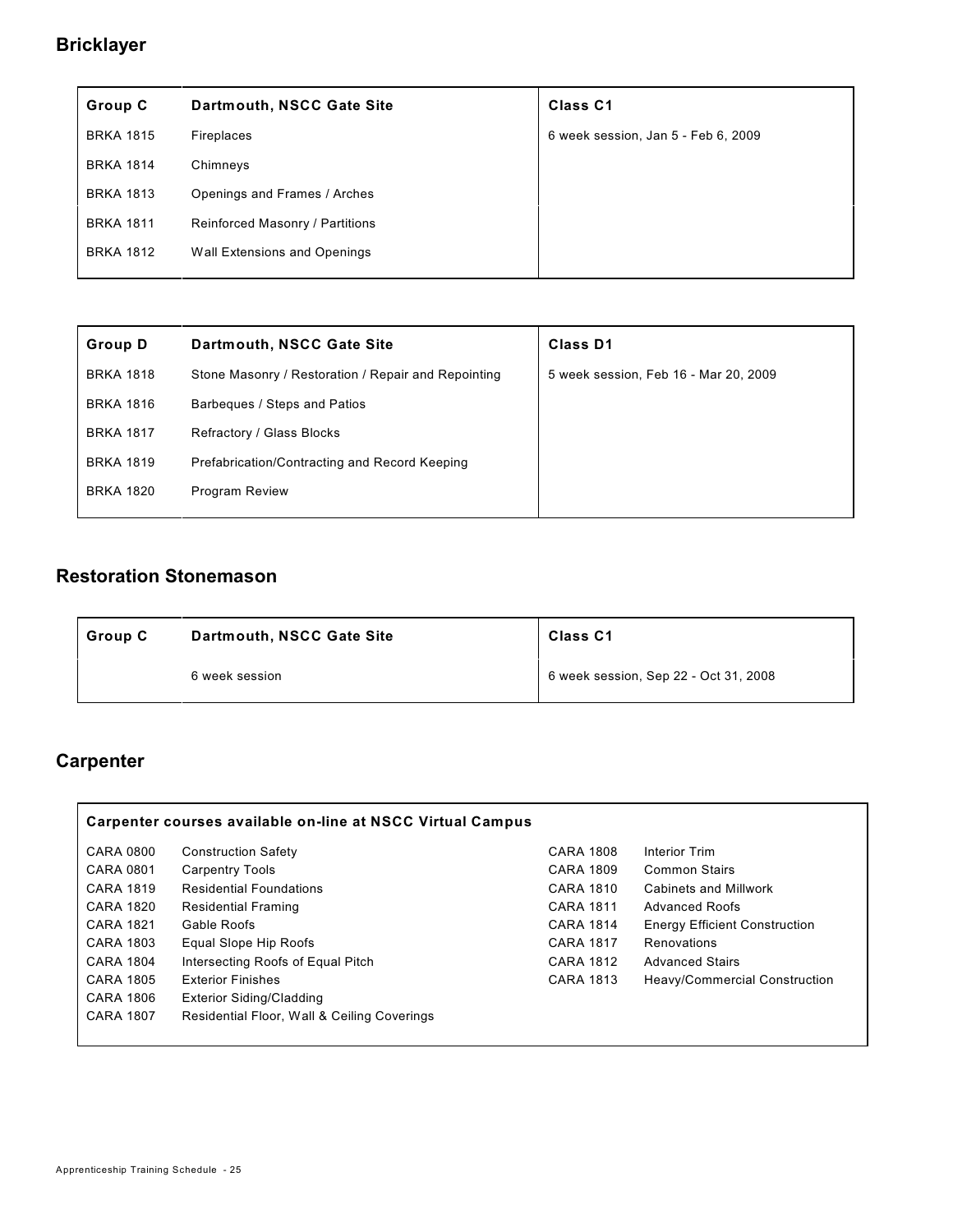#### **Carpenter**

| <b>Group A</b>   | <b>Sydney, NSCC Marconi Campus</b> | Class # / Dates |                        |
|------------------|------------------------------------|-----------------|------------------------|
| <b>CARA 0800</b> | <b>Construction Safety</b>         | Class # A1      | Sept 15 - Oct 24, 2008 |
| <b>CARA 0801</b> | <b>Carpentry Tools</b>             |                 |                        |
| <b>CARA 1819</b> | <b>Residential Foundations</b>     |                 |                        |
| <b>CARA 1820</b> | <b>Residential Framing</b>         |                 |                        |
| <b>CARA 0802</b> | <b>Construction Blueprints</b>     |                 |                        |
|                  |                                    |                 |                        |

| <b>Group A</b>   | <b>Halifax, NSCC IT Campus</b> | Class # / Dates |                       |
|------------------|--------------------------------|-----------------|-----------------------|
| <b>CARA 0800</b> | <b>Construction Safety</b>     | Class # A2      | Nov 03 - Dec 12, 2008 |
| <b>CARA 0801</b> | <b>Carpentry Tools</b>         | Class $#A3$     | Jan 05 - Feb 13, 2009 |
| <b>CARA 1819</b> | <b>Residential Foundations</b> |                 |                       |
| <b>CARA 1820</b> | <b>Residential Framing</b>     |                 |                       |
| <b>CARA 0802</b> | <b>Construction Blueprints</b> |                 |                       |
|                  |                                |                 |                       |

| <b>Group B</b>   | <b>Sydney, NSCC Marconi Campus</b> | Class # / Dates                     |  |
|------------------|------------------------------------|-------------------------------------|--|
| <b>CARA 1821</b> | Gable Roofs                        | Nov 03 - Dec 05, 2008<br>Class # B1 |  |
| <b>CARA 1803</b> | Equal Sloped Hip Roofs             |                                     |  |
| <b>CARA 1804</b> | Intersecting Roofs of Equal Slope  |                                     |  |
| <b>CARA 1805</b> | <b>Exterior Finish</b>             |                                     |  |
| <b>CARA 1806</b> | Exterior Siding / Cladding         |                                     |  |
|                  |                                    |                                     |  |

| <b>Group B</b>   | Halifax, NSCC IT Campus           | Class # / Dates                  |
|------------------|-----------------------------------|----------------------------------|
| <b>CARA 1821</b> | Gable Roofs                       | Class # B2 Nov 10 - Dec 12, 2008 |
| <b>CARA 1803</b> | Equal Sloped Hip Roofs            | Class # B3 Jan 12 - Feb 13, 2009 |
| <b>CARA 1804</b> | Intersecting Roofs of Equal Slope |                                  |
| <b>CARA 1805</b> | <b>Exterior Finish</b>            |                                  |
| <b>CARA 1806</b> | Exterior Siding / Cladding        |                                  |
|                  |                                   |                                  |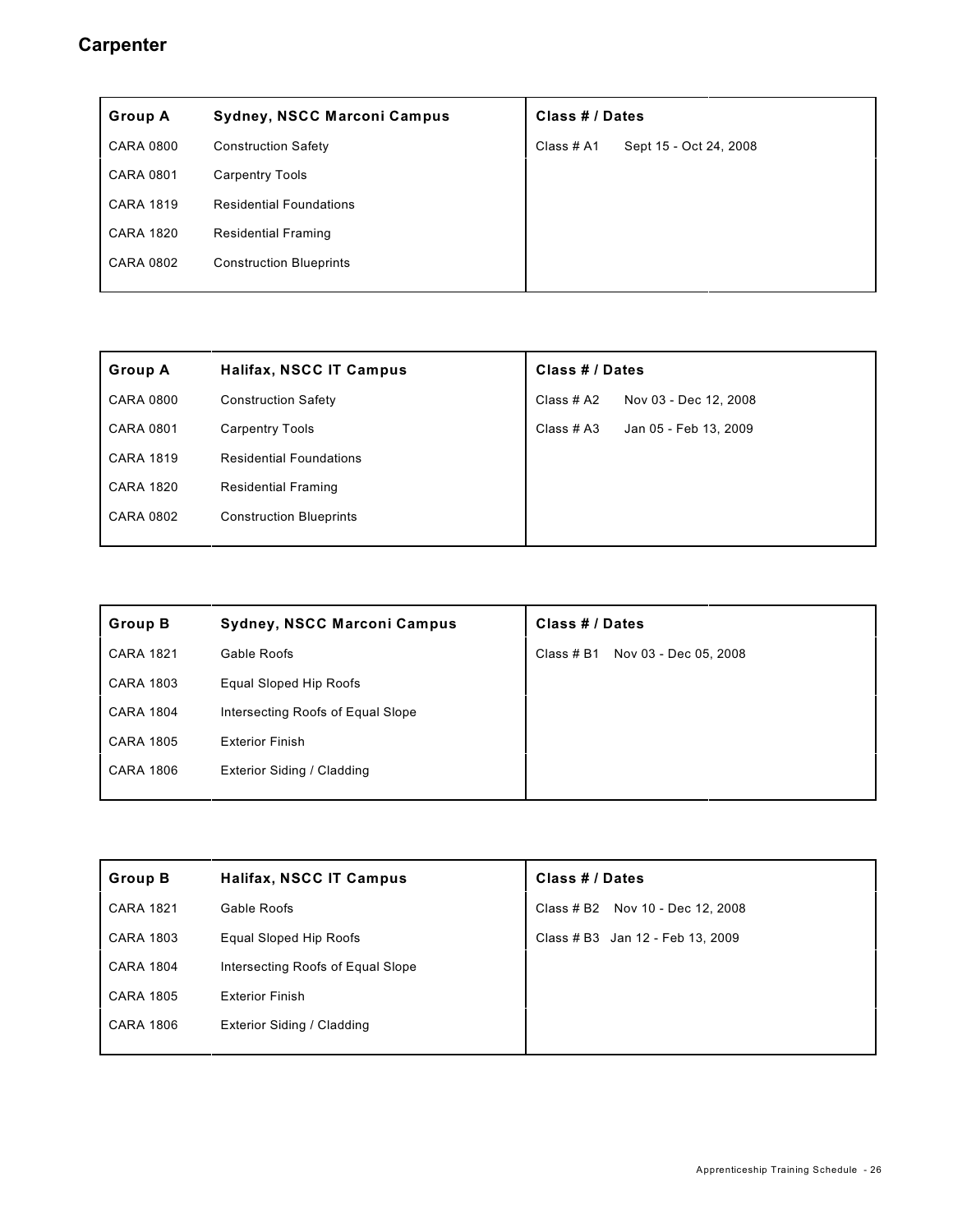#### **Carpenter**

| Group C          | <b>Sydney, NSCC Marconi Campus</b> | Class # / Dates                     |
|------------------|------------------------------------|-------------------------------------|
| <b>CARA 1807</b> | Floor, Wall and Ceiling Coverings  | Jan 12 - Feb 13, 2009<br>Class # C1 |
| <b>CARA 1808</b> | Interior Doors and Trim            |                                     |
| <b>CARA 1809</b> | <b>Common Stairs</b>               |                                     |
| <b>CARA 1811</b> | <b>Advanced Roofs</b>              |                                     |
| <b>CARA 1810</b> | <b>Cabinets and Millwork</b>       |                                     |
|                  |                                    |                                     |

| Group C          | <b>Yarmouth, NSCC Burridge Campus</b> | Class # / Dates                  |
|------------------|---------------------------------------|----------------------------------|
| <b>CARA 1807</b> | Floor, Wall and Ceiling Coverings     | Class # C2 Feb 09 - Mar 13, 2009 |
| <b>CARA 1808</b> | Interior Doors and Trim               |                                  |
| <b>CARA 1809</b> | <b>Common Stairs</b>                  |                                  |
| <b>CARA 1811</b> | <b>Advanced Roofs</b>                 |                                  |
| <b>CARA 1810</b> | <b>Cabinets and Millwork</b>          |                                  |
|                  |                                       |                                  |

| Group C          | <b>Halifax, NSCC IT Campus</b>    | Class # / Dates                  |
|------------------|-----------------------------------|----------------------------------|
| <b>CARA 1807</b> | Floor, Wall and Ceiling Coverings | Class # C3 Feb 23 - Mar 27, 2009 |
| <b>CARA 1808</b> | Interior Doors and Trim           | Class # C4 Apr 14 - May 15, 2009 |
| <b>CARA 1809</b> | <b>Common Stairs</b>              |                                  |
| <b>CARA 1811</b> | <b>Advanced Roofs</b>             |                                  |
| <b>CARA 1810</b> | Cabinets and Millwork             |                                  |
|                  |                                   |                                  |

| <b>Group D</b>   | <b>Sydney, NSCC Marconi Campus</b>        | Class # / Dates                  |
|------------------|-------------------------------------------|----------------------------------|
| <b>CARA 1814</b> | <b>Energy Efficient Construction</b>      | Class # D1 Feb 23 - Apr 03, 2009 |
| <b>CARA 1817</b> | Renovation                                |                                  |
| <b>CARA 1812</b> | <b>Advanced Stairs</b>                    |                                  |
| <b>CARA 1813</b> | Heavy / Commercial Construction           |                                  |
| <b>CARA 1815</b> | Commercial Blueprint Reading & Estimating |                                  |
| <b>CARA 1825</b> | <b>Program Review</b>                     |                                  |
|                  |                                           |                                  |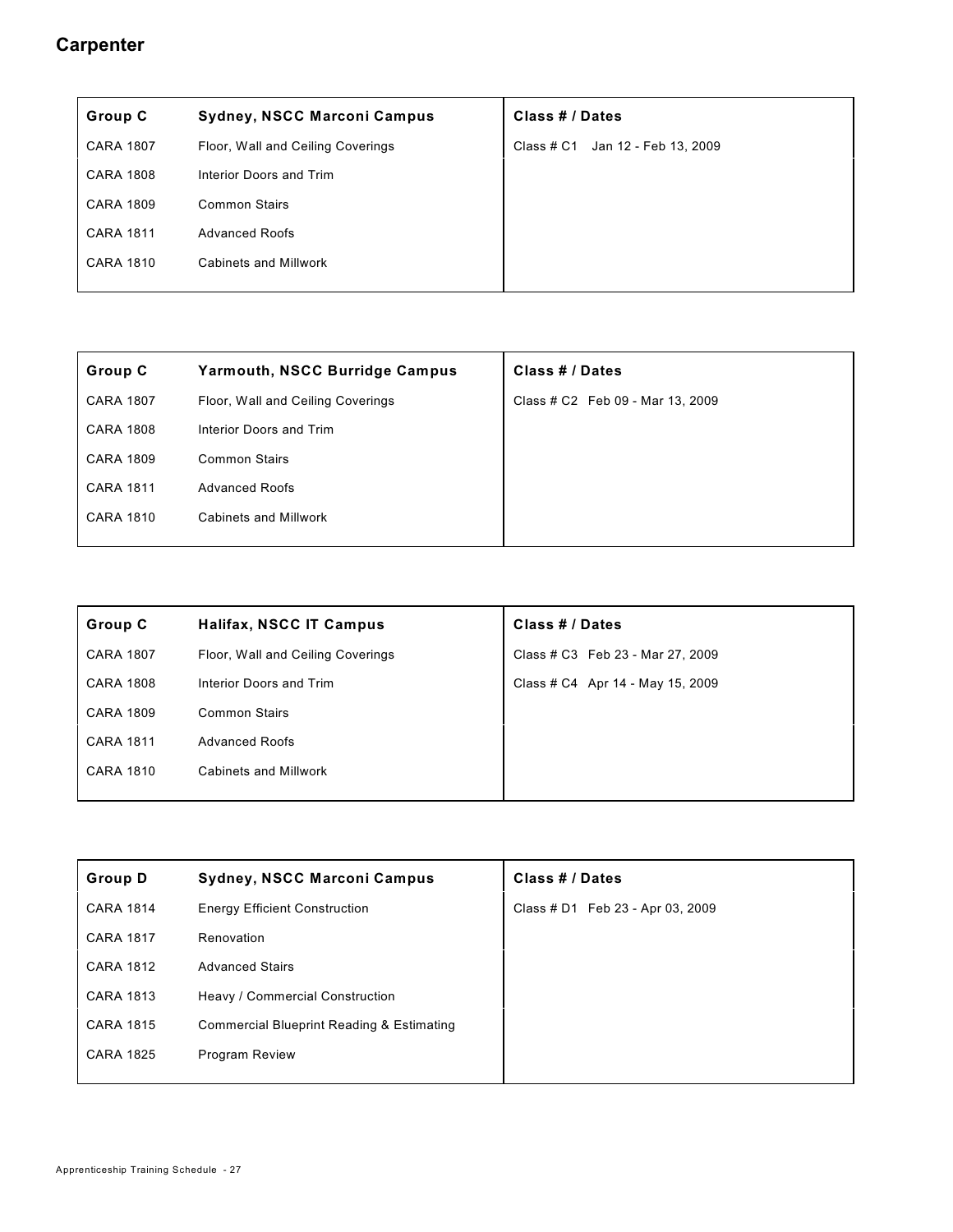#### **Carpenter**

| <b>Group D</b>   | Halifax, NSCC IT Campus                              | Class # / Dates                  |
|------------------|------------------------------------------------------|----------------------------------|
| <b>CARA 1814</b> | <b>Energy Efficient Construction</b>                 | Class # D2 Feb 23 - Apr 03, 2009 |
| <b>CARA 1817</b> | Renovation                                           | Class # D4 Apr 06 - May 15, 2009 |
| <b>CARA 1812</b> | <b>Advanced Stairs</b>                               |                                  |
| <b>CARA 1813</b> | Heavy / Commercial Construction                      |                                  |
| <b>CARA 1815</b> | <b>Commercial Blueprint Reading &amp; Estimating</b> |                                  |
| <b>CARA 1825</b> | <b>Program Review</b>                                |                                  |
|                  |                                                      |                                  |

| <b>Yarmouth, NSCC Burridge Campus</b>                | Class # / Dates                  |
|------------------------------------------------------|----------------------------------|
| <b>Energy Efficient Construction</b>                 | Class # D3 Mar 23 - May 01, 2009 |
| Renovation                                           |                                  |
| <b>Advanced Stairs</b>                               |                                  |
| Heavy / Commercial Construction                      |                                  |
| <b>Commercial Blueprint Reading &amp; Estimating</b> |                                  |
| <b>Program Review</b>                                |                                  |
|                                                      |                                  |

#### **Cook**

| Cook courses available on-line at NSCC Virtual Campus |                                 |           |                                        |
|-------------------------------------------------------|---------------------------------|-----------|----------------------------------------|
| COOA 0802                                             | <b>Health and Safety</b>        | COOA 1806 | Meat, Poultry and Game Preparation     |
| COOA 1817                                             | <b>Basic Cooking Principles</b> | COOA 1807 | Fish and Seafood                       |
| COOA 1818                                             | Vegetable and Starch Cookery    | COOA 1812 | <b>Baking and Deserts 2</b>            |
| COOA 1808                                             | Cold Kitchen 1                  | COOA 0801 | <b>Human Relations</b>                 |
| COOA 1811                                             | <b>Baking and Deserts 1</b>     | COOA 1809 | Cold Kitchen 2                         |
| COOA 1810                                             | Eggs and Breakfast Cookery      | COOA 1813 | <b>Baking and Deserts 3</b>            |
| COOA 1803                                             | <b>Stock and Soups</b>          | COOA 1816 | Food Service Management 1 (Costing)    |
| COOA 1804                                             | Sauces                          | COOA 1814 | Food Service Management 2A (Nutrition) |
| COOA 1805                                             | Meat, Poultry and Game Cutting  | COOA 1815 | Food Service Management 2B (Menu)      |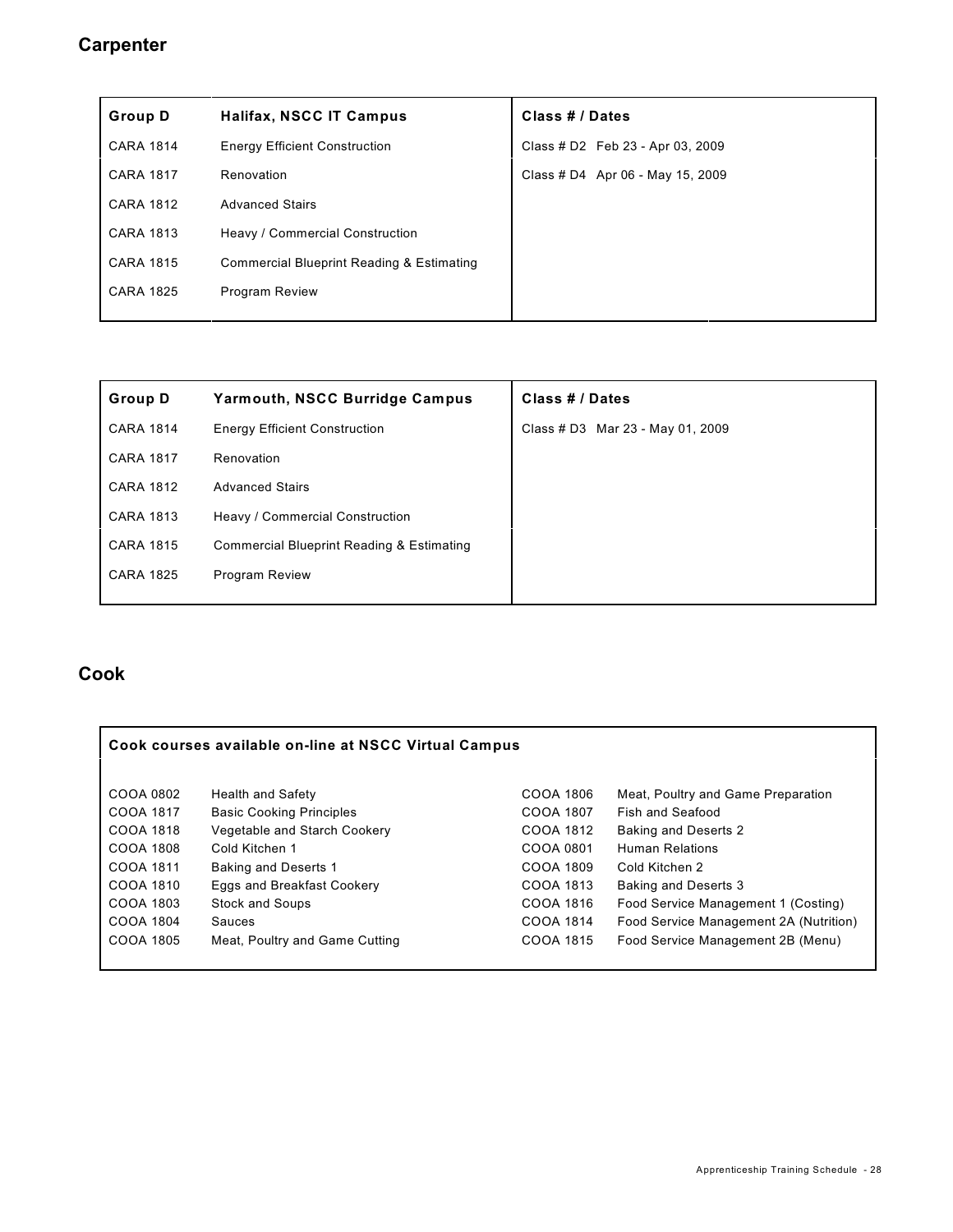#### **Cook**

| <b>Group A</b> | Sydney, NSCC Marconi Campus     | Class A1              |
|----------------|---------------------------------|-----------------------|
| COOA 0802      | <b>Health and Safety</b>        | Jan 19 - Jan 23, 2009 |
| COOA 1817      | <b>Basic Cooking Principles</b> | Jan 26 - Jan 30, 2009 |
| COOA 1818      | Vegetable and Starch Cookery    | Feb 02 - Feb 06, 2009 |
| COOA 1808      | Cold Kitchen 1                  | Feb 09 - Feb 13, 2009 |
| COOA 1811      | <b>Baking and Desserts 1</b>    | Feb 16 - Feb 20, 2009 |
| COOA 1810      | Egg and Breakfast Cookery       | Feb 23 - Feb 27, 2009 |
|                |                                 |                       |

| <b>Group A</b> | Dartmouth, NSCC Akerley Campus  | Class A <sub>2</sub>  |
|----------------|---------------------------------|-----------------------|
| COOA 0802      | <b>Health and Safety</b>        | Mar 09 - Mar 13, 2009 |
| COOA 1817      | <b>Basic Cooking Principles</b> | Mar 16 - Mar 20, 2009 |
| COOA 1818      | Vegetable and Starch Cookery    | Mar 23 - Mar 27, 2009 |
| COOA 1808      | Cold Kitchen 1                  | Mar 30 - Apr 03, 2009 |
| COOA 1811      | <b>Baking and Desserts 1</b>    | Apr 06 - Apr 09, 2009 |
| COOA 1810      | Egg and Breakfast Cookery       | Apr 14 - Apr 17, 2009 |
|                |                                 |                       |

| <b>Group B</b> | Dartmouth, NSCC Akerley Campus     | Class B1              |
|----------------|------------------------------------|-----------------------|
| COOA 1803      | <b>Stock and Soups</b>             | Oct 27 - Oct 31, 2008 |
| COOA 1804      | Sauces                             | Nov 03 - Nov 07, 2008 |
| COOA 1805      | Meat, Poultry and Game Cutting     | Nov 10 - Nov 14, 2008 |
| COOA 1806      | Meat, Poultry and Game Preparation | Nov 17 - Nov 21, 2008 |
| COOA 1807      | Fish and Seafood                   | Nov 24 - Nov 28, 2008 |
| COOA 1812      | <b>Baking and Desserts 2</b>       | Dec 01 - Dec 05, 2008 |
|                |                                    |                       |

| Group C   | Dartmouth, NSCC Akerley Campus                | Class <sub>C1</sub>   |
|-----------|-----------------------------------------------|-----------------------|
| COOA 0801 | <b>Human Relations</b>                        | Jan 12 - Jan 16, 2009 |
| COOA 1809 | Cold Kitchen 2                                | Jan 19 - Jan 23, 2009 |
| COOA 1813 | <b>Baking and Desserts 3</b>                  | Jan 26 - Jan 30, 2009 |
| COOA 1816 | Food Service Management 1 (Costing)           | Feb 02 - Feb 06, 2009 |
| COOA 1814 | Food Service Management 2A (Nutrition)        | Feb 09 - Feb 13, 2009 |
| COOA 1815 | Food Service Management 2B (Menu / Practical) | Feb 16 - Feb 20, 2009 |
| COOA 1819 | <b>Program Review</b>                         | Feb 23 - Feb 27, 2009 |
|           |                                               |                       |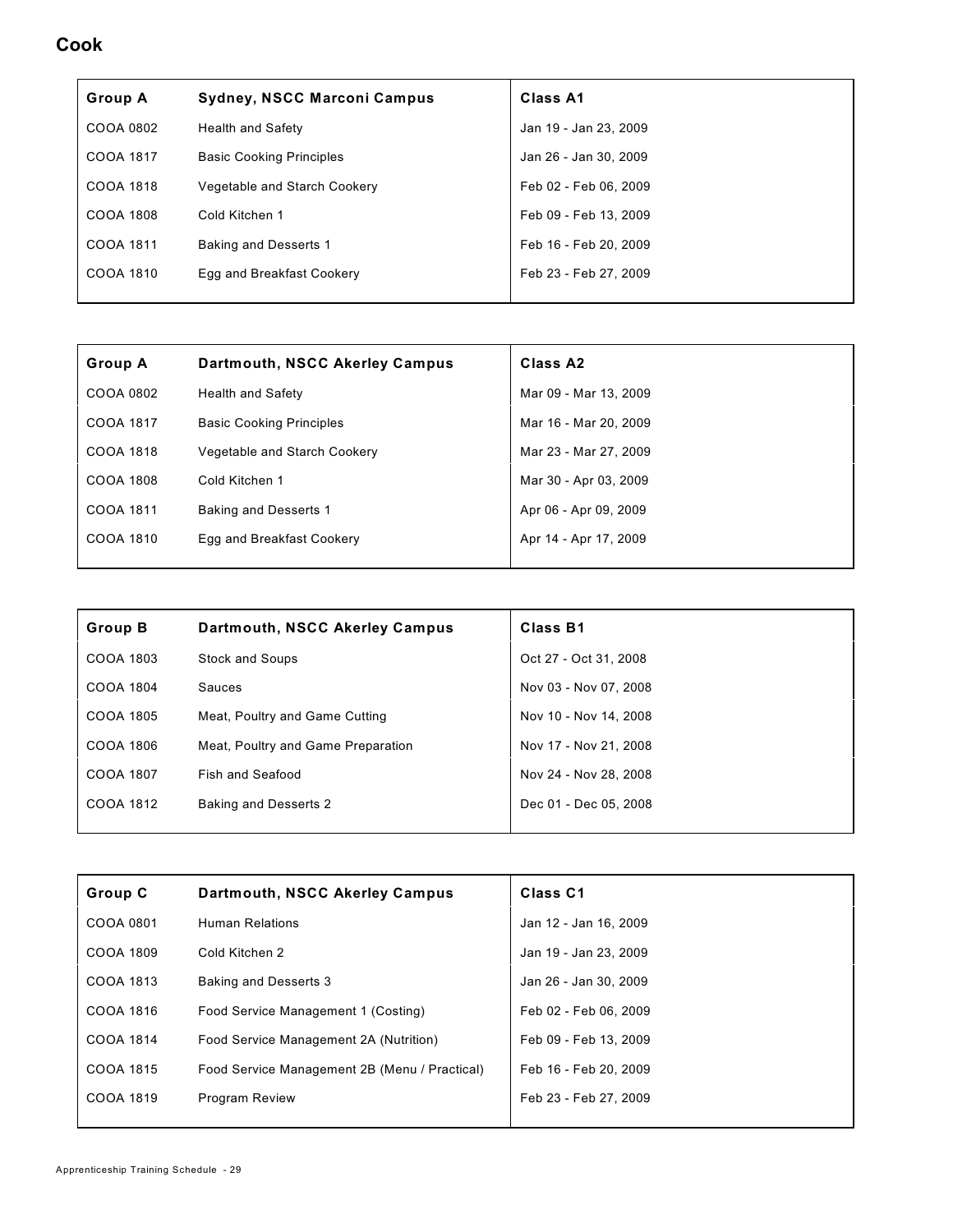#### **Cook**

| Group C   | <b>Sydney, NSCC Marconi Campus</b>            | Class <sub>C2</sub>   |
|-----------|-----------------------------------------------|-----------------------|
| COOA 0801 | <b>Human Relations</b>                        | Mar 16 - Mar 20, 2009 |
| COOA 1809 | Cold Kitchen 2                                | Mar 23 - Mar 27, 2009 |
| COOA 1813 | <b>Baking and Desserts 3</b>                  | Mar 30 - Apr 03, 2009 |
| COOA 1816 | Food Service Management 1 (Costing)           | Apr 06 - Apr 09, 2009 |
| COOA 1814 | Food Service Management 2A (Nutrition)        | Apr 14 - Apr 17, 2009 |
| COOA 1815 | Food Service Management 2B (Menu / Practical) | Apr 20 - Apr 24, 2009 |
| COOA 1819 | <b>Program Review</b>                         | Apr 27 - May 01, 2009 |
|           |                                               |                       |

| Construction/Industrial Electrician courses available on-line at NSCC Virtual Campus |                                             |                  |                                          |
|--------------------------------------------------------------------------------------|---------------------------------------------|------------------|------------------------------------------|
| <b>ELEA 0801</b>                                                                     | Safety Practices / Building Codes           | <b>ELEA 1813</b> | High-Voltage Systems                     |
| <b>ELEA 0802</b>                                                                     | <b>Generic Blueprint</b>                    | <b>ELEA 1812</b> | <b>Transformers</b>                      |
| <b>ELEA 1804</b>                                                                     | <b>Tools and Equipment</b>                  | <b>ELEA 1814</b> | DC Machines and Controls                 |
| <b>ELEA 1805</b>                                                                     | DC Theory / Series and Parallel Circuits    | <b>ELEA 1816</b> | AC Generators / Three-Phase Motors       |
| <b>ELEA 1806</b>                                                                     | Conductors, Cables and Voltage Drop         | <b>ELEA 1815</b> | Single Phase Motors                      |
| <b>ELEA 1824</b>                                                                     | <b>Fundamental Wiring</b>                   | <b>ELEA 1817</b> | Motor Starters / Control Devices         |
| <b>ELEA 1807</b>                                                                     | Raceway Installation                        | <b>ELEA 1833</b> | <b>Three-Phase Service Entrance</b>      |
| <b>ELEA 1834</b>                                                                     | Single-Phase Theory I                       | <b>ELEA 1822</b> | Trouble Shooting / Electrical Blueprints |
| <b>ELEA 1831</b>                                                                     | Single-Phase Theory II                      | <b>ELEA 1819</b> | Power Supply / Rectification / Control   |
| <b>ELEA 1809</b>                                                                     | Three-Phase Theory / Distribution Systems   |                  | <b>Circuits</b>                          |
|                                                                                      | Conditioning                                | <b>ELEA 1820</b> | Solid State Drives                       |
| <b>ELEA 1810</b>                                                                     | Distribution Equipment / Protective Devices | <b>ELEA 1823</b> | Emergency Standby / Communications       |
| <b>ELEA 1825</b>                                                                     | Lighting and Controls                       |                  | Systems                                  |
| <b>ELEA 1808</b>                                                                     | <b>Heating Systems</b>                      | <b>ELEA 1818</b> | Programmable Logic Controllers           |
| <b>ELEA 1832</b>                                                                     | Single-Phase Service Entrance               | <b>ELEA 1821</b> | <b>Signalling Systems</b>                |
|                                                                                      |                                             |                  |                                          |

| <b>Group A</b>   | <b>Halifax, NSCC IT Campus</b>           | Class # and Dates                        |
|------------------|------------------------------------------|------------------------------------------|
| <b>ELEA 0801</b> | Safety Practices / Building Codes        |                                          |
| <b>ELEA 0802</b> | <b>Generic Blueprint</b>                 | (7 week session)                         |
| <b>ELEA 1804</b> | <b>Tools and Equipment</b>               |                                          |
| <b>ELEA 1805</b> | DC Theory / Series and Parallel Circuits | Sept 02 - Oct 17, 2008<br>A <sub>1</sub> |
| <b>ELEA 1806</b> | Conductors, Cables and Voltage Drop      | Jan 05 - Feb 20, 2009<br>A4              |
| <b>ELEA 1824</b> | <b>Fundamental Wiring</b>                | Mar 09 - Apr 24, 2009<br>A5              |
| <b>ELEA 1807</b> | Raceway Installation                     | May 04 - June 19, 2009<br>A <sub>6</sub> |
|                  |                                          |                                          |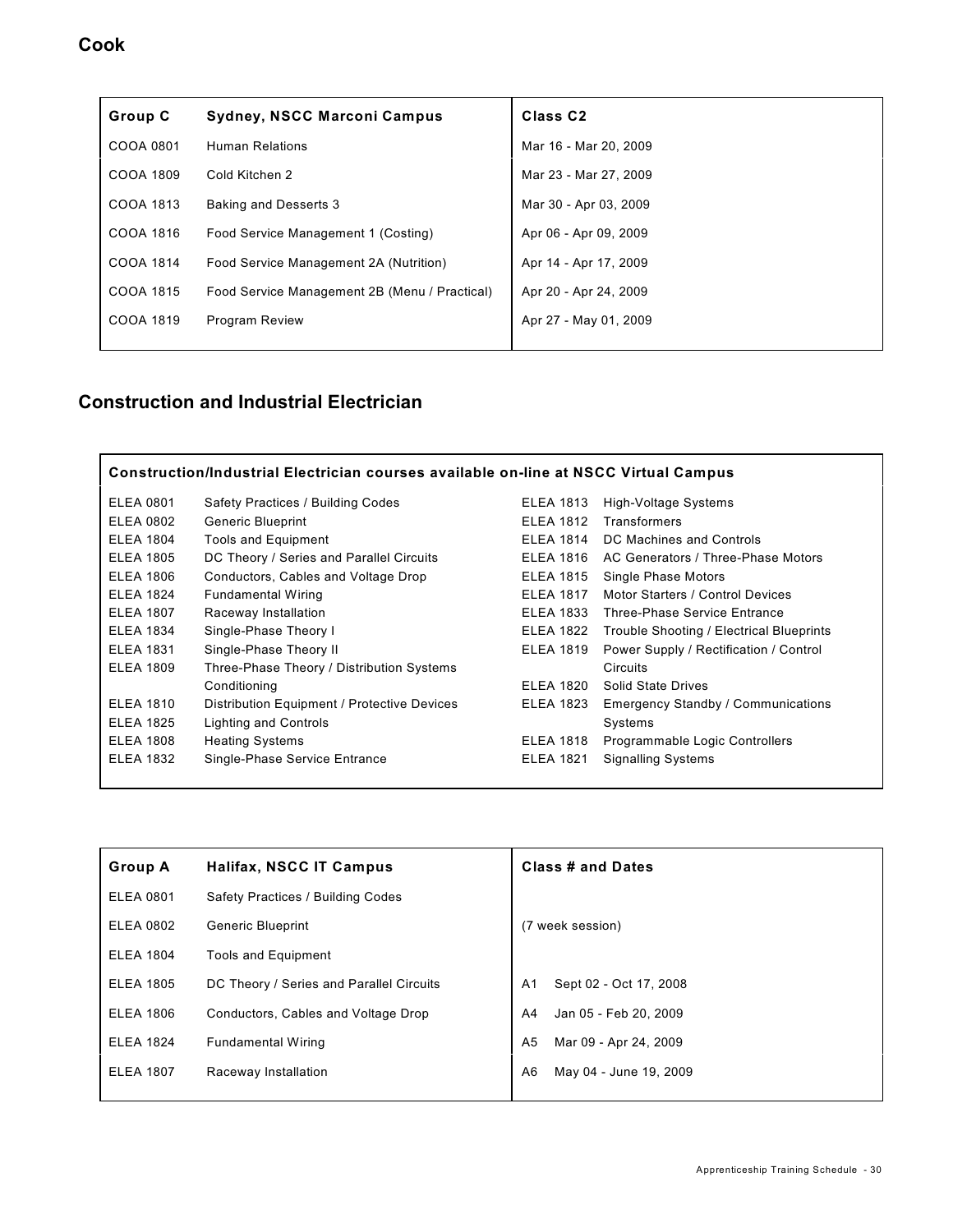| <b>Group A</b>   | <b>Sydney, NSCC Marconi Campus</b>       | Class A <sub>2</sub>    |
|------------------|------------------------------------------|-------------------------|
| <b>ELEA 0801</b> | Safety Practices / Building Codes        | Sept 8 - Sept 12, 2008  |
| <b>ELEA 0802</b> | <b>Generic Blueprint</b>                 | Sept 15 - Sept 19, 2008 |
| <b>ELEA 1804</b> | <b>Tools and Equipment</b>               | Sept 22 - Sept 26, 2008 |
| <b>ELEA 1805</b> | DC Theory / Series and Parallel Circuits | Sept 29 - Oct 03, 2008  |
| <b>ELEA 1806</b> | Conductors, Cables and Voltage Drop      | Oct 06 - Oct 10, 2008   |
| <b>ELEA 1824</b> | <b>Fundamental Wiring</b>                | Oct 14 - Oct 17, 2008   |
| <b>ELEA 1807</b> | Raceway Installation                     | Oct 20 - Oct 24, 2008   |
|                  |                                          |                         |

| <b>Group A</b>   | <b>Kentville, NSCC Kingstec Campus</b>   | Class A3              |
|------------------|------------------------------------------|-----------------------|
| <b>ELEA 0801</b> | Safety Practices / Building Codes        | Oct 27 - Oct 31, 2008 |
| <b>ELEA 0802</b> | <b>Generic Blueprint</b>                 | Nov 03 - Nov 07, 2008 |
| <b>ELEA 1804</b> | <b>Tools and Equipment</b>               | Nov 10 - Nov 14, 2008 |
| <b>ELEA 1805</b> | DC Theory / Series and Parallel Circuits | Nov 17 - Nov 21, 2008 |
| <b>ELEA 1806</b> | Conductors, Cables and Voltage Drop      | Nov 24 - Nov 28, 2008 |
| <b>ELEA 1824</b> | <b>Fundamental Wiring</b>                | Dec 01 - Dec 05, 2008 |
| <b>ELEA 1807</b> | Raceway Installation                     | Dec 08 - Dec 12, 2008 |
|                  |                                          |                       |

| <b>Group B</b>   | Halifax, NSCC IT Campus                                |                | <b>Class # and Dates</b> |  |
|------------------|--------------------------------------------------------|----------------|--------------------------|--|
| <b>ELEA 1834</b> | Single-Phase Theory I                                  |                | (7 week session)         |  |
| <b>ELEA 1831</b> | Single-Phase Theory II                                 | <b>B1</b>      | Sept 02 - Oct 17, 2008   |  |
| <b>ELEA 1809</b> | Three-Phase Theory / Distribution Systems Conditioning | <b>B2</b>      | Oct 27 - Dec 12, 2008    |  |
| <b>ELEA 1810</b> | Distribution Equipment / Protective Devices            | B <sub>3</sub> | Oct 27 - Dec 12, 2008    |  |
| <b>ELEA 1825</b> | Lighting and Controls                                  | B <sub>6</sub> | Jan 05 - Feb 20, 2009    |  |
| <b>ELEA 1808</b> | <b>Heating Systems</b>                                 | B7             | Jan 05 - Feb 20, 2009    |  |
| <b>ELEA 1832</b> | Single-Phase Service Entrance                          | <b>B9</b>      | Mar 09 - Apr 24, 2009    |  |
|                  |                                                        | B10            | May 04 - June 19, 2009   |  |
|                  |                                                        |                |                          |  |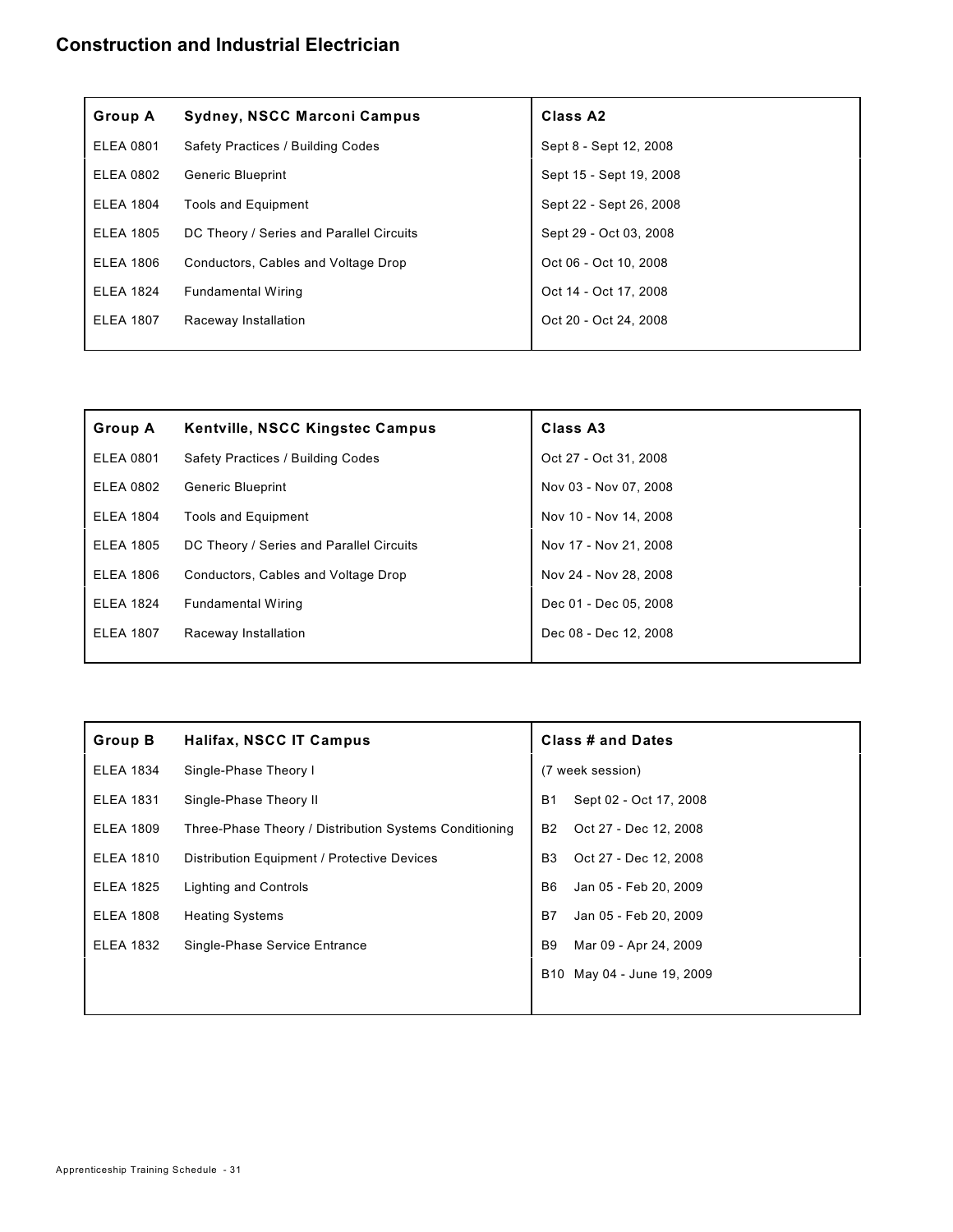| Group B          | <b>Yarmouth, NSCC Burridge Campus</b>                  | Class B4              |
|------------------|--------------------------------------------------------|-----------------------|
| <b>ELEA 1834</b> | Single-Phase Theory I                                  | Oct 27 - Oct 31, 2008 |
| <b>ELEA 1831</b> | Single-Phase Theory II                                 | Nov 03 - Nov 07, 2008 |
| <b>ELEA 1809</b> | Three-Phase Theory / Distribution Systems Conditioning | Nov 10 - Nov 14, 2008 |
| <b>ELEA 1810</b> | Distribution Equipment / Protective Devices            | Nov 17 - Nov 21, 2008 |
| <b>ELEA 1825</b> | Lighting and Controls                                  | Nov 24 - Nov 28, 2008 |
| <b>ELEA 1808</b> | <b>Heating Systems</b>                                 | Dec 01 - Dec 05, 2008 |
| <b>ELEA 1832</b> | Single-Phase Service Entrance                          | Dec 08 - Dec 12, 2008 |
|                  |                                                        |                       |

| Group B          | <b>Sydney, NSCC Marconi Campus</b>                     | Class B5              |
|------------------|--------------------------------------------------------|-----------------------|
| <b>ELEA 1834</b> | Single-Phase Theory I                                  | Nov 03 - Nov 07, 2008 |
| <b>ELEA 1831</b> | Single-Phase Theory II                                 | Nov 10 - Nov 14, 2008 |
| <b>ELEA 1809</b> | Three-Phase Theory / Distribution Systems Conditioning | Nov 17 - Nov 21, 2008 |
| <b>ELEA 1810</b> | Distribution Equipment / Protective Devices            | Nov 24 - Nov 28, 2008 |
| <b>ELEA 1825</b> | Lighting and Controls                                  | Dec 01 - Dec 05, 2008 |
| <b>ELEA 1808</b> | <b>Heating Systems</b>                                 | Dec 08 - Dec 12, 2008 |
| <b>ELEA 1832</b> | Single-Phase Service Entrance                          | Dec 15 - Dec 19, 2008 |
|                  |                                                        |                       |

| <b>Group B</b>   | Kentville, NSCC Kingstec Campus                        | Class B8              |
|------------------|--------------------------------------------------------|-----------------------|
| <b>ELEA 1834</b> | Single-Phase Theory I                                  | Jan 05 - Jan 09, 2009 |
| <b>ELEA 1831</b> | Single-Phase Theory II                                 | Jan 12 - Jan 16, 2009 |
| <b>ELEA 1809</b> | Three-Phase Theory / Distribution Systems Conditioning | Jan 19 - Jan 23, 2009 |
| <b>ELEA 1810</b> | Distribution Equipment / Protective Devices            | Jan 26 - Jan 30, 2009 |
| <b>ELEA 1825</b> | Lighting and Controls                                  | Feb 02 - Feb 06, 2009 |
| <b>ELEA 1808</b> | <b>Heating Systems</b>                                 | Feb 09 - Feb 13, 2009 |
| <b>ELEA 1832</b> | Single-Phase Service Entrance                          | Feb 16 - Feb 20, 2009 |
|                  |                                                        |                       |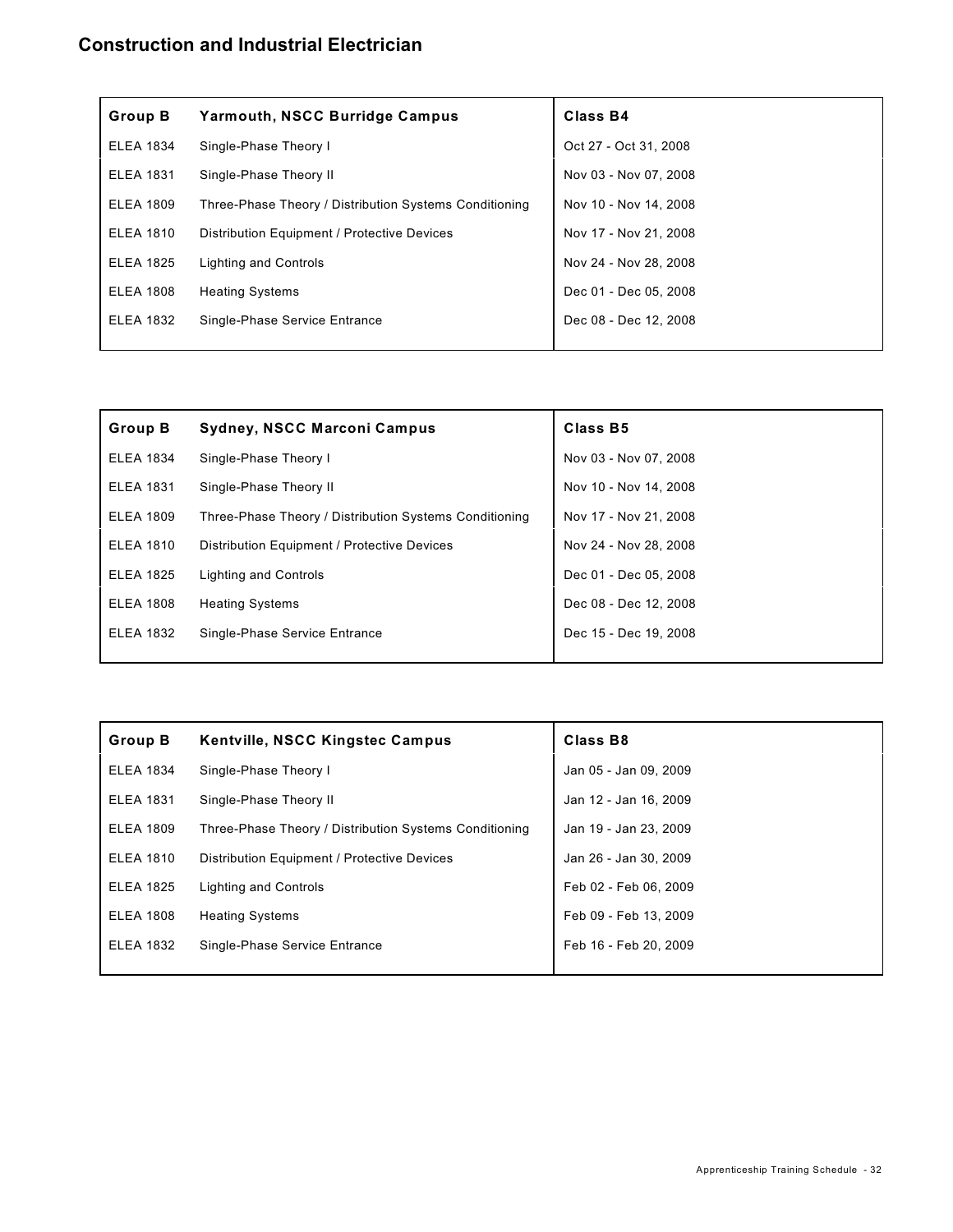| Group C          | <b>Halifax, NSCC IT Campus</b>     | <b>Class # and Dates</b>                 |
|------------------|------------------------------------|------------------------------------------|
| <b>ELEA 1813</b> | High-Voltage Systems               | (7 week sessions)                        |
| <b>ELEA 1812</b> | Transformers                       | Sept 02 - Oct 17, 2008<br>C1             |
| <b>ELEA 1814</b> | DC Machines and Controls           | Oct 27 - Dec 12, 2008<br>C <sub>2</sub>  |
| <b>ELEA 1816</b> | AC Generators / Three-Phase Motors | C <sub>3</sub><br>Jan 05 - Feb 20, 2009  |
| <b>ELEA 1815</b> | Single Phase Motors                | Mar 09 - Apr 24, 2009<br>C7              |
| <b>ELEA 1817</b> | Motor Starters / Control Devices   | C <sub>8</sub><br>Mar 09 - Apr 24, 2009  |
| <b>ELEA 1833</b> | Three-Phase Service Entrance       | C <sub>9</sub><br>May 04 - June 19, 2009 |
|                  |                                    |                                          |

| Group C          | Sydney, NSCC Marconi Campus        | Class <sub>C4</sub>   |
|------------------|------------------------------------|-----------------------|
| <b>ELEA 1813</b> | High-Voltage Systems               | Jan 12 - Jan 16, 2009 |
| <b>ELEA 1812</b> | Transformers                       | Jan 19 - Jan 23, 2009 |
| <b>ELEA 1814</b> | DC Machines and Controls           | Jan 26 - Jan 30, 2009 |
| <b>ELEA 1816</b> | AC Generators / Three-Phase Motors | Feb 02 - Feb 06, 2009 |
| <b>ELEA 1815</b> | Single Phase Motors                | Feb 09 - Feb 13, 2009 |
| <b>ELEA 1817</b> | Motor Starters / Control Devices   | Feb 16 - Feb 20, 2009 |
| <b>ELEA 1833</b> | Three-Phase Service Entrance       | Feb 23 - Feb 27, 2009 |
|                  |                                    |                       |

| Group C          | <b>Yarmouth, NSCC Burridge Campus</b> | Class C5              |
|------------------|---------------------------------------|-----------------------|
| <b>ELEA 1813</b> | High-Voltage Systems                  | Feb 09 - Feb 13, 2009 |
| <b>ELEA 1812</b> | Transformers                          | Feb 16 - Feb 20, 2009 |
| <b>ELEA 1814</b> | DC Machines and Controls              | Feb 23 - Feb 27, 2009 |
| <b>ELEA 1816</b> | AC Generators / Three-Phase Motors    | Mar 02 - Mar 06, 2009 |
| <b>ELEA 1815</b> | Single Phase Motors                   | Mar 09 - Mar 13, 2009 |
| <b>ELEA 1817</b> | Motor Starters / Control Devices      | Mar 16 - Mar 20, 2009 |
| <b>ELEA 1833</b> | <b>Three-Phase Service Entrance</b>   | Mar 23 - Mar 27, 2009 |
|                  |                                       |                       |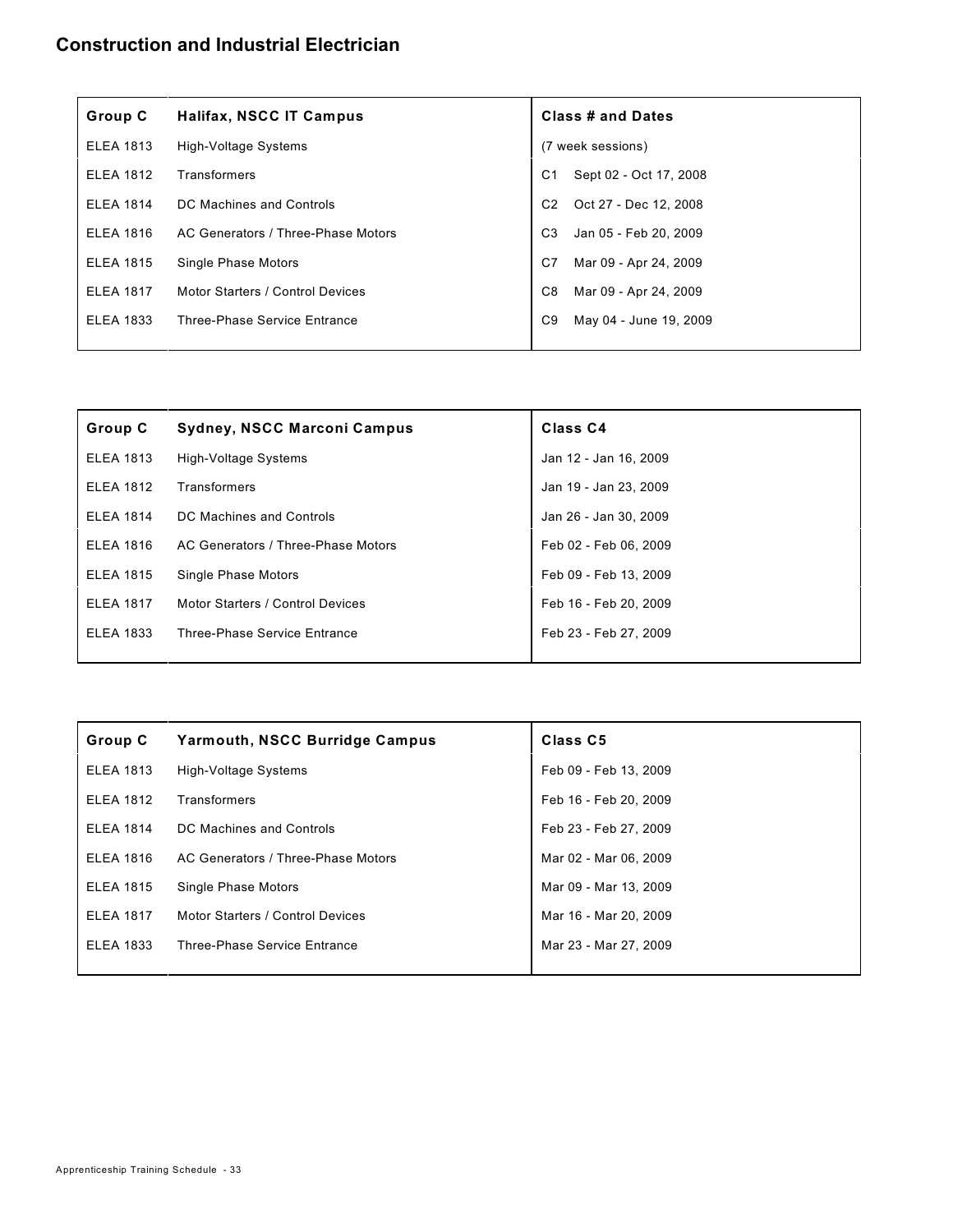| Group C          | <b>Kentville, NSCC Kingstec Campus</b> | Class C6              |
|------------------|----------------------------------------|-----------------------|
| <b>ELEA 1813</b> | High-Voltage Systems                   | Mar 02 - Mar 06, 2009 |
| <b>ELEA 1812</b> | Transformers                           | Mar 09 - Mar 13, 2009 |
| <b>ELEA 1814</b> | DC Machines and Controls               | Mar 16 - Mar 20, 2009 |
| <b>ELEA 1816</b> | AC Generators / Three-Phase Motors     | Mar 23 - Mar 27, 2009 |
| <b>ELEA 1815</b> | Single Phase Motors                    | Mar 30 - Apr 03, 2009 |
| <b>ELEA 1817</b> | Motor Starters / Control Devices       | Apr 06 - Apr 09, 2009 |
| <b>ELEA 1833</b> | <b>Three-Phase Service Entrance</b>    | Apr 14 - Apr 17, 2009 |
|                  |                                        |                       |

| <b>Group D</b>   | <b>Halifax, NSCC IT Campus</b>                    |                | <b>Class # and Dates</b> |
|------------------|---------------------------------------------------|----------------|--------------------------|
| <b>ELEA 1822</b> | Trouble Shooting / Electrical Blueprints          |                | (7 week session)         |
| <b>ELEA 1819</b> | Power Supply / Rectification / Control Circuits   | D <sub>1</sub> | Sept 08 - Oct 24, 2008   |
| <b>ELEA 1820</b> | <b>Solid State Drives</b>                         | D <sub>2</sub> | Sept 08 - Oct 24, 2008   |
| <b>ELEA 1823</b> | <b>Emergency Standby / Communications Systems</b> | D <sub>3</sub> | Jan 05 - Feb 20, 2009    |
| <b>ELEA 1818</b> | Programmable Logic Controllers                    | D4             | Mar 09 - Apr 24, 2009    |
| <b>ELEA 1821</b> | <b>Signalling Systems</b>                         | D <sub>8</sub> | May 04 - June 19, 2009   |
| <b>ELEA 1835</b> | <b>Program Review</b>                             | D <sub>9</sub> | May 04 - June 19, 2009   |
|                  |                                                   |                |                          |

| Group D          | <b>Sydney, NSCC Marconi Campus</b>                | Class D5              |
|------------------|---------------------------------------------------|-----------------------|
| <b>ELEA 1822</b> | Trouble Shooting / Electrical Blueprints          | Mar 09 - Mar 13, 2009 |
| <b>ELEA 1819</b> | Power Supply / Rectification / Control Circuits   | Mar 16 - Mar 20, 2009 |
| <b>ELEA 1820</b> | Solid State Drives                                | Mar 23 - Mar 27, 2009 |
| <b>ELEA 1823</b> | <b>Emergency Standby / Communications Systems</b> | Mar 30 - Apr 03, 2009 |
| <b>ELEA 1818</b> | Programmable Logic Controllers                    | Apr 06 - Apr 09, 2009 |
| <b>ELEA 1821</b> | <b>Signalling Systems</b>                         | Apr 14 - Apr 17, 2009 |
| <b>ELEA 1835</b> | <b>Program Review</b>                             | Apr 20 - Apr 24, 2009 |
|                  |                                                   |                       |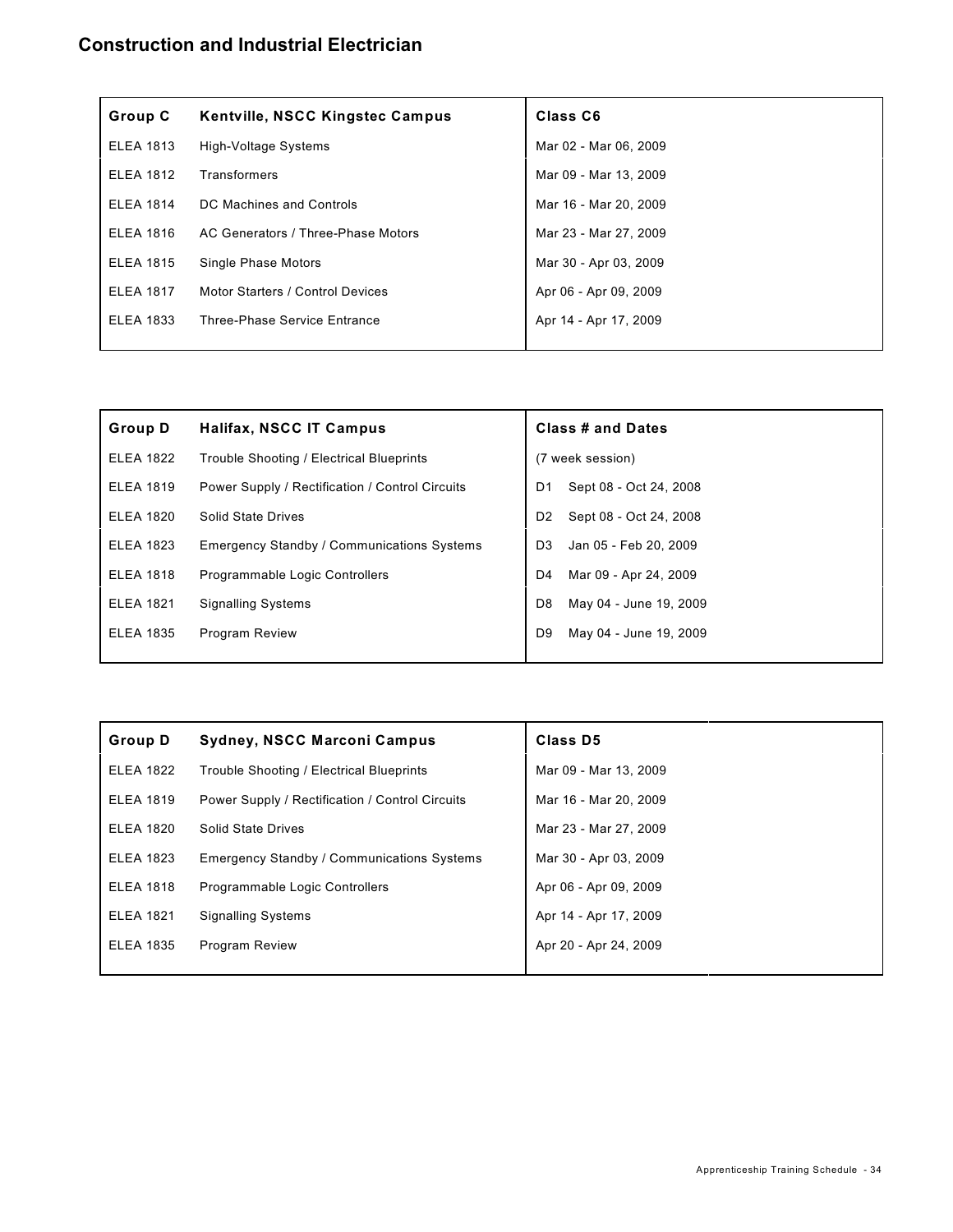| <b>Group D</b>   | <b>Yarmouth, NSCC Burridge Campus</b>             | Class D6              |
|------------------|---------------------------------------------------|-----------------------|
| <b>ELEA 1822</b> | Trouble Shooting / Electrical Blueprints          | Apr 06 - Apr 09, 2009 |
| <b>ELEA 1819</b> | Power Supply / Rectification / Control Circuits   | Apr 14 - Apr 17, 2009 |
| <b>ELEA 1820</b> | Solid State Drives                                | Apr 20 - Apr 24, 2009 |
| <b>ELEA 1823</b> | <b>Emergency Standby / Communications Systems</b> | Apr 27 - May 01, 2009 |
| <b>ELEA 1818</b> | Programmable Logic Controllers                    | May 04 - May 08, 2009 |
| <b>ELEA 1821</b> | <b>Signalling Systems</b>                         | May 11 - May 15, 2009 |
| <b>ELEA 1835</b> | <b>Program Review</b>                             | May 19 - May 22, 2009 |
|                  |                                                   |                       |

| <b>Group D</b>   | <b>Kentville, NSCC Kingstec Campus</b>            | <b>Class D7</b>        |
|------------------|---------------------------------------------------|------------------------|
| <b>ELEA 1822</b> | Trouble Shooting / Electrical Blueprints          | Apr 27 - May 01, 2009  |
| <b>ELEA 1819</b> | Power Supply / Rectification / Control Circuits   | May 04 - May 08, 2009  |
| <b>ELEA 1820</b> | <b>Solid State Drives</b>                         | May 11 - May 15, 2009  |
| <b>ELEA 1823</b> | <b>Emergency Standby / Communications Systems</b> | May 19 - May 22, 2009  |
| <b>ELEA 1818</b> | Programmable Logic Controllers                    | May 25 - May 29, 2009  |
| <b>ELEA 1821</b> | <b>Signalling Systems</b>                         | June 1 - June 5, 2009  |
| <b>ELEA 1835</b> | Program Review                                    | June 8 - June 12, 2009 |
|                  |                                                   |                        |

### **Industrial Electrician**

#### **Industrial Electrician courses available on-line at NSCC Virtual Campus**

- IELA 1826 Hydraulic / Pneumatic Systems
- IELA 1828 Process Control / Distributed Control Systems
- IELA 1827 Servomechanisms / Analogue Devices
- IELA 1830 Boiler Controls & Air Conditioning
- IELA 1829 Precipitators/Vibration Analysis/Energy Management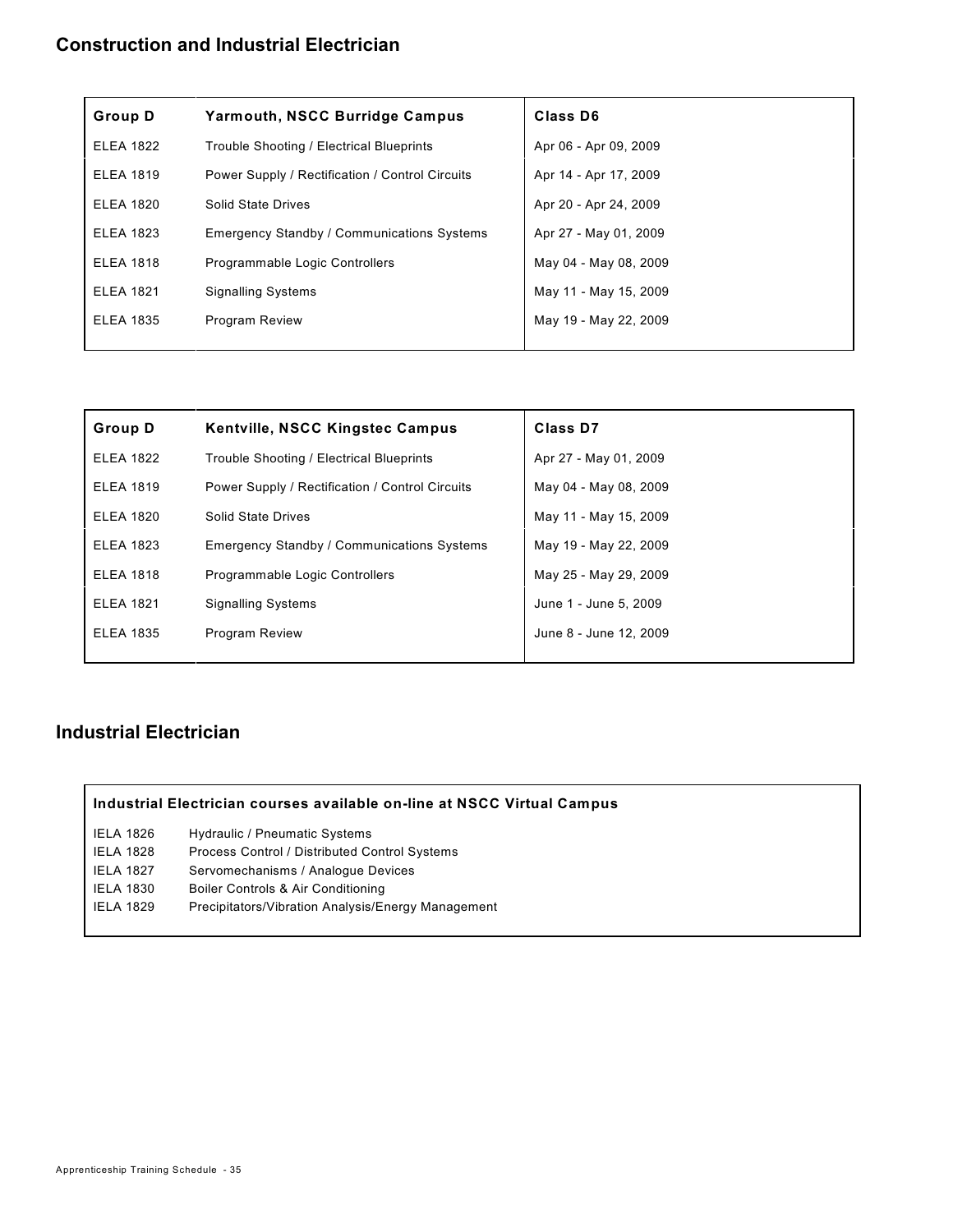#### **Industrial Electrician**

| <b>Group E</b>   | Halifax, NSCC IT Campus                       | Class E1              |
|------------------|-----------------------------------------------|-----------------------|
| <b>IELA 1826</b> | <b>Hydraulic / Pneumatic Systems</b>          | Nov 03 - Nov 07, 2008 |
| <b>IELA 1828</b> | Process Control / Distributed Control Systems | Nov 10 - Nov 14, 2008 |
| <b>IELA 1827</b> | Servomechanisms / Analogue Devices            | Nov 17 - Nov 21, 2008 |
| <b>IELA 1830</b> | Boiler Controls & Air Conditioning            | Nov 24 - Nov 28, 2008 |
| <b>ELA 1829</b>  | Precipitators/Vibration Analysis/Energy Mgt   | Dec 01 - Dec 05, 2008 |
| <b>IELA 1836</b> | <b>Program Review</b>                         | Dec 08 - Dec 12, 2008 |
|                  |                                               |                       |

### **Document Use Refresher**

|                      | The Document Use Refresher will be offered 1 night per week: | Please indicate your interest in the document use<br>refresher course on the training enrollment form |
|----------------------|--------------------------------------------------------------|-------------------------------------------------------------------------------------------------------|
| <b>Fall Session:</b> | Oct 13 to Nov 21, 2008                                       | included with this schedule.                                                                          |
| Winter Session:      | Jan 12 to Feb 20, 2009                                       |                                                                                                       |
| Locations:           | NSCC Burridge Campus                                         |                                                                                                       |
|                      | <b>NSCC Kingstec Campus</b>                                  |                                                                                                       |
|                      | <b>NSCC IT Campus</b>                                        |                                                                                                       |
|                      | <b>NSCC Marconi Campus</b>                                   |                                                                                                       |
|                      | <b>NSCC Pictou Campus</b>                                    |                                                                                                       |
|                      |                                                              |                                                                                                       |

### **Gas Fitter**

| Gas Fitter courses available on-line at NSCC Virtual Campus |                                                       |  |
|-------------------------------------------------------------|-------------------------------------------------------|--|
| <b>Gas Fitter 3</b>                                         | Apprenticeship                                        |  |
| GF3A 0801                                                   | Safety, Policies and Regulations                      |  |
| GF3A 0802                                                   | Tools, Equipment and Piping                           |  |
| GF3A 0803                                                   | Properties and Safe Handling of Propane               |  |
| GF3A 0804                                                   | Electrical                                            |  |
| GF3A 0805                                                   | <b>Technical Manuals, Specifications and Drawings</b> |  |
| GF3A 0806                                                   | Gas Appliances                                        |  |
| Gas Fitter 3                                                | <b>Section 30 - Trade Qualifier</b>                   |  |
| <b>GFM 01</b>                                               | Safety                                                |  |
| GFM 02                                                      | Fasteners, Tools and Testing Instruments              |  |
| <b>GFM 03</b>                                               | Properties, Characteristics, and Safe Handling of     |  |
|                                                             | <b>Fuel Gases</b>                                     |  |
| GFM 04                                                      | Utilization Codes, Acts, and Regulations              |  |
| <b>GFM 05</b>                                               | Introduction to Electricity                           |  |
| <b>GFM 06</b>                                               | Technical Manuals, Specifications, Drawings and       |  |
|                                                             | Graphs                                                |  |
| <b>GFM 07</b>                                               | <b>Customer Relations</b>                             |  |
| <b>GFM 08</b>                                               | Introduction to Piping and Tubing Systems             |  |
| <b>GFM 09</b>                                               | Introduction to Gas Appliances                        |  |
|                                                             |                                                       |  |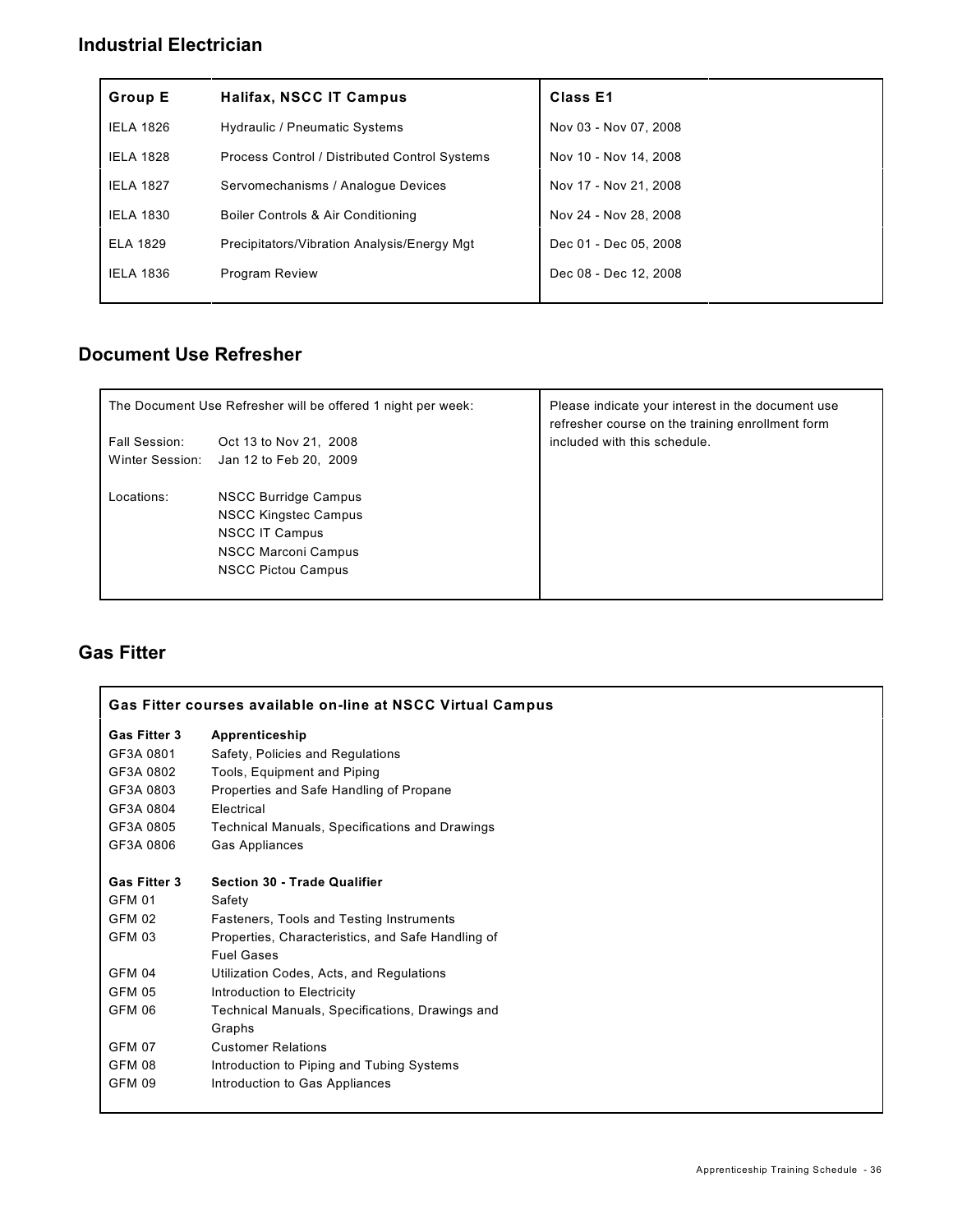#### **Gas Fitter**

| Gas Fitter courses available on-line at NSCC Virtual Campus |                                                                      |  |
|-------------------------------------------------------------|----------------------------------------------------------------------|--|
| <b>Gas Fitter 2</b>                                         | Apprenticeship                                                       |  |
| GF2A 0801                                                   | Piping and Tubing Systems for Industrial and Commercial Applications |  |
| GF2A 0802                                                   | <b>Basic Electricity</b>                                             |  |
| GF2A 0803                                                   | Controls                                                             |  |
| GF2A 0804                                                   | Gas Appliances                                                       |  |
| GF2A 0805                                                   | <b>Forced Air Systems</b>                                            |  |
| GF2A 0806                                                   | Hydronic and Domestic Water Heat                                     |  |
| GF2A 0807                                                   | <b>Building Science and Air Handling</b>                             |  |
| <b>Gas Fitter 2</b>                                         | <b>Section 30 - Trade Qualifier</b>                                  |  |
| <b>GFM 10</b>                                               | Piping and Tubing Systems for Industrial and Commercial Applications |  |
| <b>GFM 11</b>                                               | <b>Basic Electricity</b>                                             |  |
| <b>GFM 12</b>                                               | Controls                                                             |  |
| <b>GFM 13</b>                                               | The Building as a System                                             |  |
| <b>GFM 14</b>                                               | <b>Domestic Appliances</b>                                           |  |
| <b>GFM 15</b>                                               | Pressure Regulators, Meters and Fuel Containers                      |  |
| <b>GFM 16</b>                                               | Domestic Gas-Fired Refrigerators                                     |  |
| <b>GFM 17</b>                                               | <b>Conversion Burners</b>                                            |  |
| <b>GFM 18</b>                                               | Water Heaters and Combination Systems                                |  |
| <b>GFM 19</b>                                               | Forced Warm-Air Heating Systems                                      |  |
| <b>GFM 20</b>                                               | <b>Hydronic Heating Systems</b>                                      |  |
| <b>GFM 21</b>                                               | Space Heaters and Decorative Appliances                              |  |
| <b>GFM 22</b>                                               | <b>Venting Practices</b>                                             |  |
| <b>GFM 23</b>                                               | Forced Air Add-on Devices                                            |  |
| <b>GFM 24</b>                                               | Air Handling                                                         |  |
| <b>Gas Fitter 1</b>                                         | Apprenticeship                                                       |  |
| GF1A 0801                                                   | Flame Safeguard                                                      |  |
| GF1A 0802                                                   | Commercial/Industrial Appliances / Commercial Cooking Equipment      |  |
| GF1A 0803                                                   | Gas Fired Air Conditioning                                           |  |
| GF1A 0804                                                   | Electricity                                                          |  |
| GF1A 0805                                                   | Controls                                                             |  |
| GF1A 0806                                                   | <b>Valve Trains and Burners</b>                                      |  |
|                                                             |                                                                      |  |

| <b>Gas Fitter 2</b> | Labs, NSCC Akerley Campus | Gas Fitter labs will be offered one Saturday per<br>month from October 2008 - June 2009: |
|---------------------|---------------------------|------------------------------------------------------------------------------------------|
| <b>Gas Fitter 3</b> | Labs, NSCC Akerley Campus |                                                                                          |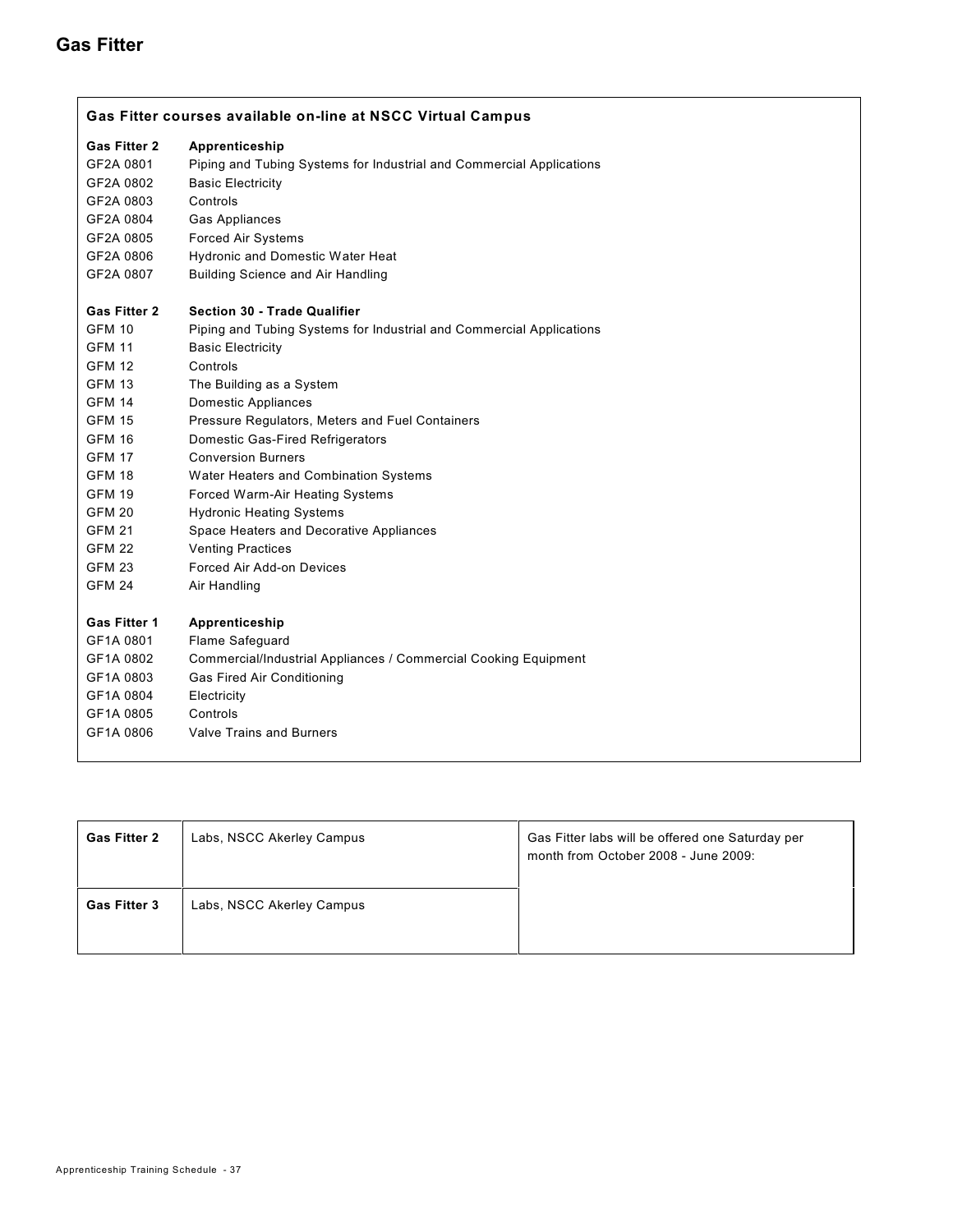### **Heavy Duty Equipment Technician / Truck and Transport Mechanic**

| <b>Group A</b>   | Dartmouth, NSCC Akerley Campus                      | <b>Class A1</b>       | Class A <sub>2</sub>    |
|------------------|-----------------------------------------------------|-----------------------|-------------------------|
| <b>IMPA 0801</b> | <b>Fundamental Shop Skills</b>                      | Jan 12 - Jan 16, 2009 | May 04 - May 08, 2009   |
| <b>IMPA 1803</b> | <b>Basic Electrical &amp; Electronic Principles</b> | Jan 19 - Jan 23, 2009 | May 11 - May 15, 2009   |
| <b>IMPA 1804</b> | Hydraulics 1                                        | Jan 26 - Jan 30, 2009 | May 19 - May 22, 2009   |
| <b>IMPA 1805</b> | Lubricants, Lubrication & Cooling                   | Feb 02 - Feb 06, 2009 | May 25 - May 29, 2009   |
| <b>IMPA 1806</b> | <b>Braking Systems</b>                              | Feb 09 - Feb 13, 2009 | June 1 - June 5, 2009   |
| <b>IMPA 1807</b> | <b>Engine Principles</b>                            | Feb 16 - Feb 20, 2009 | June 8 - June 12, 2009  |
| <b>MPOA 1800</b> | <b>Basic Welding</b>                                | Feb 23 - Feb 27, 2009 | June 15 - June 19, 2009 |
|                  |                                                     |                       |                         |

| <b>Group B</b>   | Dartmouth, NSCC Akerley Campus         | Class B1                | Class B <sub>2</sub>  |
|------------------|----------------------------------------|-------------------------|-----------------------|
| <b>IMPA 1808</b> | Drive Lines                            | Sept 15 - Sept 19, 2008 | Mar 09 - Mar 13, 2009 |
| <b>IMPA 1809</b> | Ignition Systems                       | Sept 22 - Sept 26, 2008 | Mar 16 - Mar 20, 2009 |
| <b>IMPA 1810</b> | Fuel Systems 1                         | Sept 29 - Oct 03, 2008  | Mar 23 - Mar 27, 2009 |
| <b>IMPA 1811</b> | Intake & Exhaust Systems               | Oct 06 - Oct 10, 2008   | Mar 30 - Apr 03, 2009 |
| <b>IMPA 1812</b> | Clutches & Manual Transmissions        | Oct 14 - Oct 17, 2008   | Apr 06 - Apr 10, 2009 |
| <b>IMPA 1813</b> | <b>Starting &amp; Charging Systems</b> | Oct 20 - Oct 24, 2008   | Apr 14 - Apr 17, 2009 |
|                  |                                        |                         |                       |
| <b>Group B</b>   | <b>Truro, NSCC Truro Campus</b>        | Class B <sub>3</sub>    |                       |
| <b>IMPA 1808</b> | Drive Lines                            | Mar 02 - Mar 06, 2009   |                       |
| <b>IMPA 1809</b> | Ignition Systems                       | Mar 09 - Mar 13, 2009   |                       |

IMPA 1810 Fuel Systems 1 Mar 16 - Mar 20, 2009 IMPA 1811 Intake & Exhaust Systems Mar 23 - Mar 27, 2009 IMPA 1812 Clutches & Manual Transmissions Mar 30 - Apr 03, 2009 IMPA 1813 Starting & Charging Systems Apr 06 - Apr 10, 2009

#### **Heavy Duty Equipment Technician**

| Group C          | Dartmouth, NSCC Akerley Campus                | <b>Class C1</b>       |
|------------------|-----------------------------------------------|-----------------------|
| <b>HDEA 1801</b> | <b>Frames &amp; Suspension Systems</b>        | Nov 03 - Nov 07, 2008 |
| <b>HDEA 1802</b> | Manual Steering Systems & Front End Alignment | Nov 10 - Nov 14, 2008 |
| <b>HDEA 1803</b> | <b>Power Steering Systems</b>                 | Nov 17 - Nov 21, 2008 |
| <b>HDEA 1804</b> | Torque Converters & Powershift Transmissions  | Nov 24 - Nov 28, 2008 |
| <b>HDEA 1805</b> | <b>Pneumatics</b>                             | Dec 01 - Dec 05, 2008 |
| <b>HDEA 1806</b> | Hydraulics 2                                  | Dec 08 - Dec 12, 2008 |
| <b>IMPA 1814</b> | Air Conditioning Systems                      | Dec 15 - Dec 19, 2008 |
|                  |                                               |                       |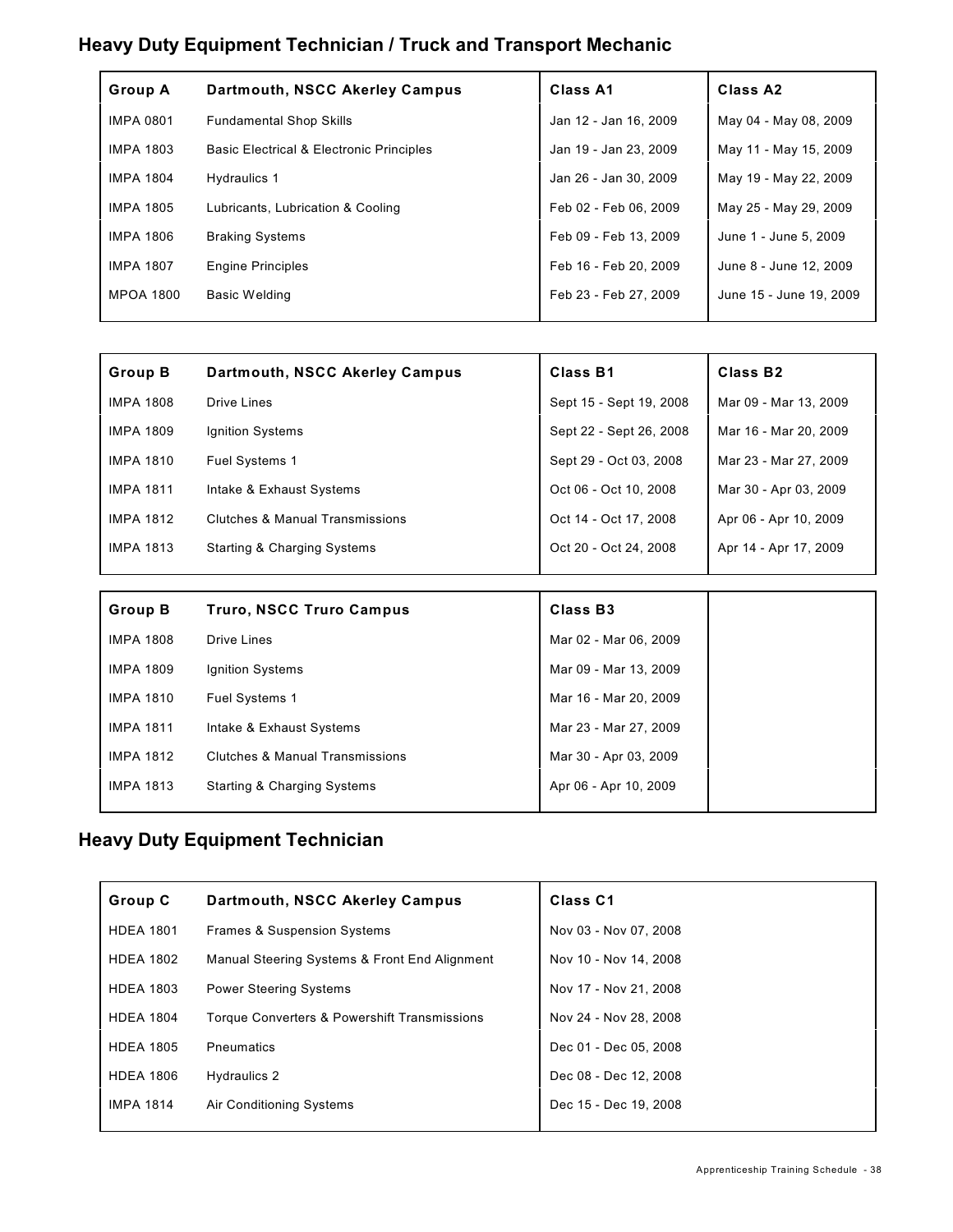## **Heavy Duty Equipment Technician**

| <b>Group D</b>   | Dartmouth, NSCC Akerley Campus               | <b>Class D1</b>         |
|------------------|----------------------------------------------|-------------------------|
| <b>HDEA 1815</b> | Preventative Maintenance & Inspection        | Apr 27 - May 01, 2009   |
| <b>HDEA 1816</b> | <b>Fuel Systems 2</b>                        | May 04 - May 08, 2009   |
| <b>HDEA 1817</b> | Electronic Control & Monitoring Systems      | May 11 - May 15, 2009   |
| <b>HDEA 1818</b> | <b>Engine Diagnosis</b>                      | May 19 - May 22, 2009   |
| <b>HDEA 1807</b> | <b>Tracked Steering Systems</b>              | May 25 - May 29, 2009   |
| <b>HDEA 1808</b> | Attachments, Ground Engaging & Working Tools | June 1 - June 5, 2009   |
| <b>HDEA 1809</b> | Cabs, ROPS & Safety                          | June 8 - June 12, 2009  |
| <b>HDEA 1819</b> | <b>Program Review</b>                        | June 15 - June 19, 2009 |
|                  |                                              |                         |

# **Truck and Transport Mechanic**

| Group C          | Dartmouth, NSCC Akerley Campus                  | Class <sub>C1</sub>     | Class <sub>C2</sub>   |
|------------------|-------------------------------------------------|-------------------------|-----------------------|
| <b>TTMA 1801</b> | <b>Frames and Suspension</b>                    | Sept 8 - Sept 12, 2008  | Jan 12 - Jan 16, 2009 |
| <b>TTMA 1802</b> | Wheels, Steering and Alignment                  | Sept 15 - Sept 19, 2008 | Jan 19 - Jan 23, 2009 |
| <b>TTMA 1803</b> | <b>Gasoline Fuel Injection Systems</b>          | Sept 22 - Sept 26, 2008 | Jan 26 - Jan 30, 2009 |
| <b>TTMA 1804</b> | Automatic Transmissions                         | Sept 29 - Oct 03, 2008  | Feb 02 - Feb 06, 2009 |
| <b>TTMA 1805</b> | <b>Electrical Accessories and Engine Brakes</b> | Oct 06 - Oct 10, 2008   | Feb 09 - Feb 13, 2009 |
| TTMA 1806        | Dual Air and ABS Brake Systems                  | Oct 14 - Oct 17, 2008   | Feb 16 - Feb 20, 2009 |
| <b>IMPA 1814</b> | Air Conditioning Systems                        | Oct 20 - Oct 24, 2008   | Feb 23 - Feb 27, 2009 |
|                  |                                                 |                         |                       |

| <b>Group D</b>   | Dartmouth, NSCC Akerley Campus          | <b>Class D1</b>       | Class D <sub>2</sub>  |
|------------------|-----------------------------------------|-----------------------|-----------------------|
| <b>TTMA 1815</b> | Preventative Maintenance & Inspection   | Nov 03 - Nov 07, 2008 | Mar 09 - Mar 13, 2009 |
| <b>TTMA 1816</b> | <b>Fuel Systems 2</b>                   | Nov 10 - Nov 14, 2008 | Mar 16 - Mar 20, 2009 |
| <b>TTMA 1817</b> | Electronic Control & Monitoring Systems | Nov 17 - Nov 21, 2008 | Mar 23 - Mar 27, 2009 |
| <b>TTMA 1818</b> | <b>Engine Diagnosis</b>                 | Nov 24 - Nov 28, 2008 | Mar 30 - Apr 03, 2009 |
| <b>TTMA 1819</b> | Program Review                          | Dec 01 - Dec 05, 2008 | Apr 06 - Apr 09, 2009 |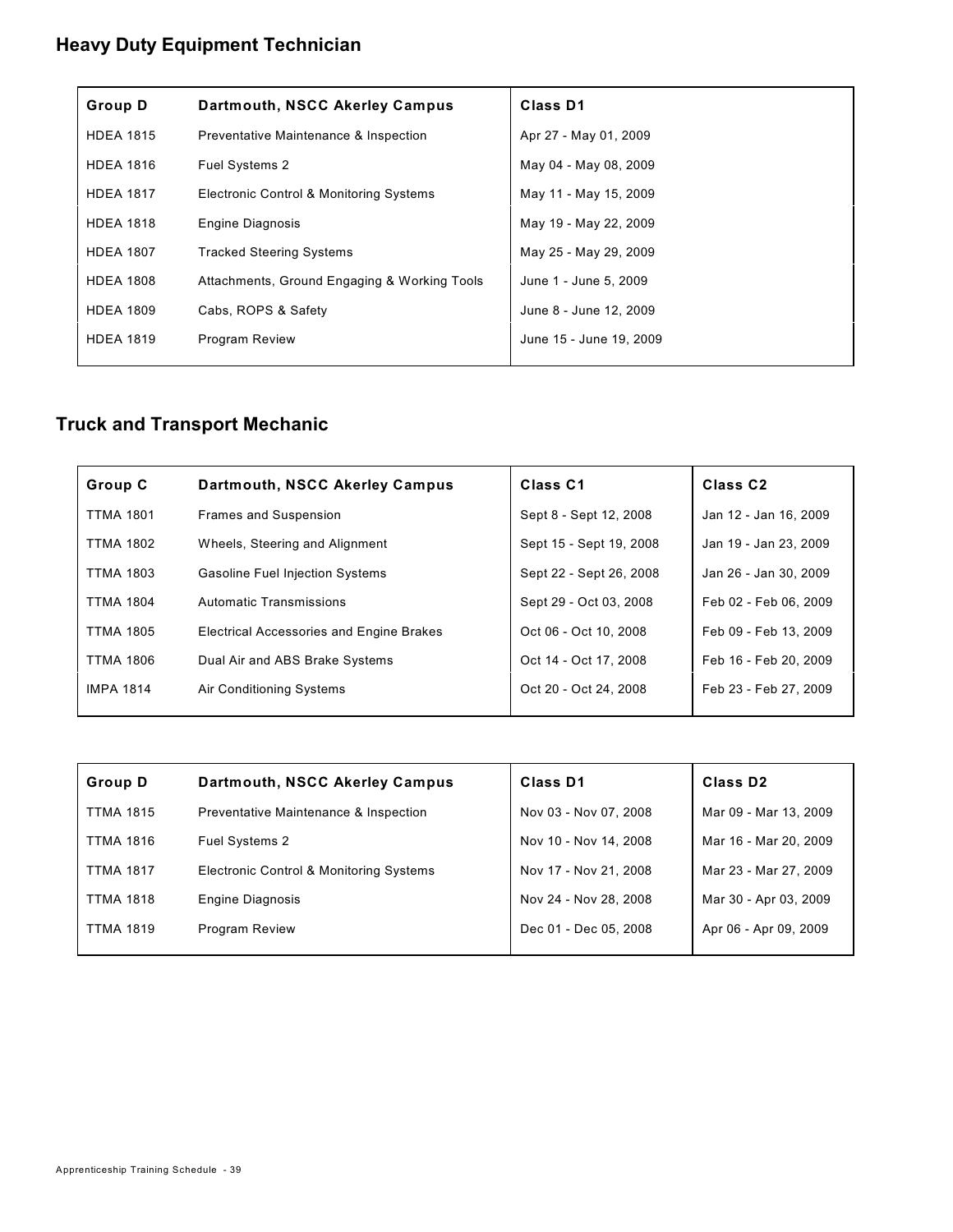## **Truck and Transport Mechanic**

| <b>Group D</b>   | <b>Sydney, NSCC Marconi Campus</b>      | <b>Class D3</b>       |
|------------------|-----------------------------------------|-----------------------|
| <b>TTMA 1815</b> | Preventative Maintenance & Inspection   | May 04 - May 08, 2009 |
| <b>TTMA 1816</b> | <b>Fuel Systems 2</b>                   | May 11 - May 15, 2009 |
| <b>TTMA 1817</b> | Electronic Control & Monitoring Systems | May 19 - May 22, 2009 |
| <b>TTMA 1818</b> | Engine Diagnosis                        | May 25 - May 29, 2009 |
| <b>TTMA 1819</b> | <b>Program Review</b>                   | June 1 - June 5, 2009 |
|                  |                                         |                       |

### **Instrumentation and Control Technician**

| Level 2 | 7 week session | Sept 15 - Oct 31, 2008                          | <b>NBCC Saint John</b>                               |
|---------|----------------|-------------------------------------------------|------------------------------------------------------|
| Level 3 | 7 week session | Nov 03 - Dec 19, 2008<br>Apr 27 - June 12, 2009 | <b>NBCC Saint John</b><br><b>NSCC Marconi Campus</b> |
| Level 4 | 7 week session | Jan 05 - Feb 20, 2009                           | <b>NBCC Saint John</b>                               |
| Level 4 | 7 week session | Jun 15 - Jul 31, 2009                           | <b>NSCC Marconi Campus</b>                           |

## **Industrial Mechanic (Millwright)**

| <b>Group A</b>   | <b>Halifax, NSCC IT Campus</b>           | Class # / Dates |                       |
|------------------|------------------------------------------|-----------------|-----------------------|
| <b>IMMA 0801</b> | Shop Tools                               | Class #A1       | Oct 27 - Dec 12, 2008 |
| <b>IMMA 1802</b> | Power Tools                              |                 |                       |
| <b>IMMA 0803</b> | <b>Blueprint Reading &amp; Sketching</b> |                 |                       |
| <b>IMMA 1805</b> | Rigging                                  |                 |                       |
| <b>IMMA 0820</b> | Metallurgy                               |                 |                       |
| <b>IMMA 1806</b> | <b>Machine Shop Fundamentals</b>         |                 |                       |
| <b>IMMA 1821</b> | Oxy-Fuel / Electric Arc Welding          |                 |                       |
|                  |                                          |                 |                       |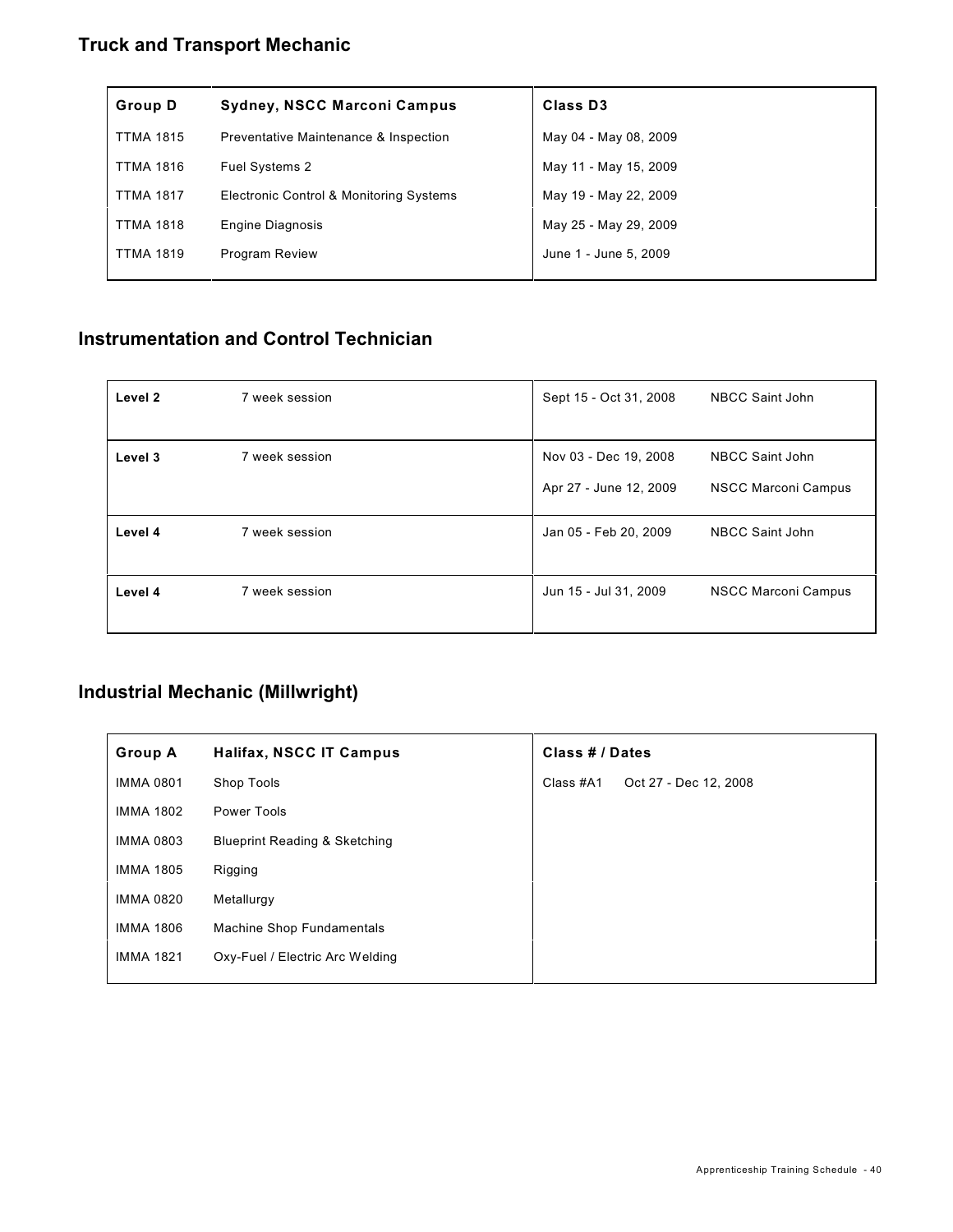# **Industrial Mechanic (Millwright)**

| <b>Group B</b>   | <b>Halifax, NSCC IT Campus</b>                | Class # / Dates                     |
|------------------|-----------------------------------------------|-------------------------------------|
| <b>IMMA 1807</b> | <b>Static and Dynamic Seals</b>               | Jan 05 - Feb 20, 2009<br>Class # B1 |
| <b>IMMA 1813</b> | Bearings & Lubrication                        | Feb 23 - Apr 09, 2009<br>Class # B2 |
| <b>IMMA 1809</b> | Couplings & Clutches                          |                                     |
| <b>IMMA 1810</b> | <b>Gear Drive Units</b>                       |                                     |
| <b>IMMA 1812</b> | Conveyors (Material Handling Systems)         |                                     |
| <b>IMMA 1819</b> | Sheaves & Sprockets                           |                                     |
| <b>IMMA 1804</b> | Equipment & Mechanical Installation Blueprint |                                     |

| <b>Group C</b>   | Halifax, NSCC IT Campus                         | Class # / Dates                     |
|------------------|-------------------------------------------------|-------------------------------------|
|                  |                                                 |                                     |
| IMMA 1808        | Pumps (Positive and Non-positive)               | Class # C1<br>Jan 05 - Feb 13, 2009 |
| <b>IMMA 1814</b> | Fluid Power 1 (Basic Hydraulics)                | Mar 02 - Apr 09, 2009<br>Class # C2 |
| <b>IMMA 1815</b> | Fluid Power 2 (Control, Circuits & Testing)     |                                     |
| <b>IMMA 1817</b> | <b>Pneumatics</b>                               |                                     |
| <b>IMMA 1818</b> | Compressors                                     |                                     |
| <b>IMMA 1823</b> | Internal Combustion Engines / Basic Electricity |                                     |

| <b>Group D</b>   | <b>Halifax, NSCC IT Campus</b>                                   | Class # / Dates                      |
|------------------|------------------------------------------------------------------|--------------------------------------|
| <b>IMMA 1822</b> | Fans & Boilers                                                   | Sept 02 - Oct 17, 2008<br>Class # D1 |
| <b>IMMA 1811</b> | Alignment 1 (Basic)                                              | Class # D2 Apr 20 - June 05, 2009    |
| <b>IMMA 1828</b> | Alignment 2 (Reverse & Cross, Laser)                             |                                      |
| <b>IMMA 1824</b> | Steam & Gas Turbines                                             |                                      |
| <b>IMMA 1825</b> | Dynamic Balancing / Vibration Analysis / Maintenance<br>Programs |                                      |
| <b>IMMA 1826</b> | Machinery Installation & Optical Alignment                       |                                      |
| <b>IMMA 1830</b> | <b>Program Review</b>                                            |                                      |
| <b>IMMA 0820</b> | Metallurgy (D1 only)                                             | Class #D1 Oct 20 - Oct 24, 2008      |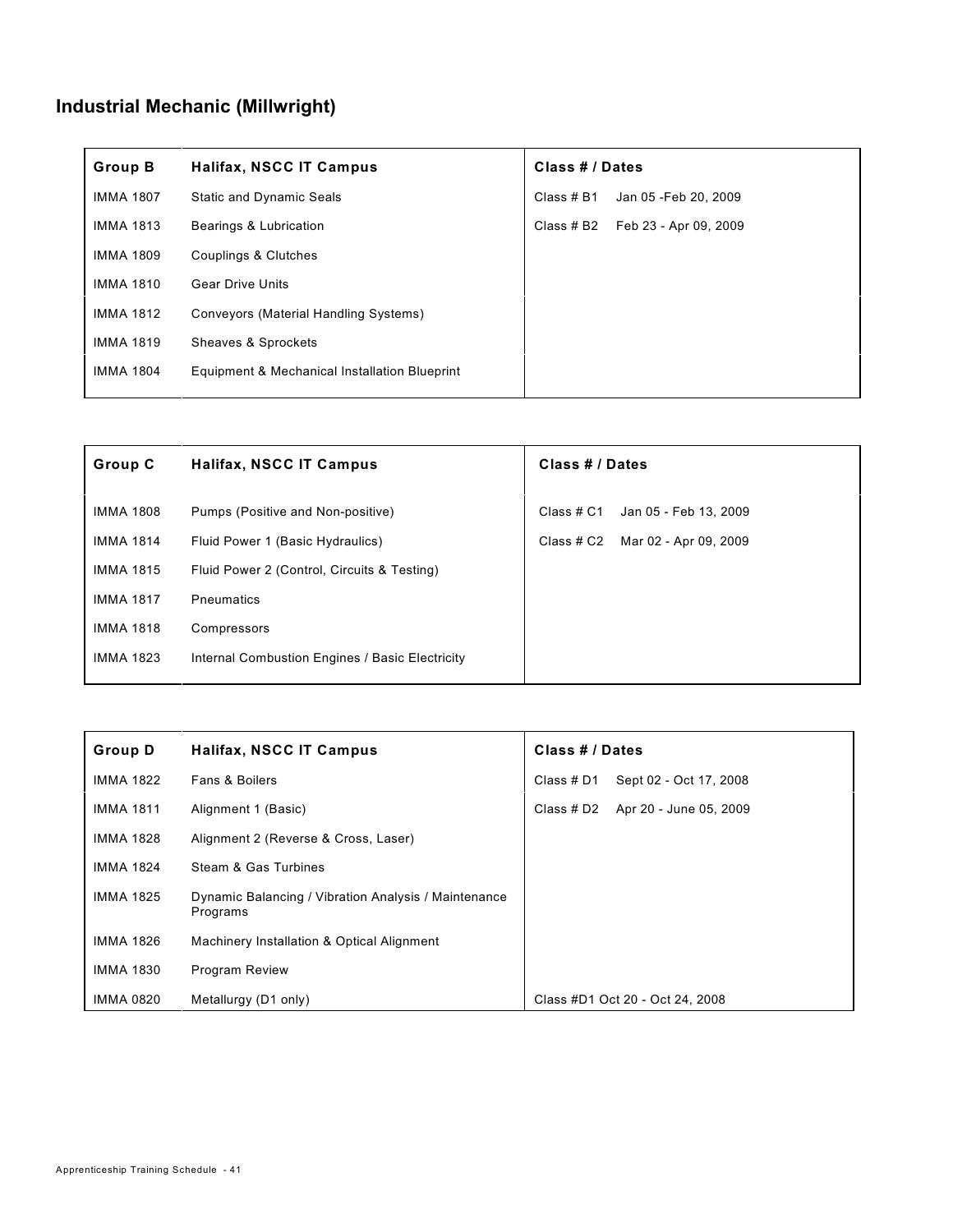# **Industrial Mechanic (Millwright)**

| <b>Group D</b>   | <b>Sydney, NSCC Marconi Campus</b>                               | Class # / Dates                      |  |  |
|------------------|------------------------------------------------------------------|--------------------------------------|--|--|
| <b>IMMA 1822</b> | <b>Fans &amp; Boilers</b>                                        | May 04 - June 19, 2009<br>Class # D3 |  |  |
| <b>IMMA 1811</b> | Alignment 1 (Basic)                                              |                                      |  |  |
| <b>IMMA 1828</b> | Alignment 2 (Reverse & Cross, Laser)                             |                                      |  |  |
| <b>IMMA 1824</b> | Steam & Gas Turbines                                             |                                      |  |  |
| <b>IMMA 1825</b> | Dynamic Balancing / Vibration Analysis / Maintenance<br>Programs |                                      |  |  |
| <b>IMMA 1826</b> | Machinery Installation & Optical Alignment                       |                                      |  |  |
| <b>IMMA 1830</b> | <b>Program Review</b>                                            |                                      |  |  |
|                  |                                                                  |                                      |  |  |

#### **Ironworker**

| <b>Group A</b>   | <b>Stellarton, NSCC Pictou Campus</b>                               | Class A1              |
|------------------|---------------------------------------------------------------------|-----------------------|
| <b>IRWA 0801</b> | Safety / Tools & Equipment                                          | Oct 20 - Oct 24, 2008 |
| <b>IRWA 1802</b> | Rigging 1 (Hardware)                                                | Oct 27 - Oct 31, 2008 |
| <b>IRWA 1803</b> | Rigging 2 (Procedures)                                              | Nov 03 - Nov 07, 2008 |
| <b>IRWA 1804</b> | Conventional & Hydraulic Cranes                                     | Nov 10 - Nov 14, 2008 |
| <b>IRWA 1805</b> | Blueprint 1 (Principles & Structural)                               | Nov 17 - Nov 21, 2008 |
| <b>IRWA 1806</b> | Oxy-fuel & Plasma Arc Cutting / Structural Steel 1<br>(Preparation) | Nov 24 - Nov 28, 2008 |
| <b>IRWA 1807</b> | Temporary Access Structures / Pre-engineered<br><b>Buildings</b>    | Dec 01 - Dec 05, 2008 |
| <b>IRWA 1808</b> | Reinforced Concrete 1 (Principles)                                  | Dec 08 - Dec 12, 2008 |

| <b>Group B</b>   | <b>Stellarton, NSCC Pictou Campus</b>               | <b>Class B1</b>       |
|------------------|-----------------------------------------------------|-----------------------|
| <b>IRWA 1809</b> | Electric Arc Welding & Arc Air Gouging              | Mar 09 - Mar 13, 2009 |
| <b>IRWA 1810</b> | Rigging 3 (Load Handling)                           | Mar 16 - Mar 20, 2009 |
| <b>IRWA 1811</b> | Structural Steel 2 (Erection)                       | Mar 23 - Mar 27, 2009 |
| <b>IRWA 1812</b> | Ornamental & Miscellaneous Ironwork                 | Mar 30 - Apr 03, 2009 |
| <b>IRWA 1813</b> | <b>Tower Cranes</b>                                 | Apr 06 - Apr 09, 2009 |
| <b>IRWA 1814</b> | Pre-cast Concrete                                   | Apr 14 - Apr 17, 2009 |
| <b>IRWA 1815</b> | Reinforced Concrete 2 (Pre-assembly & installation) | Apr 20 - Apr 24, 2009 |
| <b>IRWA 1816</b> | Wooden Structures / Descking & Grating              | Apr 27 - May 01, 2009 |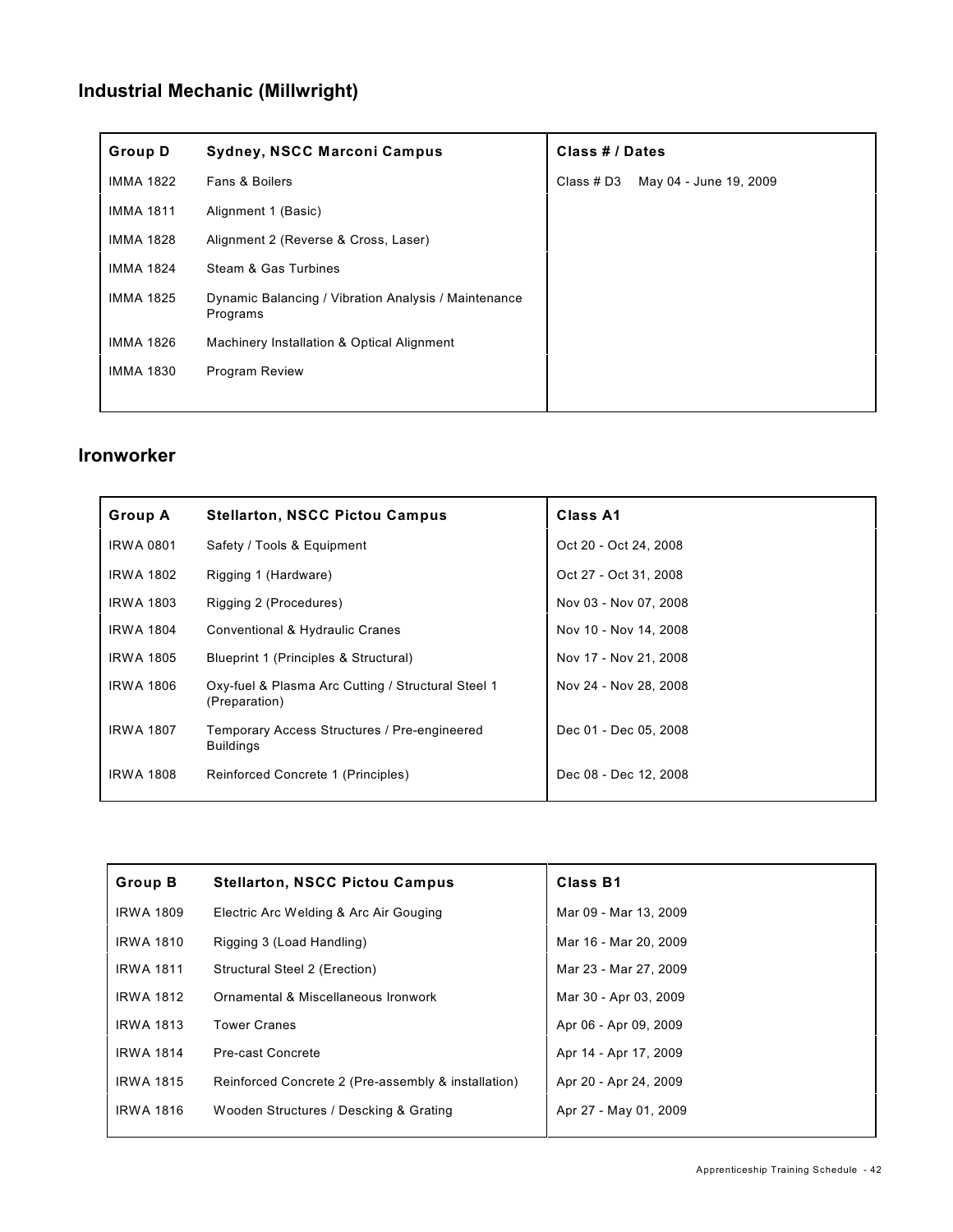#### **Ironworker**

| Group C          | <b>Stellarton, NSCC Pictou Campus</b>         | Class <sub>C1</sub>   |
|------------------|-----------------------------------------------|-----------------------|
| <b>IRWA 1817</b> | Derricks & EOT Cranes / Falsework             | Jan 05 - Jan 09, 2009 |
| <b>IRWA 1818</b> | <b>Blueprint Reading 3 (Rebar)</b>            | Jan 12 - Jan 16, 2009 |
| <b>IRWA 1819</b> | Structural Steel 3 (Plumbing & Securing)      | Jan 19 - Jan 23, 2009 |
| <b>IRWA 1820</b> | Storage Tanks, Bins & Hoppers / Dismantling   | Jan 26 - Jan 30, 2009 |
| <b>IRWA 1821</b> | Job Planning, Coordination & Site Preparation | Feb 02 - Feb 06, 2009 |
| <b>IRWA 1822</b> | Reinforced Concrete 3 (Fabrication)           | Feb 09 - Feb 13, 2009 |
| <b>IRWA 1823</b> | Robotic Equipment / Curtain Walls             | Feb 16 - Feb 20, 2009 |
| <b>IRWA 1824</b> | Post-Tensioning                               | Feb 23 - Feb 27, 2009 |

### **Machinist**

| Machinist courses available on-line at NSCC Virtual Campus |                                                 |                  |                                                  |  |
|------------------------------------------------------------|-------------------------------------------------|------------------|--------------------------------------------------|--|
| <b>MCHA 0800</b>                                           | Rigging/Fundamental Skills                      | MCHA 1816        | Planning and Measuring / Precision               |  |
| <b>MCHA 0801</b>                                           | Hand Tools and Basic Layout                     |                  | Layout                                           |  |
| <b>MCHA 0802</b>                                           | Machine Shop Measuring                          | <b>MCHA 1815</b> | <b>Spur Gears</b>                                |  |
| <b>MCHA 0803</b>                                           | <b>Mechanical Drawing</b>                       | MCHA 1822        | Bevel, Helical and Worm Gears                    |  |
| <b>MCHA 1825</b>                                           | Cutting Fluids and Coolants / Offhand Grinding  | <b>MCHA 1818</b> | Abrasives and Surface Grinders                   |  |
| <b>MCHA 1828</b>                                           | Mechanical Fasteners / Power Transmission /     | <b>MCHA 1819</b> | <b>Cylindrical Grinders and Universal Cutter</b> |  |
|                                                            | Lubrication                                     |                  | and Tool Grinder                                 |  |
| <b>MCHA 1829</b>                                           | Material Selection and Heat Treatment / Carbide | <b>MCHA 1806</b> | Precision Measurement / Boring Mills             |  |
|                                                            | Tooling                                         | <b>MCHA 1823</b> | Jigs and Fixtures                                |  |
| MCHA 1813                                                  | <b>Advanced Lathe Operations</b>                | MCHA 1824        | Special Processes (EDM)                          |  |
| <b>MCHA 1814</b>                                           | Vertical Milling Machine Operations             | <b>MCHA 1820</b> | Numerical Control and CNC                        |  |
| <b>MCHA 1805</b>                                           | Specialty Machinable Materials / Reciprocating  | <b>MCHA 1821</b> | <b>CNC</b> Programming                           |  |
|                                                            | Machines                                        | <b>MCHA 1830</b> | <b>Program Review</b>                            |  |
|                                                            |                                                 |                  |                                                  |  |

| <b>Group C</b>   | <b>Halifax, NSCC IT Campus</b>                             | Class # / Dates |                       |  |
|------------------|------------------------------------------------------------|-----------------|-----------------------|--|
| MCHA 1828        | Mechanical Fasteners / Power Transmission &<br>Lubrication | Class # C1      | Nov 10 - Dec 12, 2008 |  |
| <b>MCHA 1829</b> | Material Selection & Heat Treatment / Carbide<br>Tooling   |                 |                       |  |
| <b>MCHA 1813</b> | <b>Advanced Lathe Operations</b>                           |                 |                       |  |
| <b>MCHA 1814</b> | Vertical Milling Machine Operations                        |                 |                       |  |
| <b>MCHA 1805</b> | Specialty Machinable Materials / Reciprocating<br>Machines |                 |                       |  |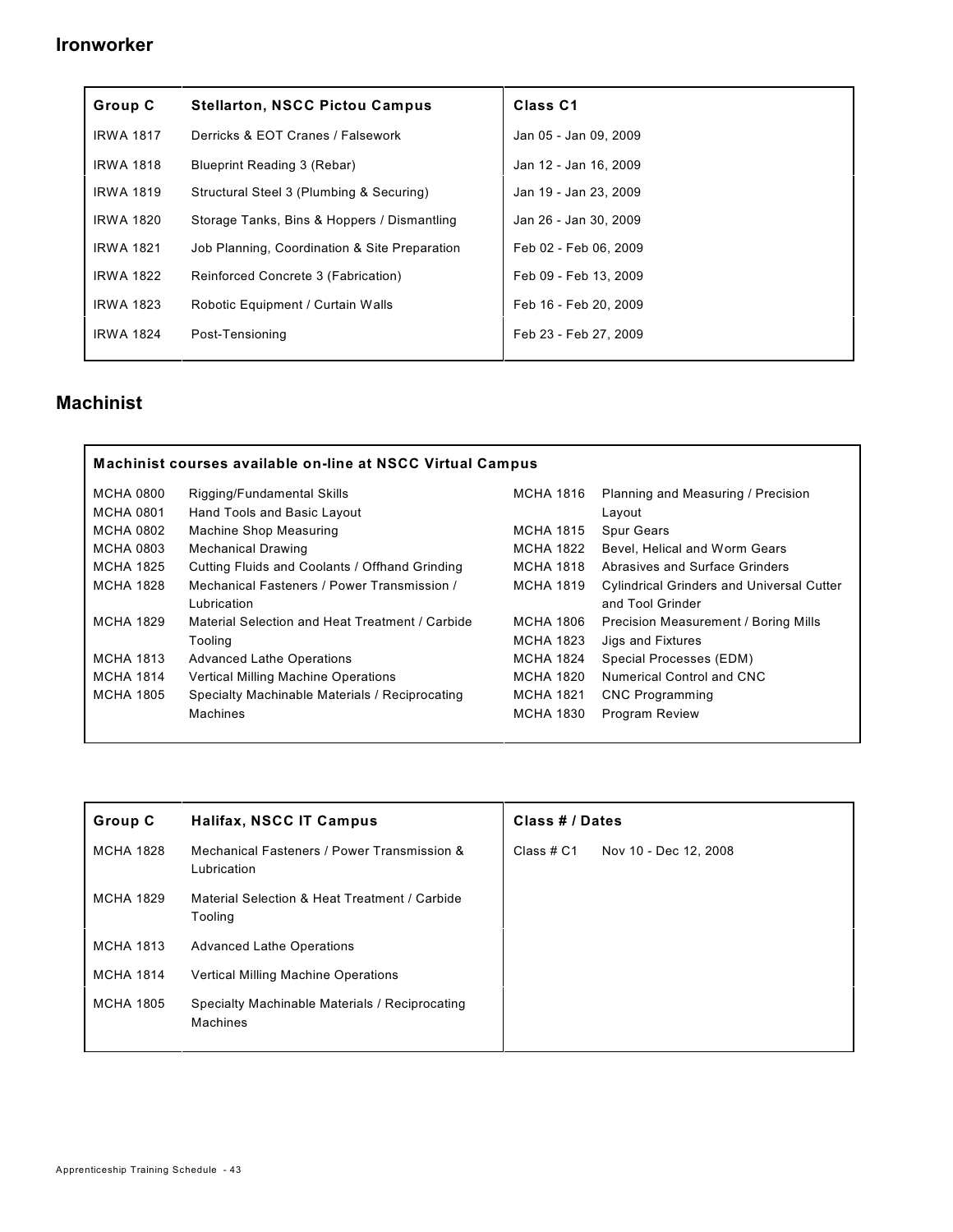### **Machinist**

| <b>Group D</b>   | Halifax, NSCC IT Campus                                           | Class # / Dates |                       |
|------------------|-------------------------------------------------------------------|-----------------|-----------------------|
| MCHA 1816        | Planning and Measuring / Precision Layout                         | Class # D1      | Jan 05 - Feb 06, 2009 |
| <b>MCHA 1815</b> | <b>Spur Gears</b>                                                 |                 |                       |
| <b>MCHA 1822</b> | Bevel, Helical and Worm Gears                                     |                 |                       |
| <b>MCHA 1818</b> | Abrasives and Surface Grinders                                    |                 |                       |
| <b>MCHA 1819</b> | <b>Cylindrical Grinders and Universal Cutter and Tool Grinder</b> |                 |                       |
|                  |                                                                   |                 |                       |

| <b>Group E</b>   | Halifax, NSCC IT Campus                     | Class # / Dates |                       |
|------------------|---------------------------------------------|-----------------|-----------------------|
| <b>MCHA 1806</b> | <b>Precision Measurement / Boring Mills</b> | Class $#E1$     | Feb 23 - Apr 03, 2009 |
| <b>MCHA 1823</b> | Jigs and Fixtures                           |                 |                       |
| <b>MCHA 1824</b> | Special Processes (EDM)                     |                 |                       |
| <b>MCHA 1820</b> | <b>Numerical Control &amp; CNC</b>          |                 |                       |
| <b>MCHA 1821</b> | <b>CNC</b> Programming                      |                 |                       |
| <b>MCHA 1830</b> | <b>Program Review</b>                       |                 |                       |
|                  |                                             |                 |                       |

### **Math Refresher**

| The Math Refresher Course will be offered 2 nights per week:                                                                                                 | Please indicate your interest in the Math<br>Refresher Course on the training |
|--------------------------------------------------------------------------------------------------------------------------------------------------------------|-------------------------------------------------------------------------------|
| Fall Session: Oct 13 to Nov 21, 2008                                                                                                                         | enrollment form included with this                                            |
| Winter Session: Jan 12 to Feb 20, 2009                                                                                                                       | schedule.                                                                     |
| Locations:<br><b>NSCC Burridge Campus</b><br><b>NSCC Kingstec Campus</b><br><b>NSCC IT Campus</b><br><b>NSCC Marconi Campus</b><br><b>NSCC Pictou Campus</b> |                                                                               |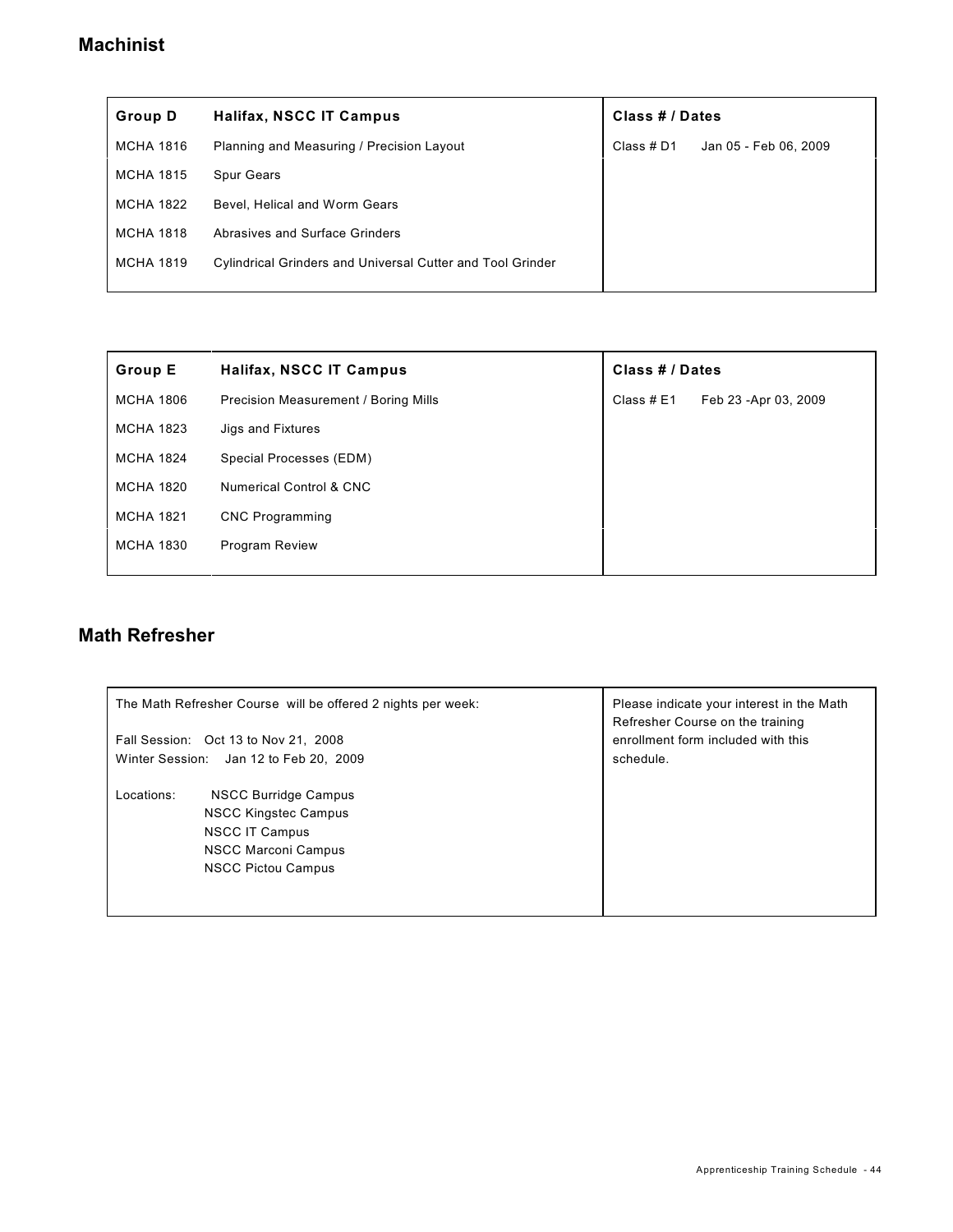#### **Metal Fabricator (Fitter)**

| Level 2 | 6 week session, NSCC Marconi Campus | Oct 20 - Nov 28, 2008 |
|---------|-------------------------------------|-----------------------|
|         |                                     |                       |

## **Motor Vehicle Body Repairer (Metal and Paint)**

Note: The Motor Vehicle Body Repairer (Metal and Paint) curriculum has undergone review and revision, and the new curriculum is being gradually introduced into the program. Level 1 was formerly called Group A.

| Level 1          | Dartmouth, NSCC Akerley Campus | Level 1                |
|------------------|--------------------------------|------------------------|
| MVBA 0801        | Shop and Safety                | Sept 29 - Oct 03, 2008 |
| <b>MVBA 1802</b> | Auto Body Welding              | Oct 06 - Oct 10, 2008  |
| MVBA 1803        | <b>Vehicle Construction</b>    | Oct 14 - Oct 17, 2008  |
| MVBA 1828        | Metal Working                  | Oct 20 - Oct 24, 2008  |
| MVBA 1805        | Auto Body Preparation          | Oct 27 - Oct 31, 2008  |

| <b>Group B</b>   | Dartmouth, NSCC Akerley Campus | <b>Class B1</b>       |
|------------------|--------------------------------|-----------------------|
| <b>MVBA 1807</b> | Auto Plastics Repair           | Nov 10 - Nov 14, 2008 |
| MVBA 1806        | <b>Corrosion Protection</b>    | Nov 17 - Nov 21, 2008 |
| <b>MVBA 1804</b> | Auto Body Sheet Metal          | Nov 24 - Nov 28, 2008 |
| <b>MVBA 1808</b> | Glass and Trim                 | Dec 01 - Dec 05, 2008 |
|                  |                                |                       |

| Group C          | Dartmouth, NSCC Akerley Campus                | <b>Class C1</b>       |
|------------------|-----------------------------------------------|-----------------------|
| <b>MVBA 1810</b> | <b>Auto Body Electrical</b>                   | Mar 16 - Mar 20, 2009 |
| <b>MVBA 1811</b> | Steering, Suspensions, and Mechanical Systems | Mar 23 - Mar 27, 2009 |
| <b>MVBA 1812</b> | <b>Panel Replacement</b>                      | Mar 30 - Apr 03, 2009 |
| <b>MVBA 1813</b> | Unitized Body and Conventional Frames         | Apr 06 - Apr 09, 2009 |

| <b>Group D</b>   | Dartmouth, NSCC Akerley Campus  | <b>Class D1</b>       |
|------------------|---------------------------------|-----------------------|
| <b>MVBA 1814</b> | Unitized Body Repair            | Apr 20 - Apr 24, 2009 |
| <b>MVBA 1815</b> | <b>Estimating and Appraisal</b> | Apr 27 - May 01, 2009 |
| <b>MVBA 1809</b> | Refinishing                     | May 04 - May 08, 2009 |
| <b>MVBA 1830</b> | <b>Program Review</b>           | May 11 - May 15, 2009 |
|                  |                                 |                       |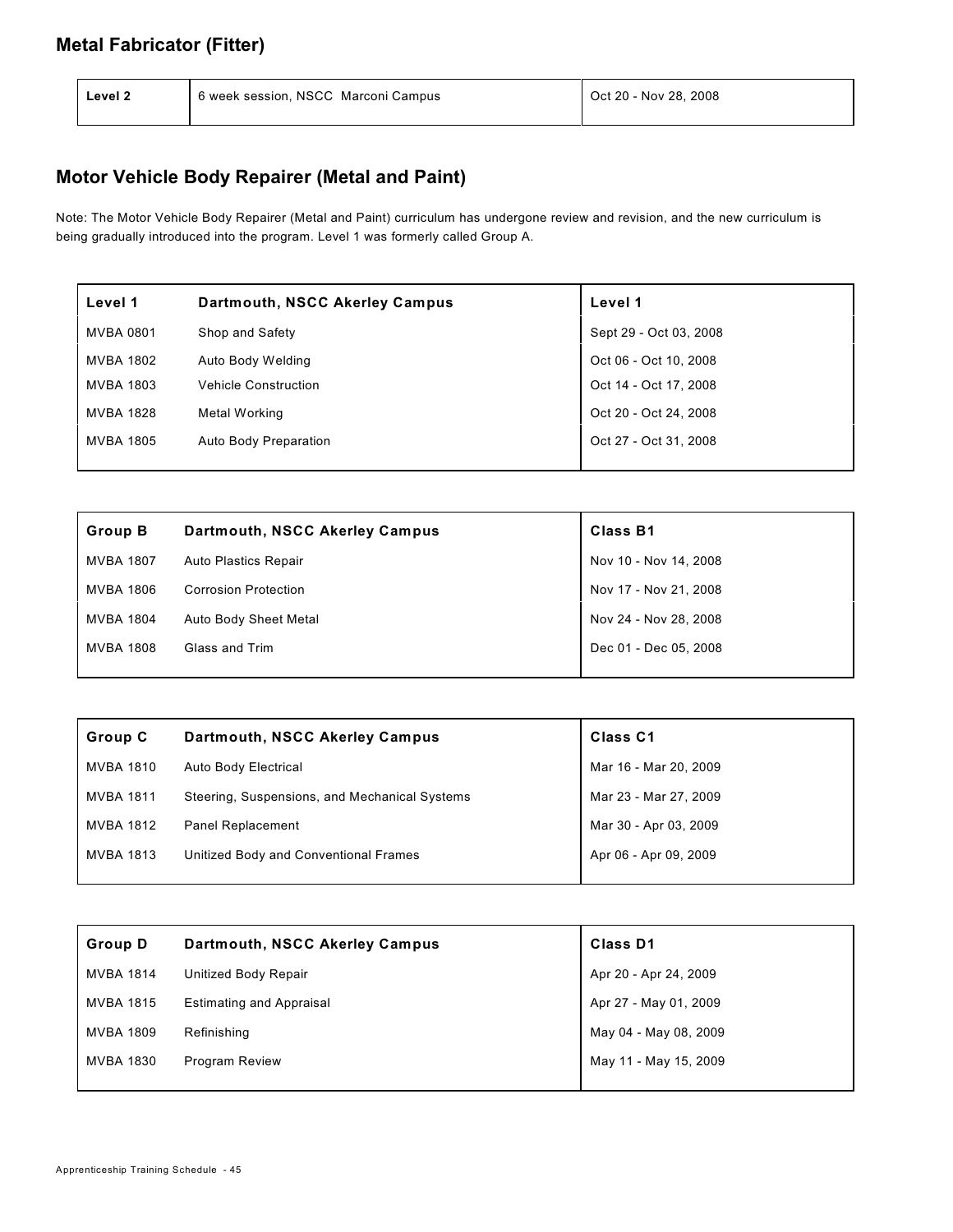#### **Oil Burner Mechanic**

|                  | Oil Burner Mechanic courses available on-line at NSCC Virtual Campus |
|------------------|----------------------------------------------------------------------|
| OBMA 0801        | <b>Fundamental Skills</b>                                            |
| <b>OBMA 0802</b> | Tools and Equipment / Solder Flaring and Threading                   |
| <b>OBMA 1804</b> | Combustion and Air Handling                                          |
| <b>OBMA 1805</b> | Electricity I                                                        |
| <b>OBMA 1806</b> | Electricity II                                                       |
| <b>OBMA 1807</b> | Controls and Wiring                                                  |
| <b>OBMA 1809</b> | Combustion Chambers, Chimneys, Venting and Draft Control             |
| <b>OBMA 1815</b> | <b>Fuel Storage</b>                                                  |
| <b>OBMA 1816</b> | <b>Fuel Delivery Systems</b>                                         |
| <b>OBMA 1817</b> | Planned Maintenance / Trade Practice                                 |
| <b>OBMA 1818</b> | Electricity III Electronics and Solid State / Motors                 |
|                  |                                                                      |

| <b>Group A</b>   | Dartmouth, NSCC Akerley Campus                       | <b>Class A1</b>       |
|------------------|------------------------------------------------------|-----------------------|
| <b>OBMA 0801</b> | <b>Fundamental Skills</b>                            | Jan 05 - Jan 09, 2009 |
| <b>OBMA 0802</b> | Tools and Equipment / Soldering, Flaring & Threading | Jan 12 - Jan 16, 2009 |
| <b>OBMA 1815</b> | <b>Fuel Storage</b>                                  | Jan 19 - Jan 23, 2009 |
| <b>OBMA 1816</b> | <b>Fuel Delivery Systems</b>                         | Jan 26 - Jan 30, 2009 |
| <b>OBMA 1817</b> | Planned Maintenance / Trade Practice                 | Feb 02 - Feb 06, 2009 |
| <b>OBMA 1804</b> | Combustion & Air Handling                            | Feb 09 - Feb 13, 2009 |
|                  |                                                      |                       |

| <b>Group B</b>   | Dartmouth, NSCC Akerley Campus                                       | <b>Class B1</b>       |
|------------------|----------------------------------------------------------------------|-----------------------|
| <b>OBMA 1805</b> | Electricity 1 (Principles of Electricity)                            | Feb 23 - Feb 27, 2009 |
| <b>OBMA 1806</b> | Electricity 2 (Ignition Systems, Electrical Devices and<br>Switches) | Mar 02 - Mar 06, 2009 |
| <b>OBMA 1818</b> | Electricity 3 (Electronics and Solid State) / Motors                 | Mar 09 - Mar 13, 2009 |
| <b>OBMA 1807</b> | Controls and Wiring                                                  | Mar 16 - Mar 20, 2009 |
| <b>OBMA 1809</b> | Combustion Chambers / Chimneys, Venting & Draft Control              | Mar 23 - Mar 27, 2009 |

| <b>Group B</b>   | <b>Sydney, NSCC Marconi Campus</b>                                   | Class B <sub>2</sub>  |
|------------------|----------------------------------------------------------------------|-----------------------|
| <b>OBMA 1805</b> | Electricity 1 (Principles of Electricity)                            | May 04 - May 08, 2009 |
| <b>OBMA 1806</b> | Electricity 2 (Ignition Systems, Electrical Devices and<br>Switches) | May 11 - May 15, 2009 |
| <b>OBMA 1818</b> | Electricity 3 (Electronics and Solid State) / Motors                 | May 19 - May 22, 2009 |
| <b>OBMA 1807</b> | Controls and Wiring                                                  | May 25 - May 29, 2009 |
| <b>OBMA 1809</b> | Combustion Chambers / Chimneys, Venting & Draft Control              | June 1 - June 5, 2009 |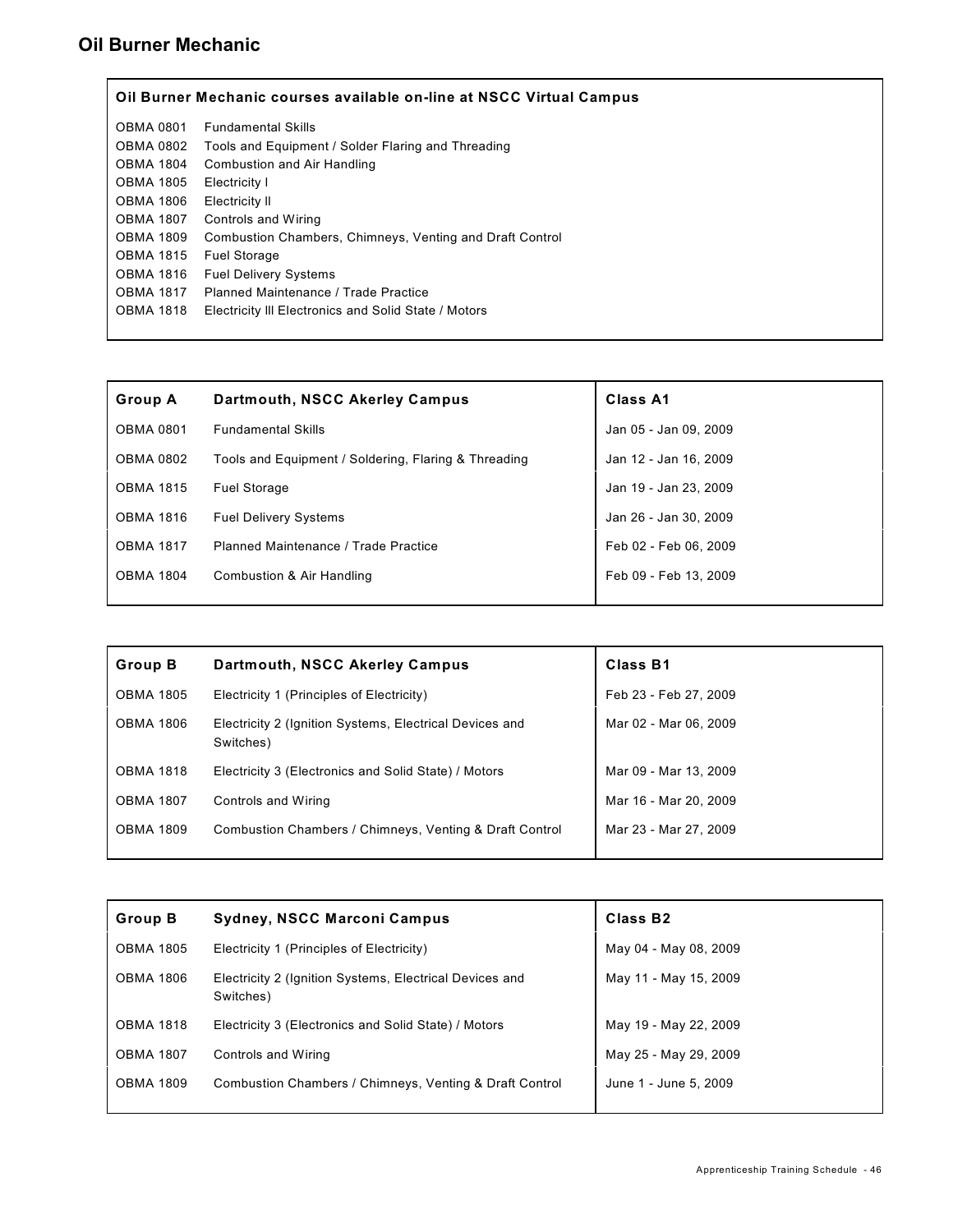#### **Oil Burner Mechanic**

| Group C          | Dartmouth, NSCC Akerley Campus                  | Class C1              |
|------------------|-------------------------------------------------|-----------------------|
| <b>OBMA 1810</b> | <b>Hydronic Heating Systems</b>                 | Apr 06 - Apr 09, 2009 |
| <b>OBMA 1811</b> | Warm Air Furnaces / Steam Systems               | Apr 14 - Apr 17, 2009 |
| <b>OBMA 1812</b> | Domestic Hot Water Heaters / Zoning             | Apr 20 - Apr 24, 2009 |
| <b>OBMA 1819</b> | House as a System / Retrofit                    | Apr 27 - May 01, 2009 |
| <b>OBMA 1808</b> | Specialized Systems / Service & Troubleshooting | May 04 - May 08, 2009 |
| <b>OBMA 1820</b> | <b>Program Review</b>                           | May 11 - May 15, 2009 |
|                  |                                                 |                       |

| Group C          | <b>Sydney, NSCC Marconi Campus</b>              | <b>Class C2</b>         |
|------------------|-------------------------------------------------|-------------------------|
| <b>OBMA 1810</b> | <b>Hydronic Heating Systems</b>                 | June 15 - June 19, 2009 |
| <b>OBMA 1811</b> | Warm Air Furnaces / Steam Systems               | June 22 - June 26, 2009 |
| <b>OBMA 1812</b> | Domestic Hot Water Heaters / Zoning             | June 29 - July 03, 2009 |
| <b>OBMA 1819</b> | House as a System / Retrofit                    | July 06 - July 10, 2009 |
| <b>OBMA 1808</b> | Specialized Systems / Service & Troubleshooting | July 13 - July 17, 2009 |
| <b>OBMA 1820</b> | <b>Program Review</b>                           | July 20 - July 24, 2009 |
|                  |                                                 |                         |

#### **Painter and Decorator**

| <b>Group A</b>   | <b>Halifax, NSCC IT Campus</b>                      | Class A1              |
|------------------|-----------------------------------------------------|-----------------------|
| PADA MATH        | <b>Math Essential Skills</b>                        | Jan 19 - Jan 23, 2009 |
| PADA 0801        | Workplace Safety & Trade Practice                   | Jan 26 - Jan 30, 2009 |
| <b>PADA 0802</b> | <b>Blueprint I</b>                                  | Feb 02 - Feb 06, 2009 |
| <b>PADA 1803</b> | Tools & Equipment                                   | Feb 09 - Feb 13, 2009 |
| <b>PADA 1804</b> | Surface Preparation 1 (Drywall)                     | Feb 16 - Feb 20, 2009 |
| <b>PADA 1805</b> | Coatings 1 (Residential / Commercial)               | Feb 23 - Feb 27, 2009 |
| <b>PADA 1806</b> | Painting 1A (Residential/Commercial Brush & Roller) | Mar 02 - Mar 06, 2009 |
|                  |                                                     |                       |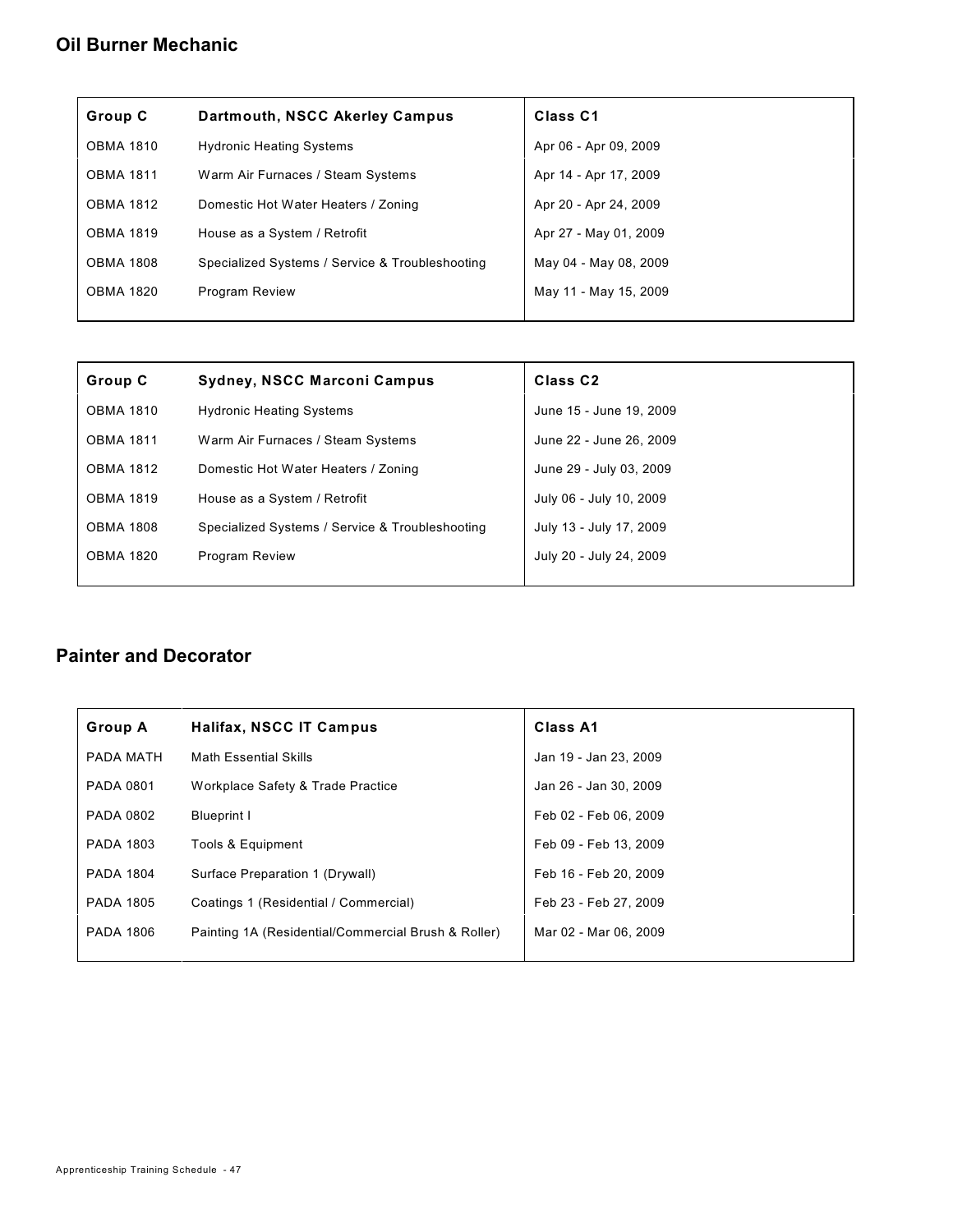### **Painter and Decorator**

| <b>Group B</b>   | Halifax, NSCC IT Campus                     | <b>Class B1</b>       |
|------------------|---------------------------------------------|-----------------------|
| <b>PADA 1807</b> | Surface Preparation 2 (Metal) / Blueprint 2 | Mar 16 - Mar 20, 2009 |
| <b>PADA 1808</b> | Surface Preparation 3 (Stucco & Masonry)    | Mar 23 - Mar 27, 2009 |
| <b>PADA 1809</b> | Surface Preparation 4 (Wood & Plaster)      | Mar 30 - Apr 03, 2009 |
| <b>PADA 1810</b> | Coatings 2 (Industrial)                     | Apr 06 - Apr 09, 2009 |
| <b>PADA 1811</b> | Painting 1B (Industrial Brush & Roller)     | Apr 14 - Apr 17, 2009 |
| <b>PADA 1812</b> | Painting 2 (Spray Systems)                  | Apr 20 - Apr 24, 2009 |

| <b>PLGA 1804</b> | Blueprint Reading and Interpretation II                             |
|------------------|---------------------------------------------------------------------|
| <b>PLGA 1808</b> | Hydronic Heating I                                                  |
| <b>PLGA 1810</b> | Pipe, Fitting and Piping Assembly I A (Ferrous)                     |
| <b>PLGA 1811</b> | Pipe, Fitting and Piping Assembly I B (Non-Ferrous)                 |
| <b>PLGA 1825</b> | Drainage and Venting Systems IIB (Commercial Drainage)              |
| <b>PLGA 1835</b> | <b>Basic Electricity</b>                                            |
| <b>PLGA 1836</b> | Drainage & Venting Systems 2A (Storm Systems) / Soldering & Brazing |
| <b>PLGA 1837</b> | Specialty Piping Applications / Pipe, Fittings & Piping Assembly 2  |

| <b>Group A</b>   | Dartmouth, NSCC Akerley Campus                                | Class A1                | Class A3              |
|------------------|---------------------------------------------------------------|-------------------------|-----------------------|
| <b>PLGA 0802</b> | Safety / Tools and Equipment                                  | Sept 8 - Sept 12, 2008  | Jan 05 - Jan 09, 2009 |
| <b>PLGA 0801</b> | Blueprint Reading and Interpretation 1 (Basic<br>Residential) | Sept 15 - Sept 19, 2008 | Jan 12 - Jan 16, 2009 |
| <b>PLGA 1810</b> | Pipe, Fittings and Piping Assembly 1A (Ferrous)               | Sept 22 - Sept 26, 2008 | Jan 19 - Jan 23, 2009 |
| <b>PLGA 1811</b> | Pipe, Fittings and Piping Assembly 1B (Non-Ferrous)           | Sept 29 - Oct 03, 2008  | Jan 26 - Jan 30, 2009 |
| <b>PLGA 1820</b> | Draining and Venting Systems 1A (Residential)                 | Oct 06 - Oct 10, 2008   | Feb 02 - Feb 06, 2009 |
| <b>PLGA 1821</b> | Draining and Venting Systems 1B (Residential)                 | Oct 14 - Oct 17, 2008   | Feb 09 - Feb 13, 2009 |
| <b>PLGA 1822</b> | Water Supply 1 (Water Service / Rough-In)                     | Oct 20 - Oct 24, 2008   | Feb 16 - Feb 20, 2009 |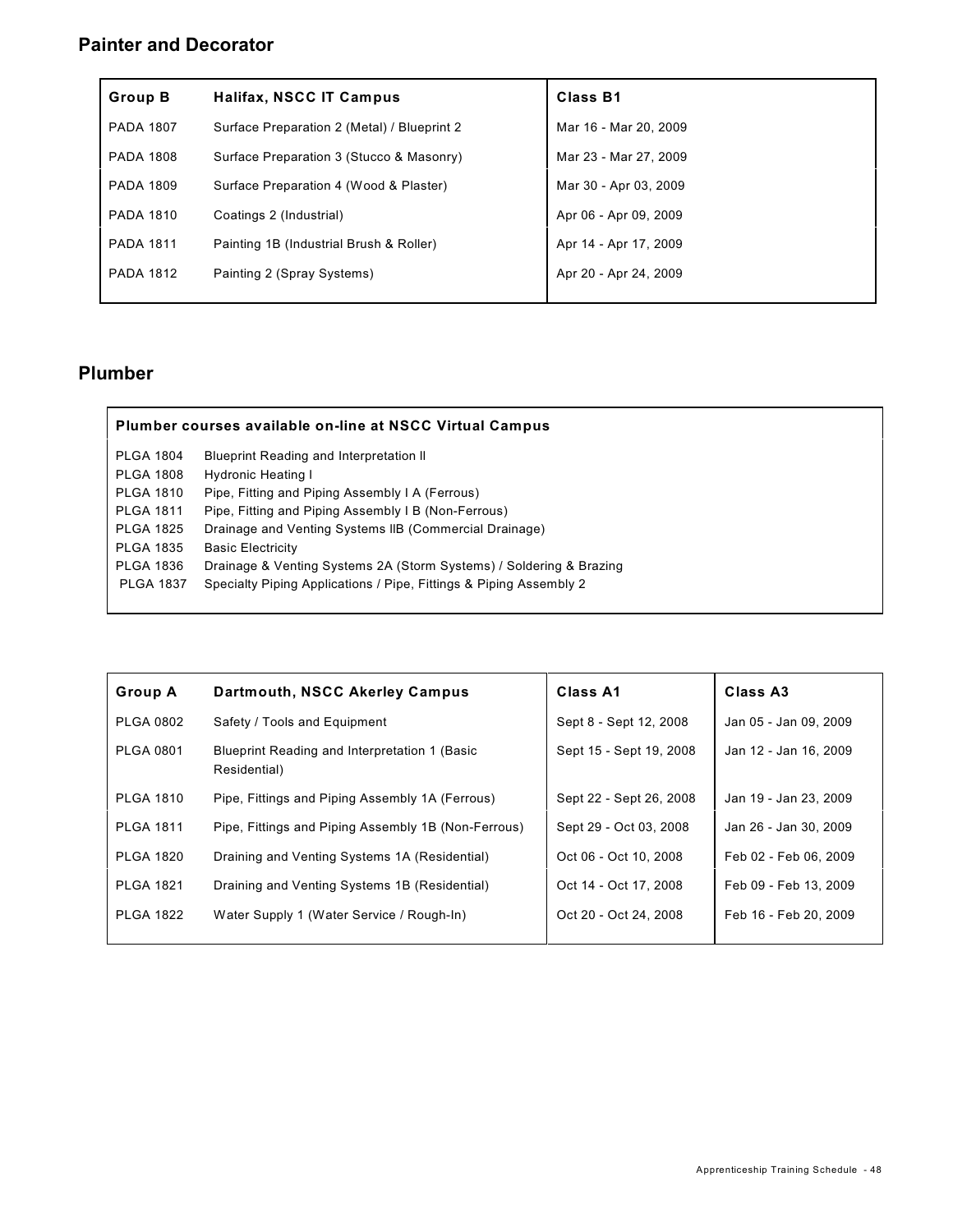| <b>Group B</b>   | Dartmouth, NSCC Akerley Campus                                                | Class B1                | Class B <sub>2</sub>  |
|------------------|-------------------------------------------------------------------------------|-------------------------|-----------------------|
| <b>PLGA 1804</b> | Blueprint Reading and Interpretation 2 (Advanced<br>Residential / Commercial) | Sept 8 - Sept 12, 2008  | Nov 03 - Nov 07, 2008 |
| <b>PLGA 1835</b> | <b>Basic Electricity</b>                                                      | Sept 15 - Sept 19, 2008 | Nov 10 - Nov 14, 2008 |
| <b>PLGA 1808</b> | Hydronic Heating 1 (Basic)                                                    | Sept 22 - Sept 26, 2008 | Nov 17 - Nov 21, 2008 |
| <b>PLGA 1836</b> | Drainage & Venting Systems 2A (Storm Systems) /<br>Soldering & Brazing        | Sept 29 - Oct 03, 2008  | Nov 24 - Nov 28, 2008 |
| <b>PLGA 1837</b> | Specialty Piping Applications / Pipe, Fittings & Piping<br>Assembly 2         | Oct 06 - Oct 10, 2008   | Dec 01 - Dec 05, 2008 |
| <b>PLGA 1825</b> | Drainage & Venting Systems 2B (Commercial<br>Drainage)                        | Oct 14 - Oct 17, 2008   | Dec 08 - Dec 12, 2008 |

| Group B          | <b>Sydney, NSCC Marconi Campus</b>                                            | Class B <sub>3</sub>  |
|------------------|-------------------------------------------------------------------------------|-----------------------|
| <b>PLGA 1804</b> | Blueprint Reading and Interpretation 2 (Advanced<br>Residential / Commercial) | Nov 03 - Nov 07, 2008 |
| <b>PLGA 1835</b> | <b>Basic Electricity</b>                                                      | Nov 10 - Nov 14, 2008 |
| <b>PLGA 1808</b> | Hydronic Heating 1 (Basic)                                                    | Nov 17 - Nov 21, 2008 |
| <b>PLGA 1836</b> | Drainage & Venting Systems 2A (Storm Systems) /<br>Soldering & Brazing        | Nov 24 - Nov 28, 2008 |
| <b>PLGA 1837</b> | Specialty Piping Applications / Pipe, Fittings & Piping<br>Assembly 2         | Dec 01 - Dec 05, 2008 |
| <b>PLGA 1825</b> | Drainage & Venting Systems 2B (Commercial<br>Drainage)                        | Dec 08 - Dec 12, 2008 |

| <b>Group B</b>   | Dartmouth, NSCC Akerley Campus                                                | Class B4              | Class B5              |
|------------------|-------------------------------------------------------------------------------|-----------------------|-----------------------|
| <b>PLGA 1804</b> | Blueprint Reading and Interpretation 2 (Advanced<br>Residential / Commercial) | Jan 05 - Jan 09, 2009 | Feb 23 - Feb 27, 2009 |
| <b>PLGA 1835</b> | <b>Basic Electricity</b>                                                      | Jan 12 - Jan 16, 2009 | Mar 02 - Mar 06, 2009 |
| <b>PLGA 1808</b> | Hydronic Heating 1 (Basic)                                                    | Jan 19 - Jan 23, 2009 | Mar 09 - Mar 13, 2009 |
| <b>PLGA 1836</b> | Drainage & Venting Systems 2A (Storm Systems) /<br>Soldering & Brazing        | Jan 26 - Jan 30, 2009 | Mar 16 - Mar 20, 2009 |
| <b>PLGA 1837</b> | Specialty Piping Applications / Pipe, Fittings & Piping<br>Assembly 2         | Feb 02 - Feb 06, 2009 | Mar 23 - Mar 27, 2009 |
| <b>PLGA 1825</b> | Drainage & Venting Systems 2B (Commercial<br>Drainage)                        | Feb 09 - Feb 13, 2009 | Mar 30 - Apr 03, 2009 |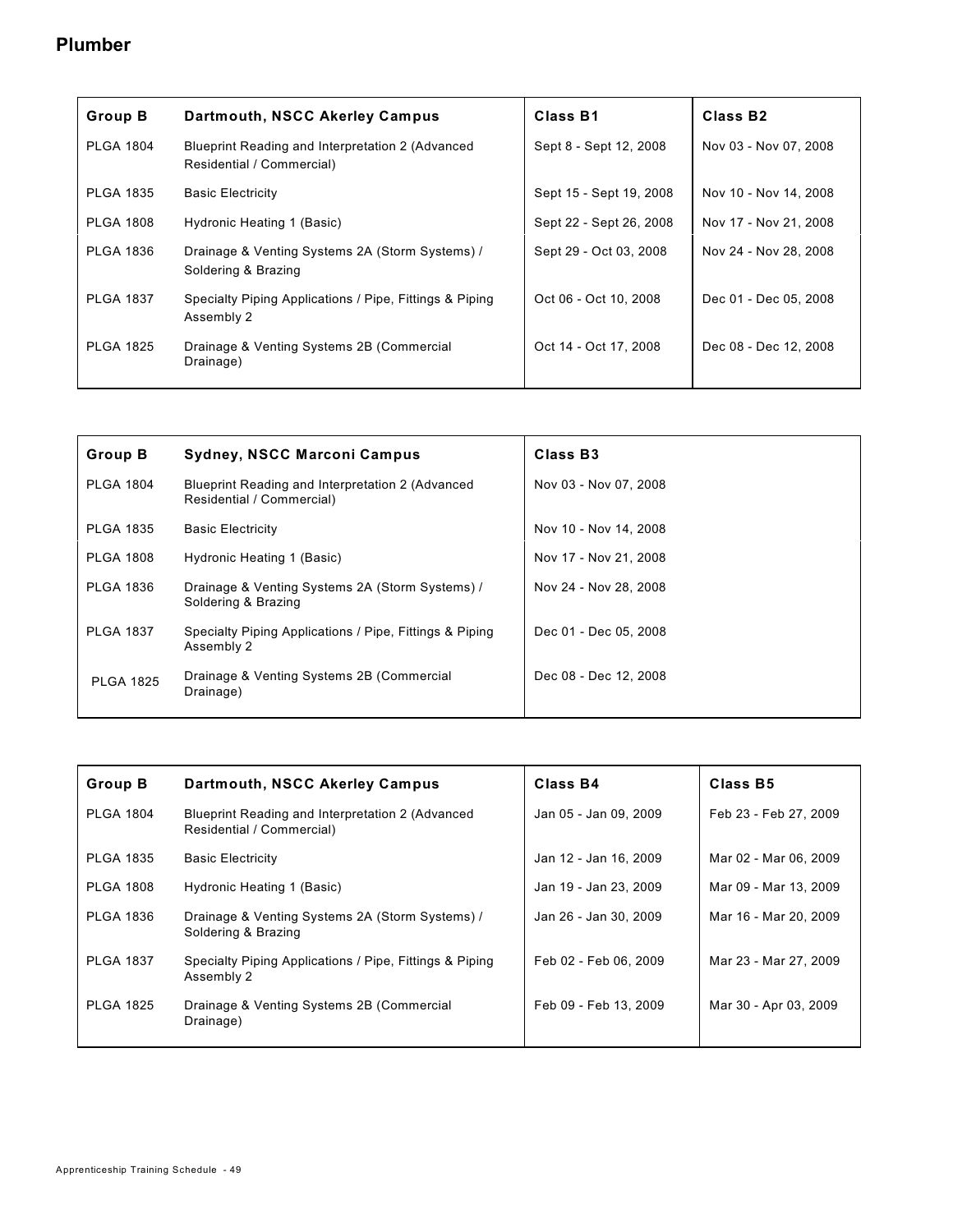| <b>Group B</b>   | Dartmouth, NSCC Akerley Campus                                                | Class B6              | Class B7              |
|------------------|-------------------------------------------------------------------------------|-----------------------|-----------------------|
| <b>PLGA 1804</b> | Blueprint Reading and Interpretation 2 (Advanced<br>Residential / Commercial) | Mar 09 - Mar 13, 2009 | Apr 14 - Apr 17, 2009 |
| <b>PLGA 1835</b> | <b>Basic Electricity</b>                                                      | Mar 16 - Mar 20, 2009 | Apr 20 - Apr 24, 2009 |
| <b>PLGA 1808</b> | Hydronic Heating 1 (Basic)                                                    | Mar 23 - Mar 27, 2009 | Apr 27 - May 01, 2009 |
| <b>PLGA 1836</b> | Drainage & Venting Systems 2A (Storm Systems) /<br>Soldering & Brazing        | Mar 30 - Apr 03, 2009 | May 04 - May 08, 2009 |
| <b>PLGA 1837</b> | Specialty Piping Applications / Pipe, Fittings & Piping<br>Assembly 2         | Apr 06 - Apr 09, 2009 | May 11 - May 15, 2009 |
| <b>PLGA 1825</b> | Drainage & Venting Systems 2B (Commercial<br>Drainage)                        | Apr 14 - Apr 17, 2009 | May 19 - May 22, 2009 |

| <b>Group B</b>   | Dartmouth, NSCC Akerley Campus                                                | Class B8              |
|------------------|-------------------------------------------------------------------------------|-----------------------|
| <b>PLGA 1804</b> | Blueprint Reading and Interpretation 2 (Advanced<br>Residential / Commercial) | Apr 27 - May 01, 2009 |
| <b>PLGA 1835</b> | <b>Basic Electricity</b>                                                      | May 04 - May 08, 2009 |
| <b>PLGA 1808</b> | Hydronic Heating 1 (Basic)                                                    | May 11 - May 15, 2009 |
| <b>PLGA 1836</b> | Drainage & Venting Systems 2A (Storm Systems) /<br>Soldering & Brazing        | May 19 - May 22, 2009 |
| <b>PLGA 1837</b> | Specialty Piping Applications / Pipe, Fittings & Piping<br>Assembly 2         | May 25 - May 29, 2009 |
| <b>PLGA 1825</b> | Drainage & Venting Systems 2B (Commercial<br>Drainage)                        | June 1 - June 5, 2009 |

| Group C          | Dartmouth, NSCC Akerley Campus                                    | Class <sub>C1</sub>     | Class <sub>C2</sub>   |
|------------------|-------------------------------------------------------------------|-------------------------|-----------------------|
| <b>PLGA 1823</b> | Water Supply 2 (Hot Water Storage Tanks & Heaters)                | Sept 8 - Sept 12, 2008  | Nov 10 - Nov 14, 2008 |
| <b>PLGA 1834</b> | Draining & Venting Systems 2C (Commercial Venting)                | Sept 15 - Sept 19, 2008 | Nov 17 - Nov 21, 2008 |
| <b>PLGA 1807</b> | Blueprint Reading & Interpretation 3 (Commercial /<br>Industrial) | Sept 22 - Sept 26, 2008 | Nov 24 - Nov 28, 2008 |
| <b>PLGA 1809</b> | Hydronic Heating 2 (Advanced)                                     | Sept 29 - Oct 03, 2008  | Dec 01 - Dec 05, 2008 |
| <b>PLGA 1843</b> | Gas Piping 1 (Low Pressure)                                       | Oct 06 - Oct 10, 2008   | Dec 08 - Dec 12, 2008 |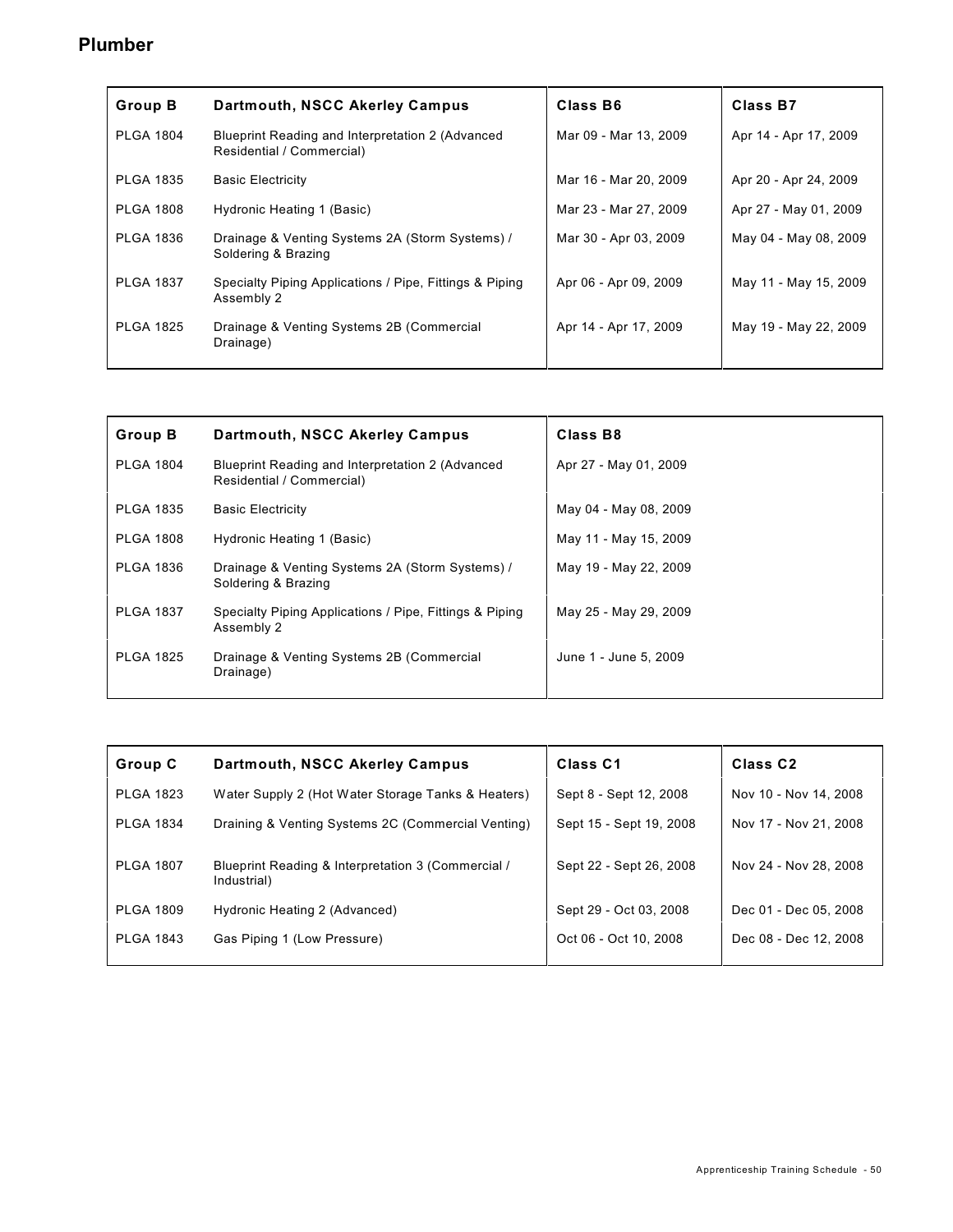| Group C          | <b>Sydney, NSCC Marconi Campus</b>                                | Class <sub>C3</sub>   |
|------------------|-------------------------------------------------------------------|-----------------------|
| <b>PLGA 1823</b> | Water Supply 2 (Hot Water Storage Tanks & Heaters)                | Jan 12 - Jan 16, 2009 |
| <b>PLGA 1834</b> | Draining & Venting Systems 2C (Commercial Venting)                | Jan 19 - Jan 23, 2009 |
| <b>PLGA 1807</b> | Blueprint Reading & Interpretation 3 (Commercial /<br>Industrial) | Jan 26 - Jan 30, 2009 |
| <b>PLGA 1809</b> | Hydronic Heating 2 (Advanced)                                     | Feb 02 - Feb 06, 2009 |
| <b>PLGA 1843</b> | Gas Piping 1 (Low Pressure)                                       | Feb 09 - Feb 13, 2009 |

| Group C          | Dartmouth, NSCC Akerley Campus                                    | Class <sub>C4</sub>   | <b>Class C5</b>       |
|------------------|-------------------------------------------------------------------|-----------------------|-----------------------|
| <b>PLGA 1823</b> | Water Supply 2 (Hot Water Storage Tanks & Heaters)                | Jan 12 - Jan 16, 2009 | Feb 23 - Feb 27, 2009 |
| <b>PLGA 1834</b> | Draining & Venting Systems 2C (Commercial Venting)                | Jan 19 - Jan 23, 2009 | Mar 02 - Mar 06, 2009 |
| <b>PLGA 1807</b> | Blueprint Reading & Interpretation 3 (Commercial /<br>Industrial) | Jan 26 - Jan 30, 2009 | Mar 09 - Mar 13, 2009 |
| <b>PLGA 1809</b> | Hydronic Heating 2 (Advanced)                                     | Feb 02 - Feb 06, 2009 | Mar 16 - Mar 20, 2009 |
| <b>PLGA 1843</b> | Gas Piping 1 (Low Pressure)                                       | Feb 09 - Feb 13, 2009 | Mar 23 - Mar 27, 2009 |

| Group C          | Dartmouth, NSCC Akerley Campus                                    | <b>Class C6</b>       |
|------------------|-------------------------------------------------------------------|-----------------------|
| <b>PLGA 1823</b> | Water Supply 2 (Hot Water Storage Tanks & Heaters)                | Mar 02 - Mar 06, 2009 |
| <b>PLGA 1834</b> | Draining & Venting Systems 2C (Commercial Venting)                | Mar 09 - Mar 13, 2009 |
| <b>PLGA 1807</b> | Blueprint Reading & Interpretation 3 (Commercial /<br>Industrial) | Mar 16 - Mar 20, 2009 |
| <b>PLGA 1809</b> | Hydronic Heating 2 (Advanced)                                     | Mar 23 - Mar 27, 2009 |
| <b>PLGA 1843</b> | Gas Piping 1 (Low Pressure)                                       | Mar 30 - Apr 03, 2009 |

| <b>Group D</b>   | Dartmouth, NSCC Akerley Campus                            | Class D1              | Class D <sub>2</sub>  |
|------------------|-----------------------------------------------------------|-----------------------|-----------------------|
| <b>PLGA 1838</b> | Water Supply 3 (Water Softeners & Conditioning)           | Oct 20 - Oct 24, 2008 | Jan 05 - Jan 09, 2009 |
| <b>PLGA 1842</b> | <b>Cross Connection Control</b>                           | Oct 27 - Oct 31, 2008 | Jan 12 - Jan 16, 2009 |
| <b>PLGA 1839</b> | Rural Water Supply / Rural Waste                          | Nov 03 - Nov 07, 2008 | Jan 19 - Jan 23, 2009 |
| <b>PLGA 1840</b> | <b>Specialty Plumbing Applications</b>                    | Nov 10 - Nov 14, 2008 | Jan 26 - Jan 30, 2009 |
| <b>PLGA 1828</b> | Drainage & Venting Systems 3<br>(Commercial / Industrial) | Nov 17 - Nov 21, 2008 | Feb 02 - Feb 06, 2009 |
| <b>PLGA 1841</b> | Gas Piping 2 (High Pressure)                              | Nov 24 - Nov 28, 2008 | Feb 09 - Feb 13, 2009 |
| <b>PLGA 1844</b> | <b>Program Review</b>                                     | Dec 01 - Dec 05, 2008 | Feb 16 - Feb 20, 2009 |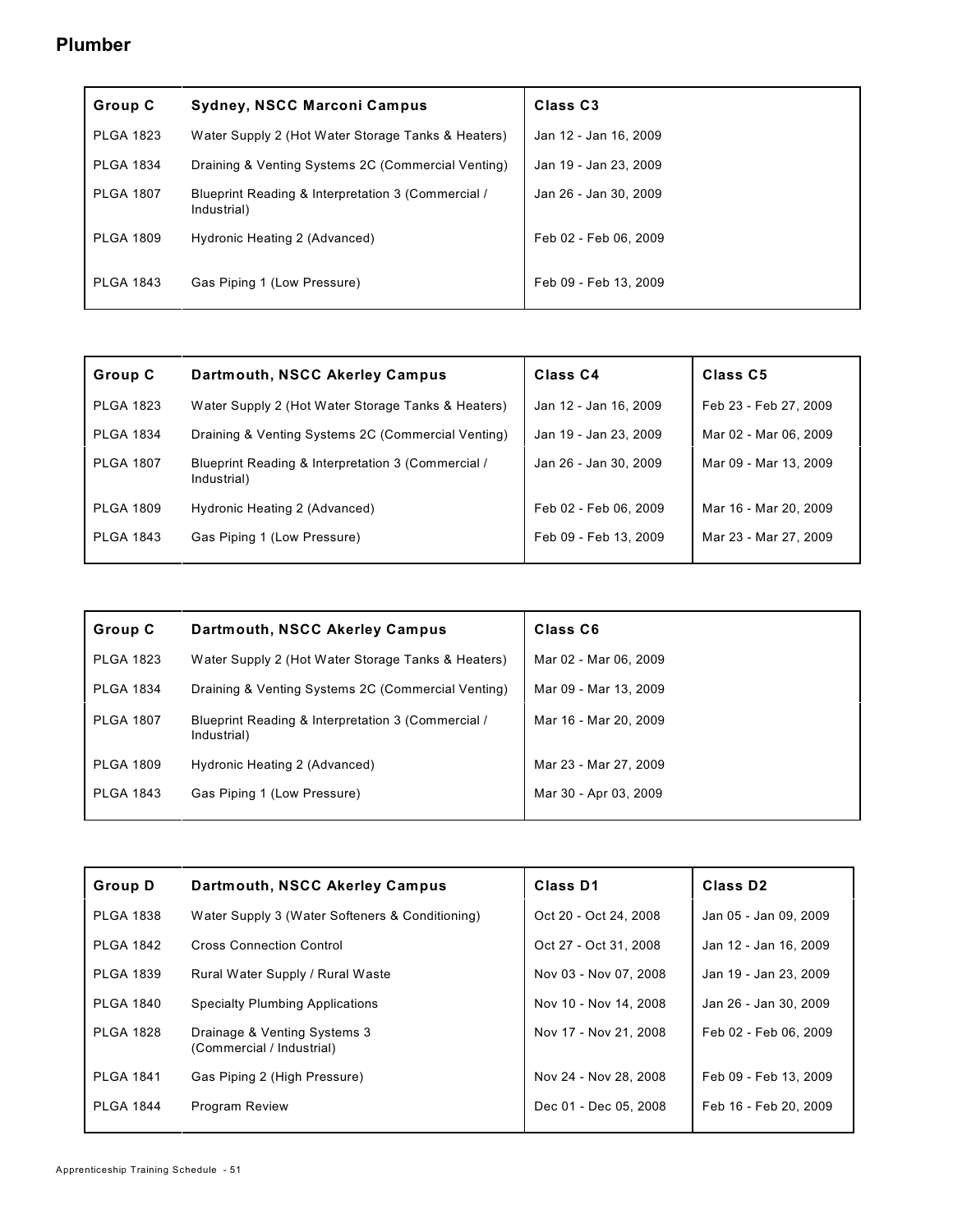| <b>Group D</b>   | Sydney, NSCC Marconi Campus                               | <b>Class D3</b>       |
|------------------|-----------------------------------------------------------|-----------------------|
| <b>PLGA 1838</b> | Water Supply 3 (Water Softeners & Conditioning)           | Feb 23 - Feb 27, 2009 |
| <b>PLGA 1842</b> | <b>Cross Connection Control</b>                           | Mar 02 - Mar 06, 2009 |
| <b>PLGA 1839</b> | Rural Water Supply / Rural Waste                          | Mar 09 - Mar 13, 2009 |
| <b>PLGA 1840</b> | <b>Specialty Plumbing Applications</b>                    | Mar 16 - Mar 20, 2009 |
| <b>PLGA 1828</b> | Drainage & Venting Systems 3<br>(Commercial / Industrial) | Mar 23 - Mar 27, 2009 |
| <b>PLGA 1841</b> | Gas Piping 2 (High Pressure)                              | Mar 30 - Apr 03, 2009 |
| <b>PLGA 1844</b> | <b>Program Review</b>                                     | Apr 06 - Apr 09, 2009 |

| Group D          | Dartmouth, NSCC Akerley Campus                            | Class D4              | Class D5              |
|------------------|-----------------------------------------------------------|-----------------------|-----------------------|
| <b>PLGA 1838</b> | Water Supply 3 (Water Softeners & Conditioning)           | Apr 14 - Apr 17, 2009 | Apr 20 - Apr 24, 2009 |
| <b>PLGA 1842</b> | <b>Cross Connection Control</b>                           | Apr 20 - Apr 24, 2009 | Apr 27 - May 01, 2009 |
| <b>PLGA 1839</b> | Rural Water Supply / Rural Waste                          | Apr 27 - May 01, 2009 | May 04 - May 08, 2009 |
| <b>PLGA 1840</b> | <b>Specialty Plumbing Applications</b>                    | May 04 - May 08, 2009 | May 11 - May 15, 2009 |
| <b>PLGA 1828</b> | Drainage & Venting Systems 3<br>(Commercial / Industrial) | May 11 - May 15, 2009 | May 19 - May 22, 2009 |
| <b>PLGA 1841</b> | Gas Piping 2 (High Pressure)                              | May 19 - May 22, 2009 | May 25 - May 29, 2009 |
| <b>PLGA 1844</b> | <b>Program Review</b>                                     | May 25 - May 29, 2009 | June 1 - June 5, 2009 |
|                  |                                                           |                       |                       |

# **Power Engineer**

| Power Engineer courses available on-line at NSCC Virtual Campus |                                                      |                  |                                    |
|-----------------------------------------------------------------|------------------------------------------------------|------------------|------------------------------------|
| <b>Power Engineer 4th Class</b>                                 |                                                      |                  | <b>Power Engineer 2nd Class</b>    |
| <b>PEFC 1813</b>                                                | Math, Mechanics and Thermodynamics                   | <b>PESC 1801</b> | Industrial Legislation             |
| <b>PEFC 1814</b>                                                | Safety                                               | <b>PESC 1802</b> | <b>Applied Mechanics</b>           |
| <b>PEFC 1815</b>                                                | Administration, Environment and Piping               | <b>PESC 1803</b> | Thermodynamics                     |
| <b>PEFC 1816</b>                                                | High Pressure Boilers                                | <b>PESC 1804</b> | Metallurgy                         |
| <b>PEFC 1817</b>                                                | Prime Movers, Lubrication and Maintenance            | <b>PESC 1805</b> | <b>Boilers</b>                     |
| <b>PEFC 1818</b>                                                | Electricity, Instrumentation and Plants              | <b>PESC 1806</b> | <b>Pumps and Water Treatment</b>   |
| <b>PEFC 1819</b>                                                | <b>Heating Boilers and Systems</b>                   | <b>PESC 1807</b> | Heat Engines and Prime Movers      |
| <b>PEFC 1820</b>                                                | Refrigeration and Air Conditioning                   | <b>PESC 1808</b> | Lubrication, Piping and Mechanical |
|                                                                 |                                                      |                  | Drawing                            |
|                                                                 | <b>Power Engineer 3rd Class</b>                      | <b>PESC 1809</b> | Plant Systems and Instrumentation  |
| <b>PETC 1821</b>                                                | Applied Math and Mechanics                           | <b>PESC 1810</b> | Fuels, Combustion and              |
| <b>PETC 1822</b>                                                | Thermodynamics and Applied Sciences                  |                  | <b>Environmental Protection</b>    |
| <b>PETC 1823</b>                                                | Codes, Safety, Combustion and Piping                 | <b>PESC 1811</b> | Electro-technology                 |
| <b>PETC 1824</b>                                                | Electricity and Instrumentation                      | <b>PESC 1812</b> | Compression and Refrigeration      |
| <b>PETC 1825</b>                                                | Boiler Design, Fittings and Auxilary Equipment       |                  |                                    |
| <b>PETC 1826</b>                                                | Boiler Operations, Water Treatment, Pumps and        |                  |                                    |
|                                                                 | Welding                                              |                  |                                    |
| <b>PETC 1827</b>                                                | <b>Prime Movers</b>                                  |                  |                                    |
| <b>PETC 1828</b>                                                | Air Compression, Refrigeration and Auxiliary Systems |                  |                                    |
|                                                                 |                                                      |                  |                                    |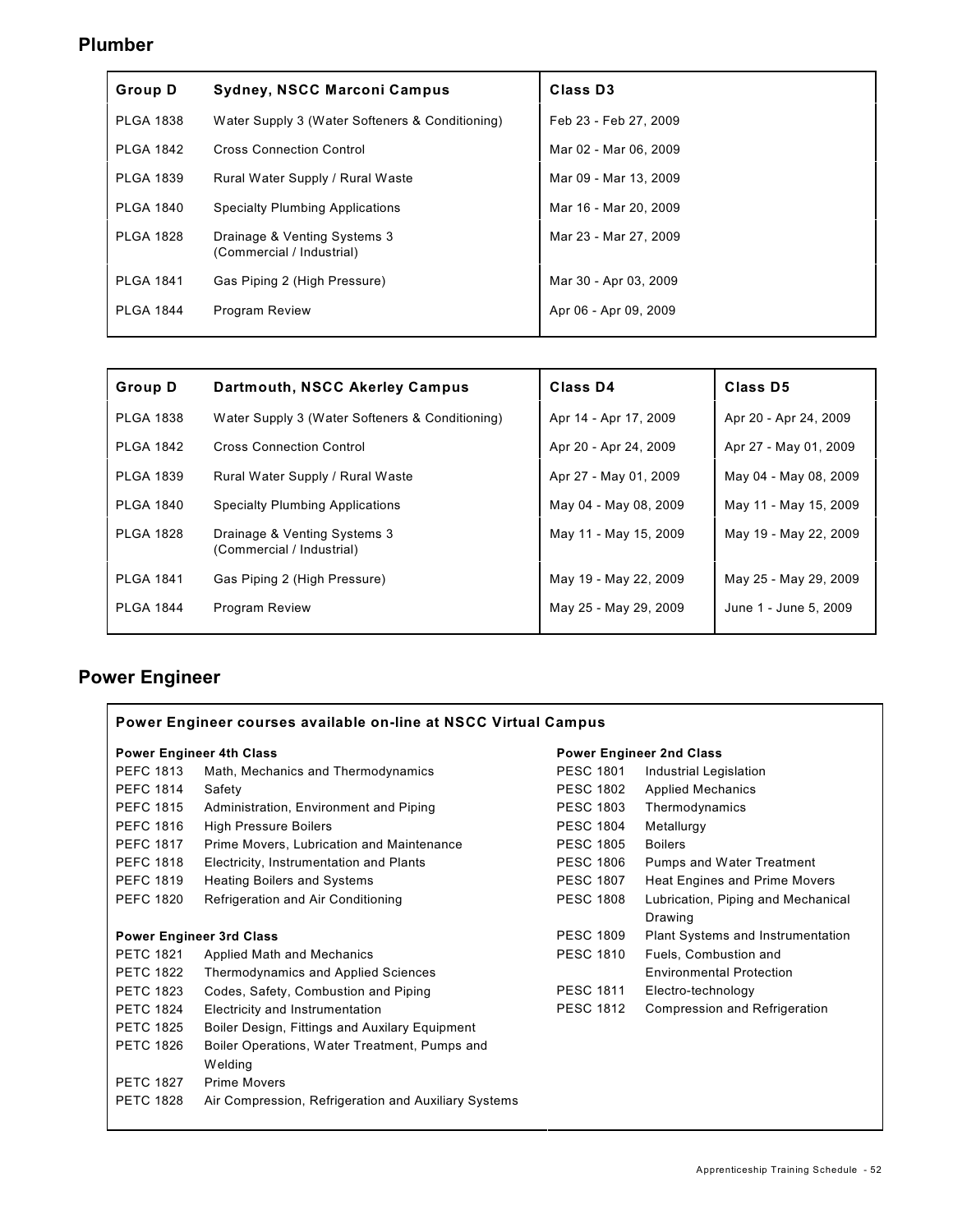#### **Power Engineer**

| 2 <sup>nd</sup> Class |                  | <b>Dartmouth, NSCC Akerley Campus</b>                         |                | <b>Class # and Dates</b> |
|-----------------------|------------------|---------------------------------------------------------------|----------------|--------------------------|
| (Paper A1)            | <b>PESC 1801</b> | <b>Industrial Legislation</b>                                 | A1             | Sept 15 - Oct 03, 2008   |
|                       | <b>PESC 1802</b> | <b>Applied Mechanics</b>                                      |                |                          |
| (Paper A2)            | <b>PESC 1803</b> | Thermodynamics                                                | A2             | Nov 17 - Dec 05, 2008    |
|                       | <b>PESC 1804</b> | Metallurgy                                                    |                |                          |
| (Paper A3)            | <b>PESC 1805</b> | <b>Boilers</b>                                                | A3             | Jan 05 - Jan 23, 2009    |
|                       | <b>PESC 1806</b> | Pumps and Water Treatment                                     |                |                          |
| (Paper B1)            | <b>PESC 1807</b> | <b>Heat Engines and Prime Movers</b><br>Heat                  | <b>B1</b>      | Feb 16 - Mar 06, 2009    |
|                       | <b>PESC 1808</b> | Lubrication, Piping & Mechanical<br>Drawing                   |                |                          |
| (Paper B2)            | <b>PESC 1809</b> | Plant Systems and Instrumentation                             | <b>B2</b>      | Mar 30 - Apr 17, 2009    |
|                       | <b>PESC 1810</b> | <b>Fuels &amp; Combustion &amp; Environment</b><br>Protection |                |                          |
| (Paper B3)            | <b>PESC 1811</b> | Electro-technology                                            | B <sub>3</sub> | May 25 - June 12, 2009   |
|                       | <b>PESC 1812</b> | <b>Compression and Refrigeration</b>                          |                |                          |

### **Powerline Technician**

| Level 2          | <b>Halifax, NSCC IT Campus</b>              | Class 2A              | Class 2B                |
|------------------|---------------------------------------------|-----------------------|-------------------------|
| <b>PLTA 1807</b> | Advanced AC Theory 1                        | Apr 06 - Apr 09, 2009 | May 19 - May 22, 2009   |
| <b>PLTA 1808</b> | Advanced AC Theory 2                        | Apr 14 - Apr 17, 2009 | May 25 - May 29, 2009   |
| <b>PLTA 1809</b> | System Operations and Single-Phase Metering | Apr 20 - Apr 24, 2009 | June 1 - June 5, 2009   |
| <b>PLTA 1810</b> | <b>Street Lighting Circuits</b>             | Apr 27 - May 01, 2009 | June 8 - June 12, 2009  |
| <b>PLTA 1811</b> | Live Line Work                              | May 04 - May 08, 2009 | June 15 - June 19, 2009 |
|                  |                                             |                       |                         |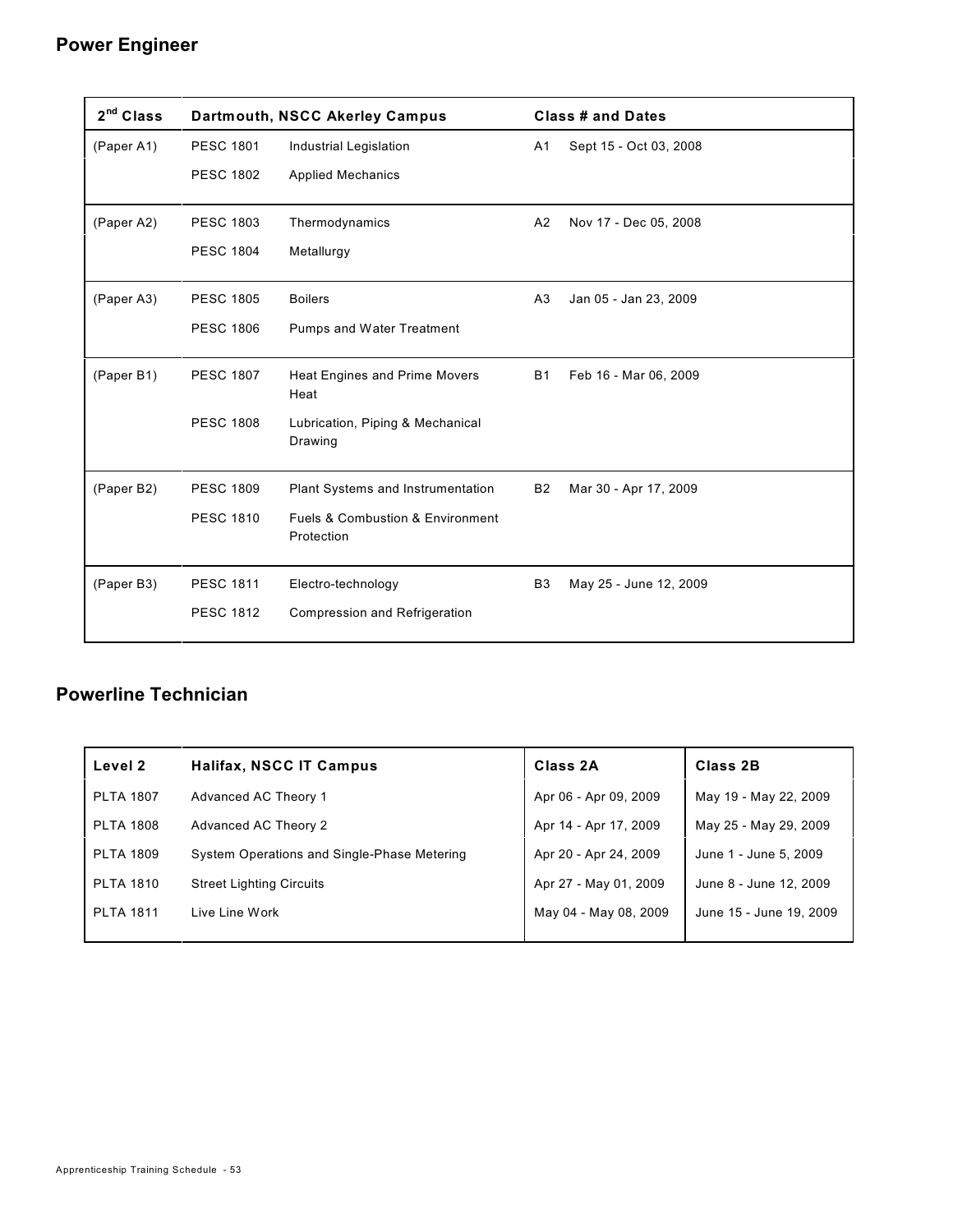#### **Powerline Technician**

| Level 3          | Halifax, NSCC IT Campus                      | Class: Level 3        |
|------------------|----------------------------------------------|-----------------------|
| <b>PLTA 1812</b> | Transformers                                 | Jan 12 - Jan 16, 2009 |
| <b>PLTA 1813</b> | Underground Systems & Environmental Protocol | Jan 19 - Jan 23, 2009 |
| <b>PLTA 1814</b> | <b>Polyphase Generation</b>                  | Jan 26 - Jan 30, 2009 |
| <b>PLTA 1815</b> | Three-Phase Systems                          | Feb 02 - Feb 06, 2009 |
| <b>PLTA 1816</b> | <b>Transformer Banking</b>                   | Feb 09 - Feb 13, 2009 |
|                  |                                              |                       |

| Level 4 | Halifax, NSCC IT Campus | Class: Level 4        |
|---------|-------------------------|-----------------------|
|         | 5 week session          | Feb 23 - Mar 27, 2009 |
|         |                         |                       |

#### **Refrigeration and Air Conditioning Mechanic**

Note: The Refrigeration and Air Conditioning Mechanic curriculum has undergone review and revision, and the new curriculum is being gradually introduced into the program. Level 2 was formerly called Group B.

| Level 2          | <b>Halifax, NSCC IT Campus</b>   | Class # and Dates                               |
|------------------|----------------------------------|-------------------------------------------------|
| <b>RACA 1836</b> | Evaporation                      | Level 2, 6 week session, Apr 27 - June 05, 2009 |
| <b>RACA 1837</b> | Metering Devices / Flow Controls |                                                 |
| <b>RACA 1838</b> | Compressors 2 / Condensers       |                                                 |
| <b>RACA 1839</b> | AC Installation                  |                                                 |
| <b>RACA 1840</b> | Control Circuits (2 week course) |                                                 |
|                  |                                  |                                                 |

| Group C          | <b>Halifax, NSCC IT Campus</b>              | Class # and Dates                                |
|------------------|---------------------------------------------|--------------------------------------------------|
| <b>RACA 1820</b> | System Design and Piping                    | Class C1, 6 week session, Sept 08 - Oct 17, 2008 |
| <b>RACA 1815</b> | Capacity Modulation                         | Class C2, 6 week session, Jan 12 - Feb 20, 2009  |
| <b>RACA 1816</b> | <b>System Diagnostics</b>                   |                                                  |
| <b>RACA 1817</b> | AC System Design 1                          |                                                  |
| <b>RACA 1818</b> | Air Handling Equipment Design & Application |                                                  |
| <b>RACA 1819</b> | Electrical & Mechanical Control Systems     |                                                  |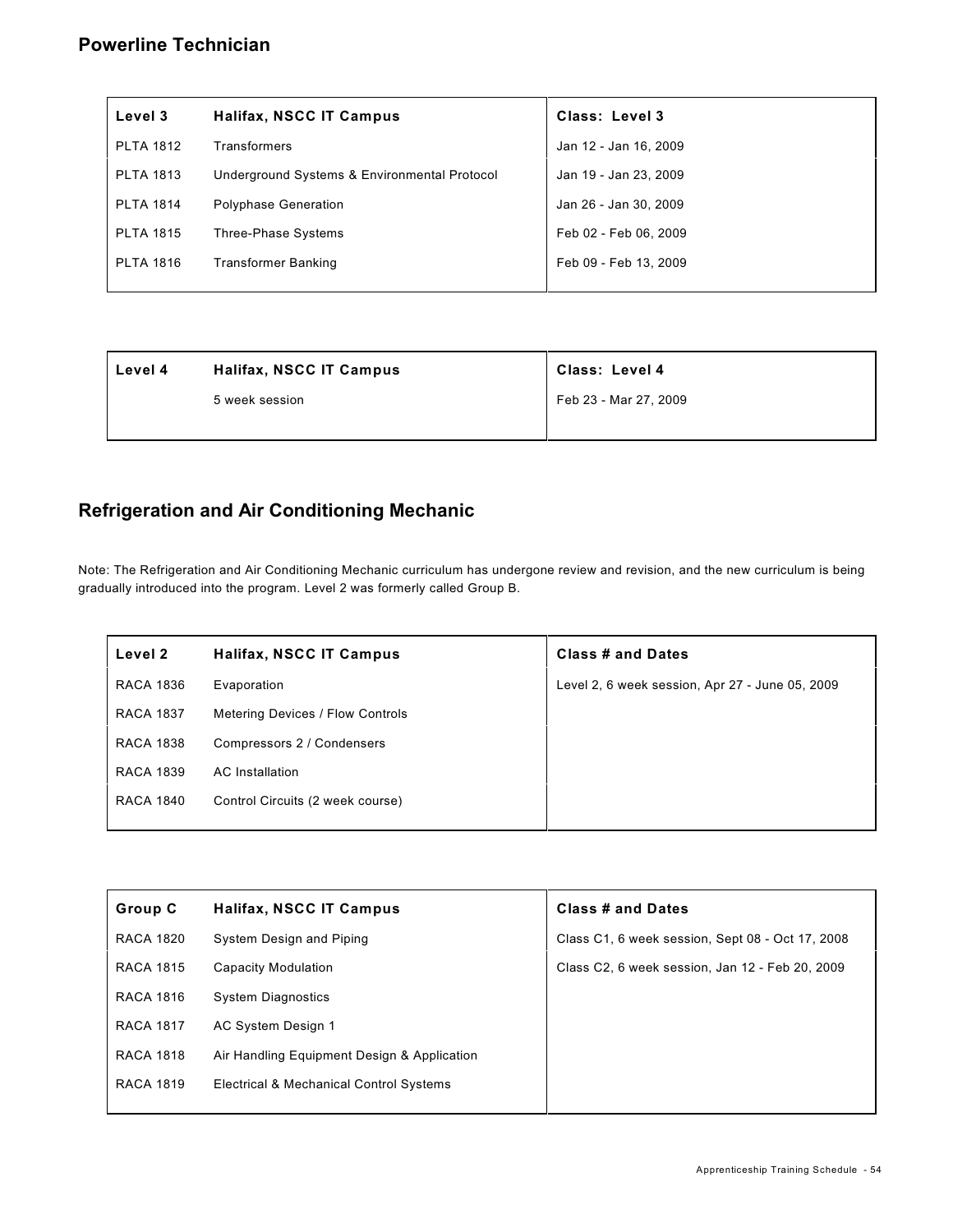#### **Refrigeration and Air Conditioning Mechanic**

| <b>Group D</b>   | Halifax, NSCC IT Campus                        | <b>Class # and Dates</b>                        |
|------------------|------------------------------------------------|-------------------------------------------------|
| <b>RACA 1821</b> | AC System Design 2                             | Class D1, 7 week session, Oct 27 - Dec 12, 2008 |
| <b>RACA 1822</b> | AC System Installation & Service               | Class D2, 7 week session, Mar 02 - Apr 17, 2009 |
| <b>RACA 1823</b> | <b>Chillers &amp; Energy Management</b>        |                                                 |
| <b>RACA 1824</b> | <b>Specialty Systems</b>                       |                                                 |
| <b>RACA 1825</b> | <b>Basic Electronics &amp; Control Systems</b> |                                                 |
| <b>RACA 1826</b> | Specialized Control Systems & Wiring Diagrams  |                                                 |
| <b>RACA 1827</b> | <b>Program Review</b>                          |                                                 |
|                  |                                                |                                                 |

#### **Refrigeration Plant Operator**

**Refrigeration Plant Operator courses available on-line at NSCC Virtual Campus**

RPOC1 RPO-Thermodynamics and Mechanical RPOC2 RPO Piping and Safety RPOC3 RPO Codes and Compression Systems RPOC4 RPO Air Conditioning Systems

#### **Sheet Metal Worker**

Note: The Sheet Metal Worker curriculum has undergone review and revision, and the new curriculum is being gradually introduced into the program. Level 1 was formerly called Group A.

| Level 1 | Dartmouth, NSCC Akerley Campus | <b>Class # and Dates</b>                        |
|---------|--------------------------------|-------------------------------------------------|
|         | 8 week session                 | Level 1, 8 week session, Sept 15 - Nov 07, 2008 |

| <b>Group B</b>   | Dartmouth, NSCC Akerley Campus             | Class # and Dates                               |
|------------------|--------------------------------------------|-------------------------------------------------|
| <b>SMWA 1809</b> | Blueprint Reading I (Basic / Installation) | Class B1, 5 week session, Nov 17 - Dec 19, 2008 |
| <b>SMWA 1810</b> | Parallel Lines 2                           | Class B2, 5 week session, Mar 30 - May 01, 2009 |
| <b>SMWA 1811</b> | Radial Lines 2                             |                                                 |
| <b>SMWA 1812</b> | Triangulation 2                            |                                                 |
| <b>SMWA 1813</b> | <b>HVAC Systems 1</b>                      |                                                 |
|                  |                                            |                                                 |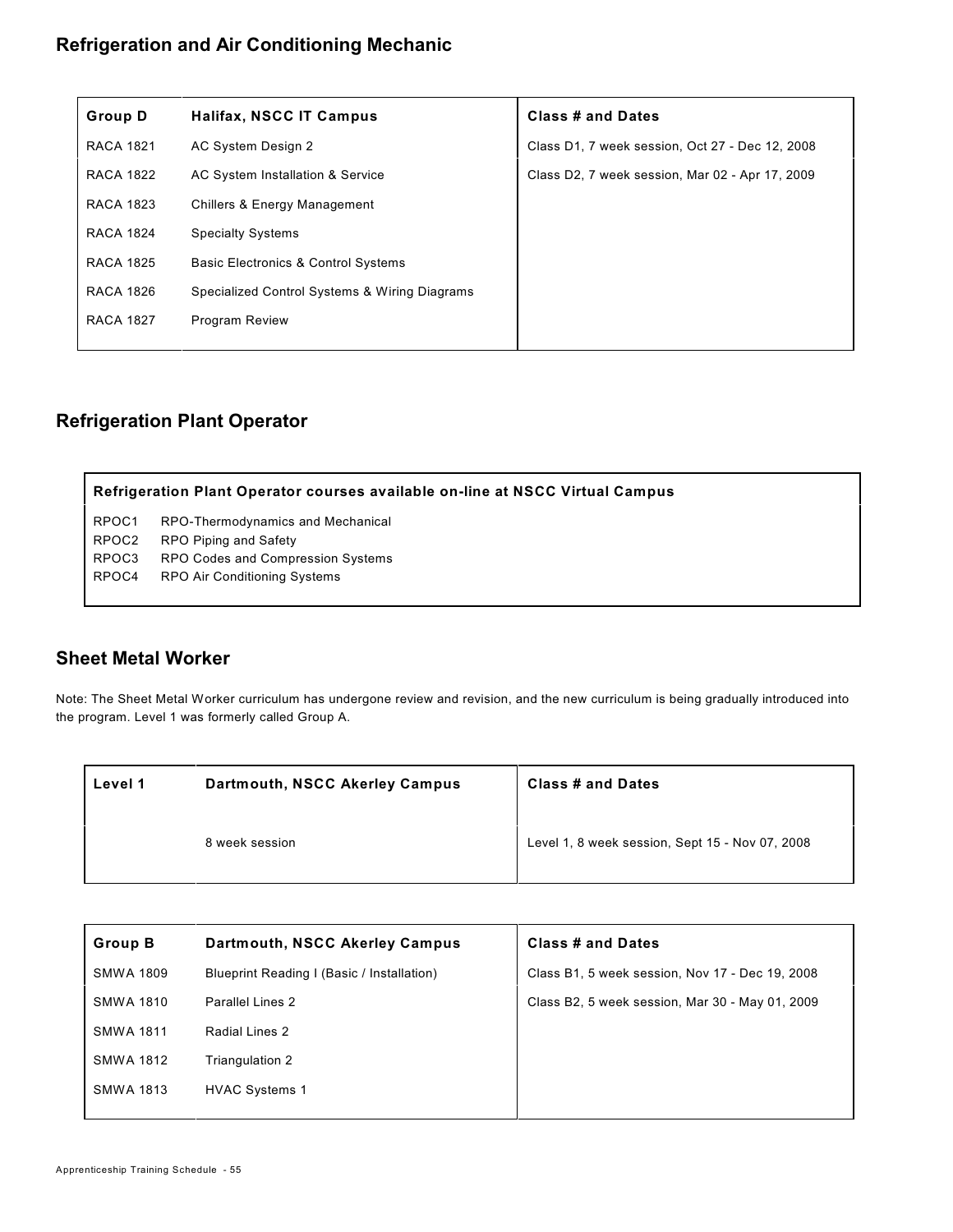### **Sheet Metal Worker**

| Group C          | Dartmouth, NSCC Akerley Campus                                  | Class # and Dates                               |
|------------------|-----------------------------------------------------------------|-------------------------------------------------|
| <b>SMWA 1814</b> | Blueprint Reading 2 (Advanced) / Cost Estimation                | Class C1, 5 week session, Jan 05 - Feb 06, 2009 |
| SMWA 1815        | Oxy-Acetylene Welding & Cutting / Shielded Metal<br>Arc Welding |                                                 |
| <b>SMWA 1816</b> | Parallel Lines 3                                                |                                                 |
| <b>SMWA 1817</b> | Radial Lines 3                                                  |                                                 |
| <b>SMWA 1818</b> | Advanced Layout and Fabrication                                 |                                                 |

| <b>Group D</b>   | Dartmouth, NSCC Akerley Campus                           | <b>Class # and Dates</b>                        |
|------------------|----------------------------------------------------------|-------------------------------------------------|
| <b>SMWA 1823</b> | <b>HVAC Systems 2</b>                                    | Class D1, 6 week session, Feb 16 - Mar 27, 2009 |
| <b>SMWA 1819</b> | Auto Controls / Air Quality Mmt.                         |                                                 |
| SMWA 1820        | Architectural Sheet Metal Products                       |                                                 |
| <b>SMWA 1821</b> | Advanced Planning and Installation 1                     |                                                 |
| SMWA 1822        | Advanced Planning and Installation 2 /<br>Program Review |                                                 |

## **Sprinkler System Installer**

| Level 1 | 8 week session, UA Local 56 | Oct 20 - Dec 12, 2008 |
|---------|-----------------------------|-----------------------|
| Level 2 | 8 week session, UA Local 56 | Jan 12 - Mar 06, 2009 |
| Level 3 | 8 week session, UA Local 56 | Mar 16 - May 08, 2009 |

| <b>Group A</b>   | <b>Sydney, NSCC Marconi Campus</b>                                     | Class A1                |
|------------------|------------------------------------------------------------------------|-------------------------|
| STMA 0802        | Safety / Tools and Equipment                                           | Sept 15 - Sept 19, 2008 |
| STMA 0801        | <b>Blueprint Reading &amp; Interpretation 1</b><br>(Basic Residential) | Sept 22 - Sept 26, 2008 |
| <b>STMA 1810</b> | Pipe, Fittings and Piping Assembly 1A (Ferrous)                        | Sept 29 - Oct 03, 2008  |
| <b>STMA 1811</b> | Pipe, Fittings and Piping Assembly 1B (Non-<br>Ferrous)                | Oct 06 - Oct 10, 2008   |
| <b>STMA 1806</b> | Pipe, Fittings and Piping Assembly 2                                   | Oct 14 - Oct 17, 2008   |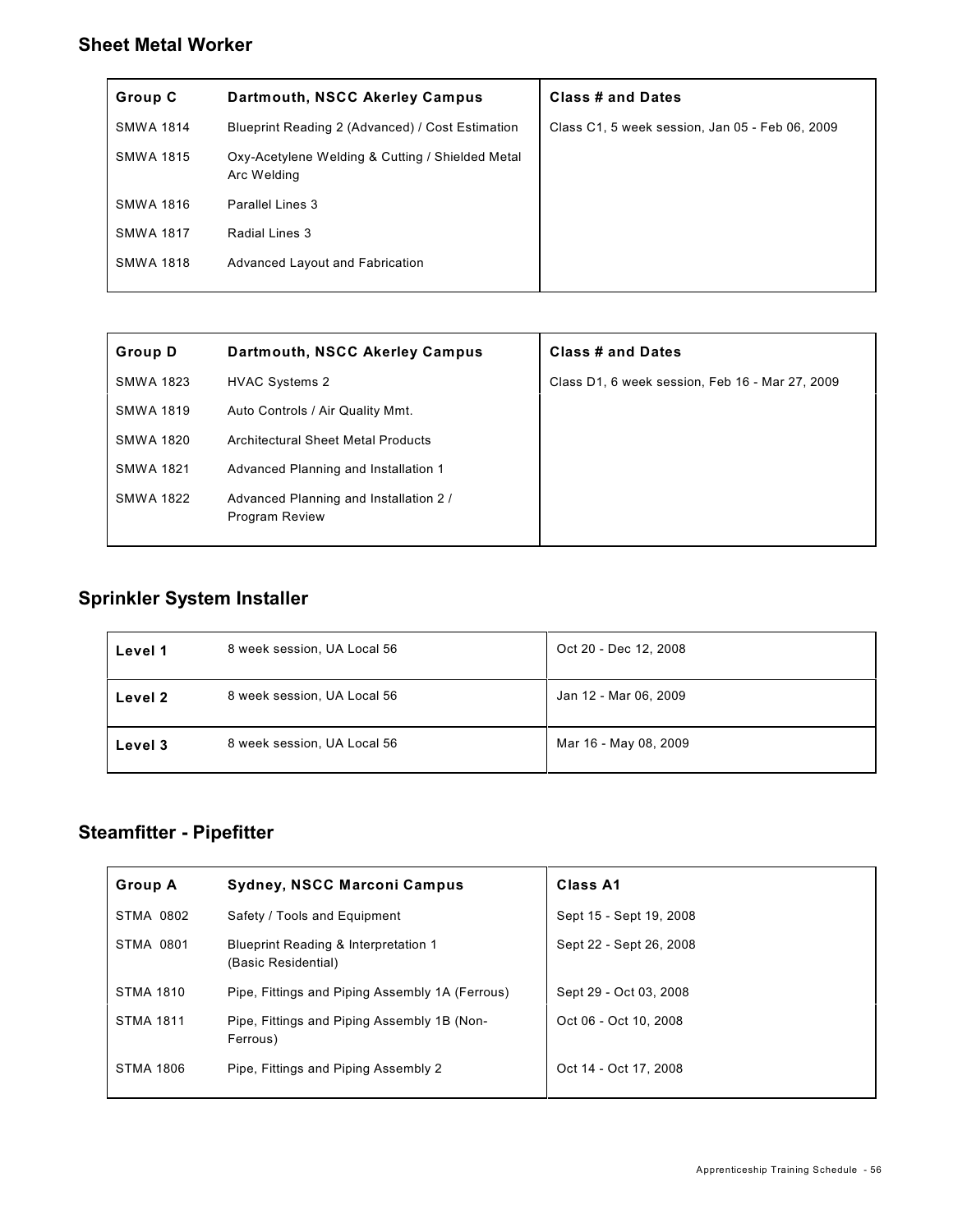| <b>Group A</b>   | Dartmouth, NSCC Akerley Campus                                         | Class A <sub>2</sub>  |
|------------------|------------------------------------------------------------------------|-----------------------|
| <b>STMA 0802</b> | Safety / Tools and Equipment                                           | Nov 10 - Nov 14, 2008 |
| <b>STMA 0801</b> | <b>Blueprint Reading &amp; Interpretation 1</b><br>(Basic Residential) | Nov 17 - Nov 21, 2008 |
| <b>STMA 1810</b> | Pipe, Fittings and Piping Assembly 1A (Ferrous)                        | Nov 24 - Nov 28, 2008 |
| <b>STMA 1811</b> | Pipe, Fittings and Piping Assembly 1B (Non-<br>Ferrous)                | Dec 01 - Dec 05, 2008 |
| <b>STMA 1806</b> | Pipe, Fittings and Piping Assembly 2                                   | Dec 08 - Dec 12, 2008 |

| <b>Group A</b>   | <b>Stellarton, NSCC Pictou Campus</b>                                  | Class A3              |
|------------------|------------------------------------------------------------------------|-----------------------|
| STMA 0802        | Safety / Tools and Equipment                                           | Nov 10 - Nov 14, 2008 |
| <b>STMA 0801</b> | <b>Blueprint Reading &amp; Interpretation 1</b><br>(Basic Residential) | Nov 17 - Nov 21, 2008 |
| <b>STMA 1810</b> | Pipe, Fittings and Piping Assembly 1A (Ferrous)                        | Nov 24 - Nov 28, 2008 |
| <b>STMA 1811</b> | Pipe, Fittings and Piping Assembly 1B (Non-<br>Ferrous)                | Dec 01 - Dec 05, 2008 |
| <b>STMA 1806</b> | Pipe, Fittings and Piping Assembly 2                                   | Dec 08 - Dec 12, 2008 |

| <b>Group B</b>   | Dartmouth, NSCC Akerley Campus                                              | Class B1                | Class B <sub>3</sub>  |
|------------------|-----------------------------------------------------------------------------|-------------------------|-----------------------|
| <b>STMA 1804</b> | Blueprint Reading & Interpretation 2 (Advanced<br>Residential / Commercial) | Sept 22 - Sept 26, 2008 | Jan 05 - Jan 09, 2009 |
| <b>STMA 1808</b> | Hydronic Heating 1 (Residential)                                            | Sept 29 - Oct 03, 2008  | Jan 12 - Jan 16, 2009 |
| <b>STMA 1849</b> | Introduction to Electricity                                                 | Oct 06 - Oct 10, 2008   | Jan 19 - Jan 23, 2009 |
| <b>STMA 1807</b> | Blueprint Reading & Interpretation 3 (Commercial /<br>Industrial)           | Oct 14 - Oct 17, 2008   | Jan 26 - Jan 30, 2009 |
| <b>STMA 1805</b> | Fuel / Electric Welding and Cutting                                         | Oct 20 - Oct 24, 2008   | Feb 02 - Feb 06, 2009 |
| <b>STMA 1830</b> | <b>Specialty Piping Applications</b>                                        | Oct 27 - Oct 31, 2008   | Feb 09 - Feb 13, 2009 |
|                  |                                                                             |                         |                       |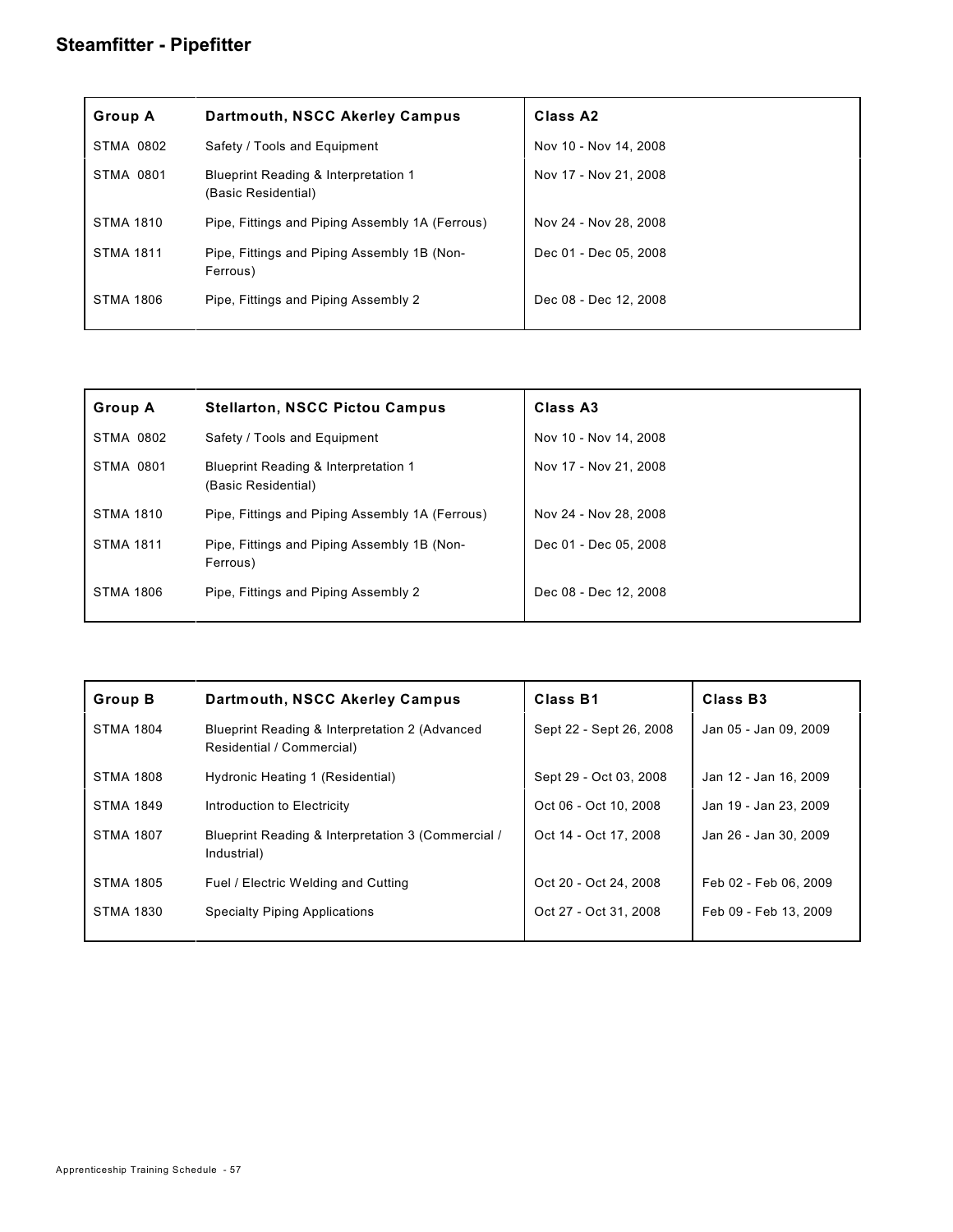| <b>Group B</b>   | <b>Sydney, NSCC Marconi Campus</b>                                          | Class B <sub>2</sub>  |
|------------------|-----------------------------------------------------------------------------|-----------------------|
| <b>STMA 1804</b> | Blueprint Reading & Interpretation 2 (Advanced<br>Residential / Commercial) | Oct 27 - Oct 31, 2008 |
| <b>STMA 1808</b> | Hydronic Heating 1 (Residential)                                            | Nov 03 - Nov 07, 2008 |
| <b>STMA 1849</b> | Introduction to Electricity                                                 | Nov 10 - Nov 14, 2008 |
| <b>STMA 1807</b> | Blueprint Reading & Interpretation 3 (Commercial /<br>Industrial)           | Nov 17 - Nov 21, 2008 |
| <b>STMA 1805</b> | Fuel / Electric Welding and Cutting                                         | Nov 24 - Nov 28, 2008 |
| <b>STMA 1830</b> | <b>Specialty Piping Applications</b>                                        | Dec 01 - Dec 05, 2008 |
|                  |                                                                             |                       |

| <b>Group B</b>   | Sydney, NSCC Marconi Campus                                                 | Class B5              | Class B6              |
|------------------|-----------------------------------------------------------------------------|-----------------------|-----------------------|
| <b>STMA 1804</b> | Blueprint Reading & Interpretation 2 (Advanced<br>Residential / Commercial) | Jan 12 - Jan 16, 2009 | Jan 12 - Jan 16, 2009 |
| <b>STMA 1808</b> | Hydronic Heating 1 (Residential)                                            | Jan 19 - Jan 23, 2009 | Jan 19 - Jan 23, 2009 |
| <b>STMA 1849</b> | Introduction to Electricity                                                 | Jan 26 - Jan 30, 2009 | Jan 26 - Jan 30, 2009 |
| <b>STMA 1807</b> | Blueprint Reading & Interpretation 3 (Commercial /<br>Industrial)           | Feb 02 - Feb 06, 2009 | Feb 02 - Feb 06, 2009 |
| <b>STMA 1805</b> | Fuel / Electric Welding and Cutting                                         | Feb 09 - Feb 13, 2009 | Feb 09 - Feb 13, 2009 |
| <b>STMA 1830</b> | <b>Specialty Piping Applications</b>                                        | Feb 16 - Feb 20, 2009 | Feb 16 - Feb 20, 2009 |
|                  |                                                                             |                       |                       |

| <b>Group B</b>   | <b>Stellarton, NSCC Pictou Campus</b>                                       | Class B4              |
|------------------|-----------------------------------------------------------------------------|-----------------------|
| <b>STMA 1804</b> | Blueprint Reading & Interpretation 2 (Advanced<br>Residential / Commercial) | Jan 05 - Jan 09, 2009 |
| <b>STMA 1808</b> | Hydronic Heating 1 (Residential)                                            | Jan 12 - Jan 16, 2009 |
| <b>STMA 1849</b> | Introduction to Electricity                                                 | Jan 19 - Jan 23, 2009 |
| <b>STMA 1807</b> | Blueprint Reading & Interpretation 3 (Commercial /<br>Industrial)           | Jan 26 - Jan 30, 2009 |
| <b>STMA 1805</b> | Fuel / Electric Welding and Cutting                                         | Feb 02 - Feb 06, 2009 |
| <b>STMA 1830</b> | <b>Specialty Piping Applications</b>                                        | Feb 09 - Feb 13, 2009 |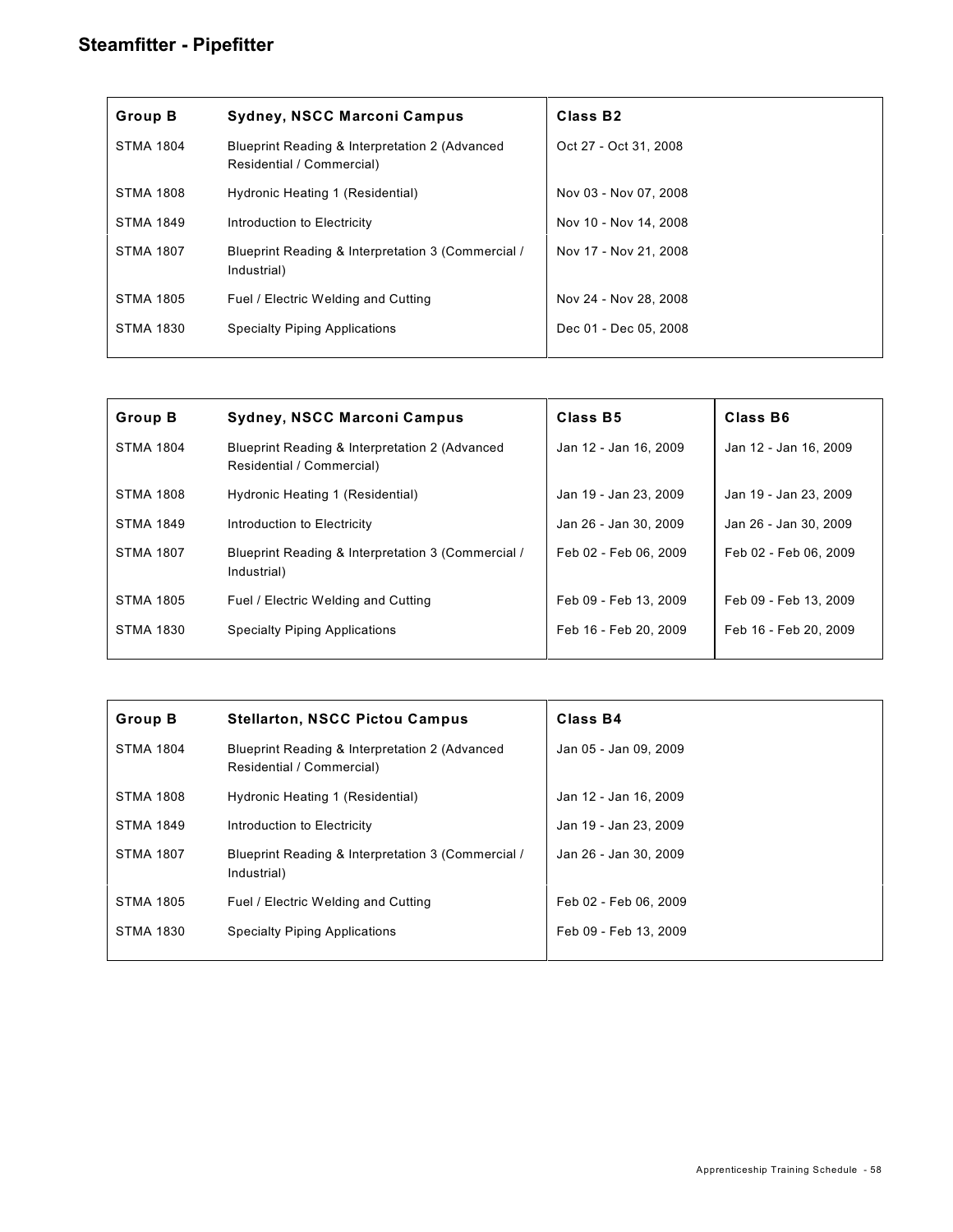| Group C          | Dartmouth, NSCC Akerley Campus  | Class <sub>C1</sub>   |
|------------------|---------------------------------|-----------------------|
| <b>STMA 1809</b> | Hydronic Heating 2 (Commercial) | Feb 23 - Feb 27, 2009 |
| <b>STMA 1848</b> | Pipe Bending                    | Mar 02 - Mar 06, 2009 |
| STMA 1844        | Low Pressure Steam              | Mar 09 - Mar 13, 2009 |
| <b>STMA 1851</b> | Pipe Template Development       | Mar 16 - Mar 20, 2009 |
| STMA 1852        | Pipe Layout and Fabrication     | Mar 23 - Mar 27, 2009 |
| <b>STMA 1853</b> | Gas Piping 1                    | Mar 30 - Apr 03, 2009 |
|                  |                                 |                       |

| Group C          | <b>Stellarton, NSCC Pictou Campus</b> | Class <sub>C2</sub>   |
|------------------|---------------------------------------|-----------------------|
| <b>STMA 1809</b> | Hydronic Heating 2 (Commercial)       | Feb 23 - Feb 27, 2009 |
| <b>STMA 1848</b> | Pipe Bending                          | Mar 02 - Mar 06, 2009 |
| <b>STMA 1844</b> | Low Pressure Steam                    | Mar 09 - Mar 13, 2009 |
| <b>STMA 1851</b> | Pipe Template Development             | Mar 16 - Mar 20, 2009 |
| <b>STMA 1852</b> | Pipe Layout and Fabrication           | Mar 23 - Mar 27, 2009 |
| STMA 1853        | Gas Piping 1                          | Mar 30 - Apr 03, 2009 |
|                  |                                       |                       |

| Group C          | <b>Sydney, NSCC Marconi Campus</b> | Class C <sub>3</sub>  | Class <sub>C4</sub>   |
|------------------|------------------------------------|-----------------------|-----------------------|
|                  |                                    |                       |                       |
| <b>STMA 1809</b> | Hydronic Heating 2 (Commercial)    | Mar 02 - Mar 06, 2009 | Mar 02 - Mar 06, 2009 |
| <b>STMA 1848</b> | Pipe Bending                       | Mar 09 - Mar 13, 2009 | Mar 09 - Mar 13, 2009 |
| <b>STMA 1844</b> | Low Pressure Steam                 | Mar 16 - Mar 20, 2009 | Mar 16 - Mar 20, 2009 |
| <b>STMA 1851</b> | Pipe Template Development          | Mar 23 - Mar 27, 2009 | Mar 23 - Mar 27, 2009 |
| <b>STMA 1852</b> | Pipe Layout and Fabrication        | Mar 30 - Apr 03, 2009 | Mar 30 - Apr 03, 2009 |
| STMA 1853        | Gas Piping 1                       | Apr 06 - Apr 09, 2009 | Apr 06 - Apr 09, 2009 |

| <b>Group D</b>   | <b>Stellarton, NSCC Pictou Campus</b>                                | <b>Class D1</b>       |
|------------------|----------------------------------------------------------------------|-----------------------|
| <b>STMA 1854</b> | Gas Piping 2                                                         | Apr 14 - Apr 17, 2009 |
| <b>STMA 1855</b> | Refrigeration / Instrumentation                                      | Apr 20 - Apr 24, 2009 |
| <b>STMA 1846</b> | <b>Specialty Steamfitting-Pipefitting Systems</b>                    | Apr 27 - May 01, 2009 |
| <b>STMA 1840</b> | Pumps / Compressors & Hydraulic Systems 1                            | May 04 - May 08, 2009 |
| <b>STMA 1850</b> | Pumps / Compressors & Hydraulic Systems 2                            | May 11 - May 15, 2009 |
| <b>STMA 1856</b> | High Pressure Steam 1                                                | May 19 - May 22, 2009 |
| <b>STMA 1857</b> | High Pressure Steam 2 (High Temperature<br>Systems) / Program Review | May 25 - May 29, 2009 |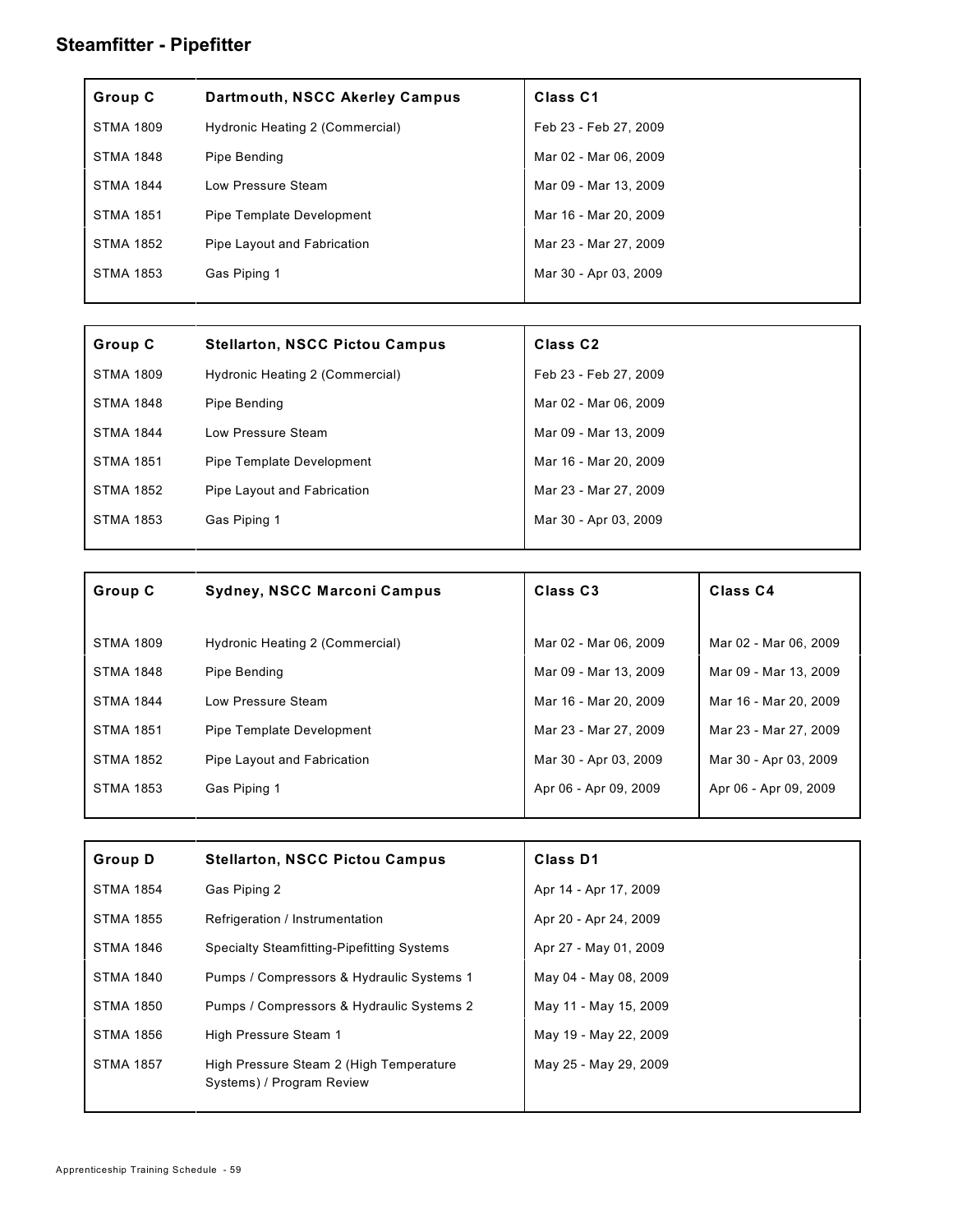| <b>Group D</b>   | Dartmouth, NSCC Akerley Campus                                       | Class D <sub>2</sub>  |  |
|------------------|----------------------------------------------------------------------|-----------------------|--|
| <b>STMA 1854</b> | Gas Piping 2                                                         | Apr 14 - Apr 17, 2009 |  |
| <b>STMA 1855</b> | Refrigeration / Instrumentation                                      | Apr 20 - Apr 24, 2009 |  |
| <b>STMA 1846</b> | <b>Specialty Steamfitting-Pipefitting Systems</b>                    | Apr 27 - May 01, 2009 |  |
| <b>STMA 1840</b> | Pumps / Compressors & Hydraulic Systems 1                            | May 04 - May 08, 2009 |  |
| <b>STMA 1850</b> | Pumps / Compressors & Hydraulic Systems 2                            | May 11 - May 15, 2009 |  |
| <b>STMA 1856</b> | High Pressure Steam 1                                                | May 19 - May 22, 2009 |  |
| <b>STMA 1857</b> | High Pressure Steam 2 (High Temperature<br>Systems) / Program Review | May 25 - May 29, 2009 |  |

| <b>Group D</b>   | <b>Sydney, NSCC Marconi Campus</b>                                   | Class D <sub>3</sub>  |  |
|------------------|----------------------------------------------------------------------|-----------------------|--|
| <b>STMA 1854</b> | Gas Piping 2                                                         | Apr 20 - Apr 24, 2009 |  |
| <b>STMA 1855</b> | Refrigeration / Instrumentation                                      | Apr 27 - May 01, 2009 |  |
| <b>STMA 1846</b> | Specialty Steamfitting-Pipefitting Systems                           | May 04 - May 08, 2009 |  |
| <b>STMA 1840</b> | Pumps / Compressors & Hydraulic Systems 1                            | May 11 - May 15, 2009 |  |
| STMA 1850        | Pumps / Compressors & Hydraulic Systems 2                            | May 19 - May 22, 2009 |  |
| <b>STMA 1856</b> | High Pressure Steam 1                                                | May 25 - May 29, 2009 |  |
| <b>STMA 1857</b> | High Pressure Steam 2 (High Temperature<br>Systems) / Program Review | June 1 - June 5, 2009 |  |

#### **Welder**

| Level 1          | Dartmouth, NSCC Akerley Campus         | <b>Dates</b>                         |
|------------------|----------------------------------------|--------------------------------------|
| <b>WLDA 0801</b> | <b>Fundamental Skills</b>              | 7 week session, Mar 16 - May 1, 2009 |
| <b>WLDA 1802</b> | Introduction to Oxy-fuel Brazing       |                                      |
| <b>WLDA 1825</b> | SMAW (Set-Up & Fillet Weld, Butt Weld) |                                      |
| <b>WLDA 1826</b> | <b>Welding Processes</b>               |                                      |
| <b>WLDA 0807</b> | <b>Blueprint Reading (Basic)</b>       |                                      |
| <b>WLDA 0809</b> | Mettallurgy                            |                                      |
| <b>WLDA 1821</b> | Metal Repair & Build-up                |                                      |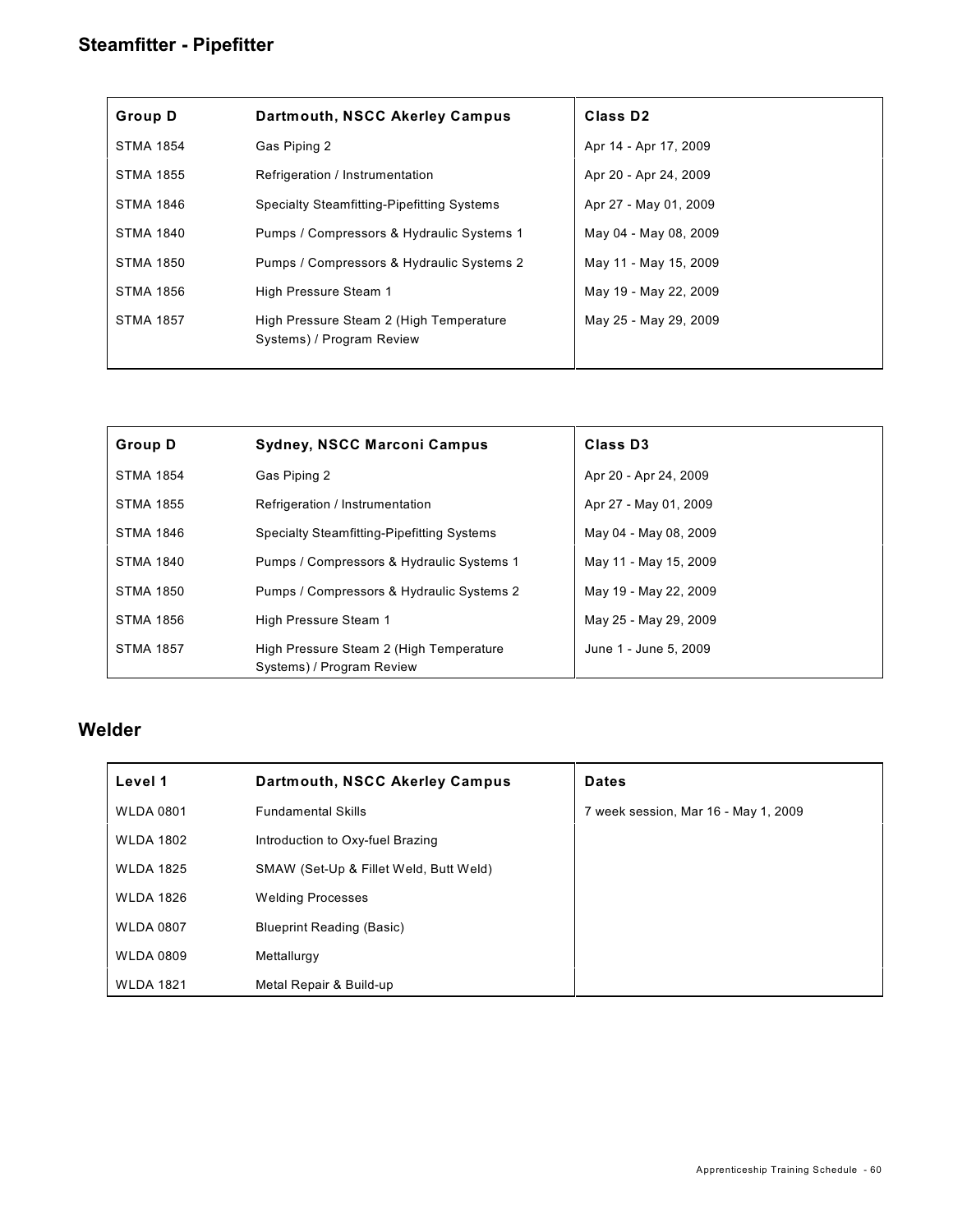#### **Welder**

| Level 2          | Dartmouth, NSCC Akerley Campus      | <b>Dates</b>                          |
|------------------|-------------------------------------|---------------------------------------|
| <b>WLDA 1808</b> | <b>Blueprint Reading (Advanced)</b> | 7 week session, Oct 20 - Dec 05, 2008 |
| <b>WLDA 1804</b> | <b>SMAW (Exotic Metals)</b>         |                                       |
| <b>WLDA 1810</b> | <b>Quality Control</b>              |                                       |
| <b>WLDA 1811</b> | Material Handling & Rigging         |                                       |
| <b>WLDA 1814</b> | GMAW (Butt & Fillet Weld)           |                                       |
| <b>WLDA 1816</b> | <b>GMAW</b> (Exotic Metals)         |                                       |
| <b>WLDA 1817</b> | GTAW (Butt & Fillet Weld)           |                                       |
|                  |                                     |                                       |

### **Welder**

| Level 3          | <b>Yarmouth, NSCC Burridge Campus</b> | <b>Dates</b>               |
|------------------|---------------------------------------|----------------------------|
| <b>WLDA 1813</b> | SMAW (Pipe & Tubing)                  | <b>Part Time Training</b>  |
| <b>WLDA 1815</b> | GMAW (Pipe & Tubing)                  | Oct 14, 2008 - Mar 6, 2009 |
| <b>WLDA 1818</b> | GTAW (Pipe & Tubing)                  |                            |
| <b>WLDA 1819</b> | GTAW (Exotic Metals)                  |                            |
| <b>WLDA 1820</b> | <b>Special Processes</b>              |                            |
| <b>WLDA 1823</b> | FCAW (Pipe & Tubing)                  |                            |
| <b>WLDA 1824</b> | <b>Program Review</b>                 |                            |
|                  |                                       |                            |

| Level 3          | Dartmouth, NSCC Akerley Campus | <b>Dates</b>                          |
|------------------|--------------------------------|---------------------------------------|
| <b>WLDA 1813</b> | SMAW (Pipe & Tubing)           | 7 week session, Jan 12 - Feb 27, 2009 |
| <b>WLDA 1815</b> | GMAW (Pipe & Tubing)           |                                       |
| <b>WLDA 1818</b> | GTAW (Pipe & Tubing)           |                                       |
| <b>WLDA 1819</b> | GTAW (Exotic Metals)           |                                       |
| <b>WLDA 1820</b> | <b>Special Processes</b>       |                                       |
| <b>WLDA 1823</b> | FCAW (Pipe & Tubing)           |                                       |
| <b>WLDA 1824</b> | <b>Program Review</b>          |                                       |
|                  |                                |                                       |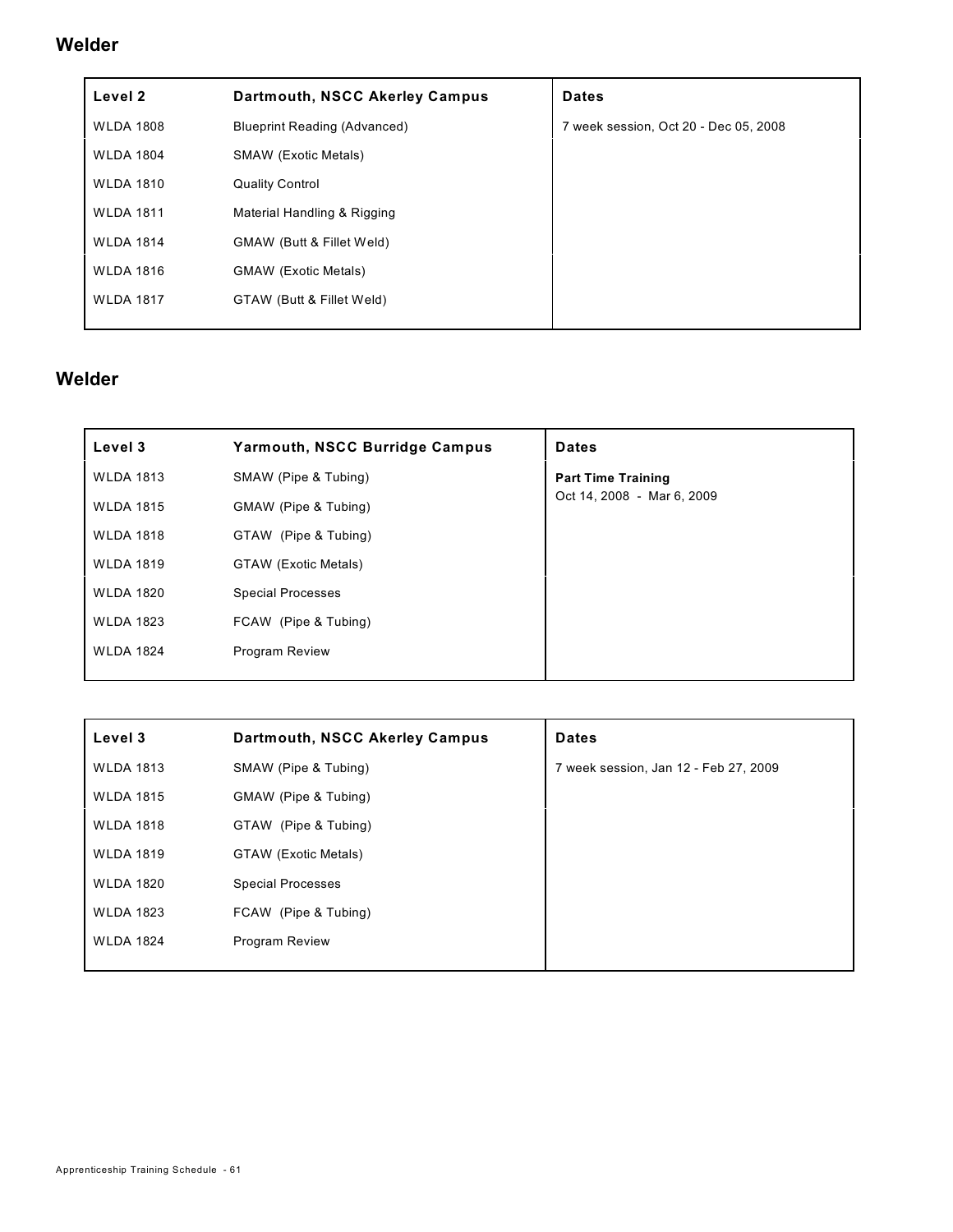#### **Apprentices - Regular Examination Sittings**

The General Regulations under the *Apprenticeship and Trades Qualifications Act and General Regulations* Section 28 (1) state: "An apprentice who has successfully completed the practical experience and technical training components of the apprenticeship program for a designated trade is eligible to take the certification examination, for a certificate of apprenticeship in that trade."

To be eligible to write a certification examination, an apprentice must complete all the requirements of Section 28 (1) and this completion must be verified by the Industrial Training and Certification Officer. Your exam application must be received by the Apprenticeship Training and Skill Development division at least 20 working days before the examination date. Applications received after the application deadline will be processed for the next available examination sitting.

#### **Trade Qualifier Applicants - Regular Examination Sittings**

The General Regulations under the *Apprenticeship and Trades Qualifications Act and General Regulations* provide the opportunity for non-apprentices to write the Certificate of Qualification examinations. Candidates must meet the criteria set out in the General Regulations and the Trade Regulations**.** 

All applicants must contact an Industrial Training and Certification Officer, Apprenticeship Training and Skill Development Division, to discuss training or certification options. Only those applicants who are referred by an Industrial Training and Certification Officer will be considered.

#### **Examination Sittings and Scoring**

Examinations are normally written at scheduled times. Only under special circumstances, upon written request from the client and with the approval of the Director of Apprenticeship, will exceptions be made.

Confirmation letters are sent to approved applicants only. Do not attend an examination sitting without written confirmation. Approved applicants should arrive 15 minutes before the examination begins and bring photo identification along with the confirmation letter. Please note that cell phones are not permitted in the examination room. The Apprenticeship Training and Skill Development Division provides pencils and any necessary code books.

Examination scoring will start on the Wednesday after the regularly scheduled examination sitting. The examination results, complete with an analysis, will be mailed to the client after the examination has been scored. Please note that examination results - marks, pass/fail - will not be released over the telephone.

#### **Exam checklist**

- **D** Arrive 15 minutes early
- Bring confirmation letter, photo ID and an ordinary calculator (non-programmable and non-trade specific)
- $\Box$  Do not bring a cell phone to the examination sitting, or lock it in your vehicle upon arrival.
- $\Box$  We provide everything you need for your examination including pencils, scrap paper and code books.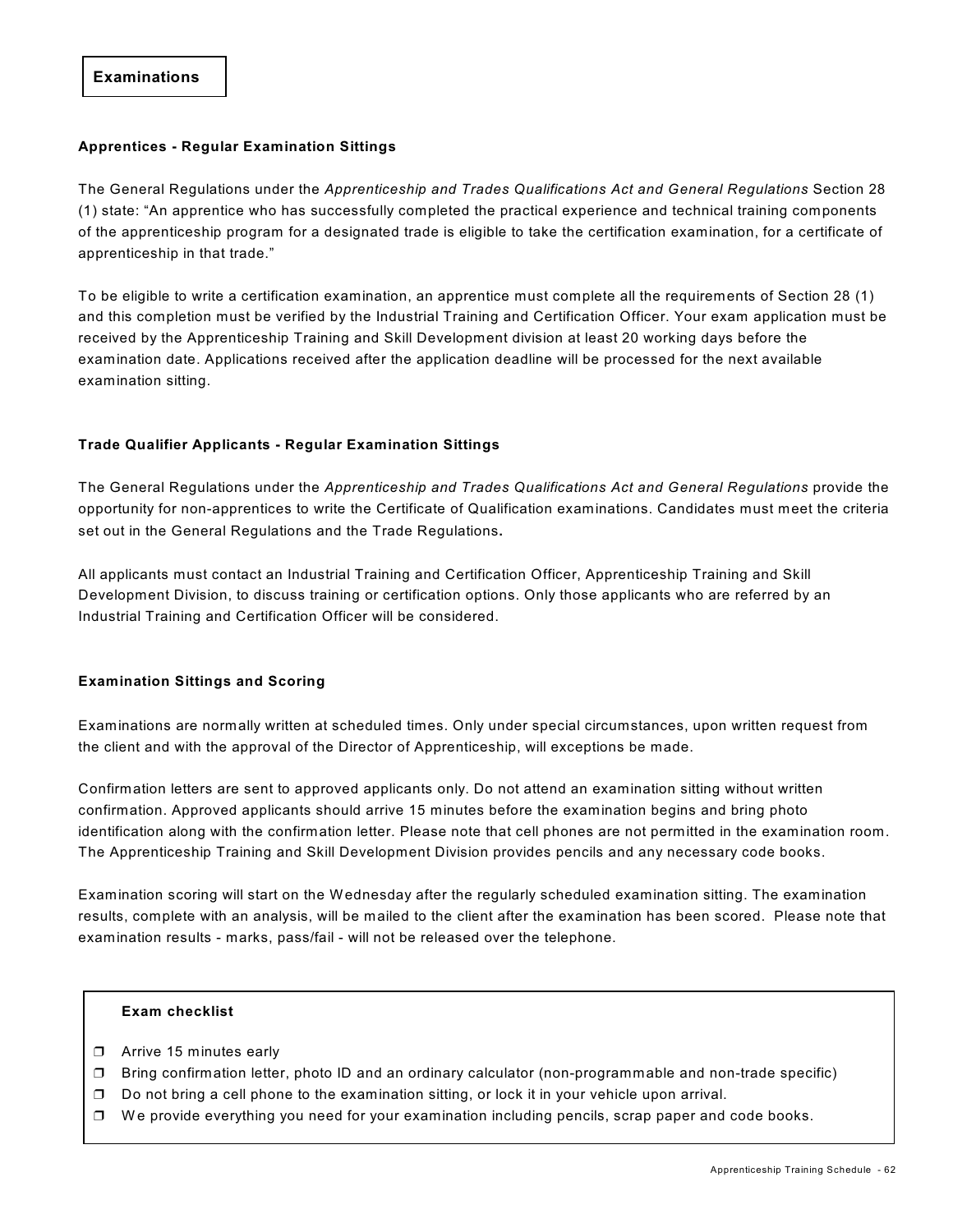#### **Strategies for writing multiple-choice examinations**

Interprovincial Examinations are written exclusively in a multiple choice format. In Interprovincial Examinations, each question has four responses, only one of which is correct. The three incorrect responses are called distractors because they are intended to look plausible and 'distract' you from the correct answer if you are not confident in your knowledge.

#### **Effective strategies include:**

- Read each question carefully so you understand exactly what is being asked. Do not make assumptions or jump to conclusions - stick to the facts. Be sure to read the whole question and not assume you know what the question is asking after you've read only part of it.
- Before answering a question, cover the response options with your hand. W hen you have finished reading the question, try to determine the answer without looking at the response options. Once you think you know the answer, uncover the response options and look for the one that matches your answer. Doing this helps to avoid being distracted by incorrect response options.
- As you read through the alternative options, make note of which ones you know are wrong to narrow your options.
- Draw a diagram or jot down a formula if it helps answer a question.
- If you are answering a question that involves calculation, it is useful to have an estimate of what the correct answer will be so that once you calculate the answer, you can check to see if it looks right.
- If you are unable to answer a question, move on and come back to the missed one(s) later. It's better to finish the easier questions first and come back to the more difficult ones later.
- Manage your time it might be helpful to determine how much time you have for each question. For instance, if the exam has 120 questions and the maximum sit time for the exam is 3 hours, then you would have on average approximately 1.5 minutes per question. The invigilator will usually let you know when the halfway point of the examination time been reached. Check to see if you have completed approximately half of the examination and adjust your pace accordingly.

#### **What happens if I am unsuccessful?**

- Try not to be discouraged! Interprovincial Examinations are very challenging, but use what you learned from your previous experience to help prepare for your next attempt. Everyone who challenges an Interprovincial Examination receives a breakdown of how well they did in each section of the examination. Use the breakdown to identify areas where additional study will help you prepare for your next attempt.
- Rechallenge the examination as soon as you feel confident you will pass don't postpone it for a lengthy period of time. You will need to obtain another exam application and pay the \$130.97 exam fee prior to the application deadline, approximately 20 business days before the desired examination sitting date. (It is no longer mandatory for clients to wait 90 days before rechallenging an examination).
- If you have unsuccessfully challenged an examination two times or more, you are required to contact your Industrial Training and Certification Officer to discuss completion of additional technical training.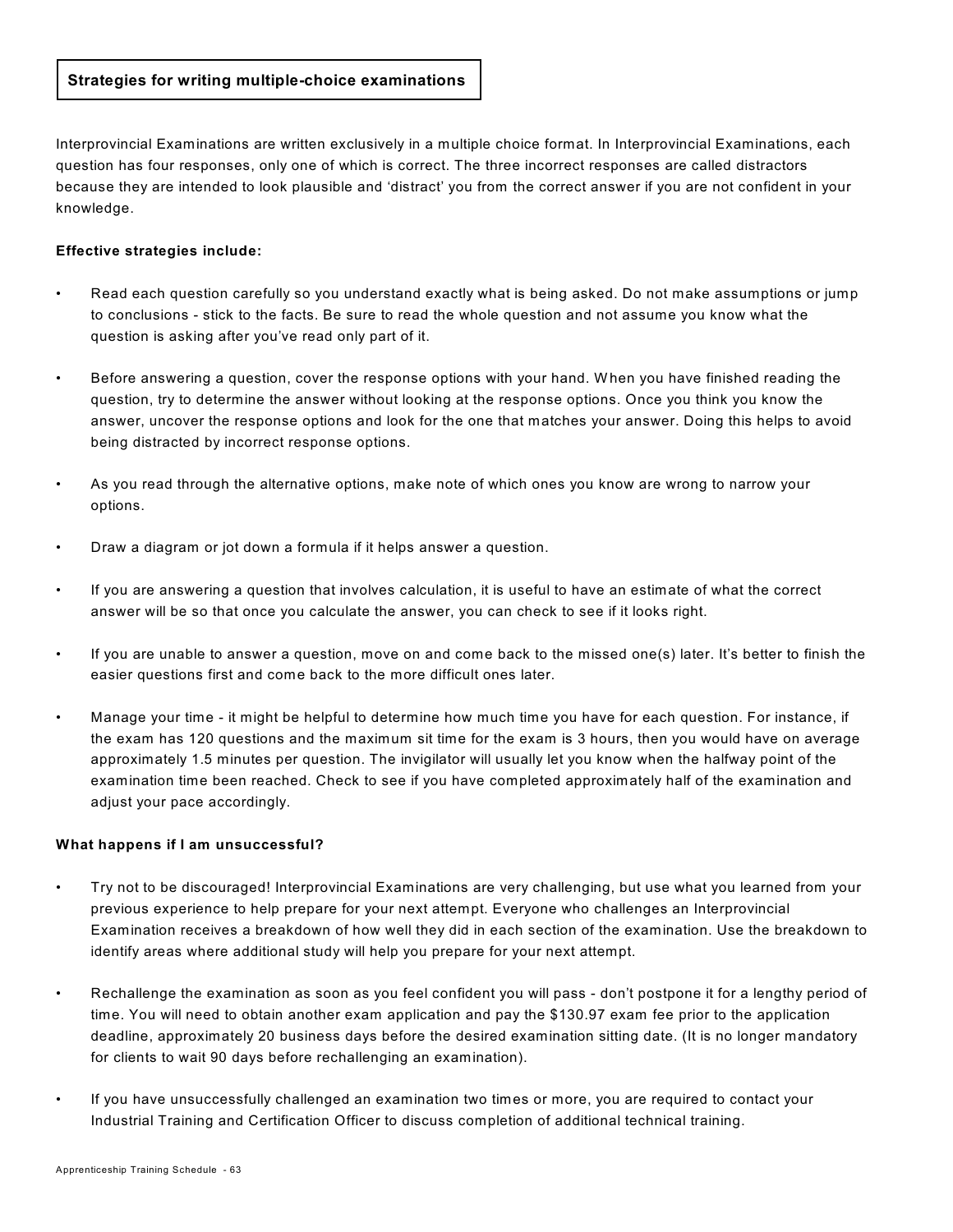### **Examination Schedule**

| <b>Exam Dates</b><br>(9:30 am on Saturdays) | <b>Apply Before</b> | Location                       | <b>Exam Sitting #</b> |
|---------------------------------------------|---------------------|--------------------------------|-----------------------|
| September 06, 2008                          | August 11, 2008     | Institute of Technology Campus | 73362                 |
|                                             |                     | Marconi Campus                 | 73363                 |
| October 25, 2008                            | September 29, 2008  | Institute of Technology Campus | 73365                 |
|                                             |                     | Marconi Campus                 | 73366                 |
| November 29, 2008                           | November 3, 2008    | <b>Burridge Campus</b>         | 73368                 |
|                                             |                     | Institute of Technology Campus | 73370                 |
|                                             |                     | Kingstec Campus                | 73371                 |
|                                             |                     | Marconi Campus                 | 73373                 |
| December 13, 2008                           | November 17, 2008   | Institute of Technology Campus | 73374                 |
|                                             |                     | Marconi Campus                 | 73375                 |
|                                             |                     | Pictou Campus                  | 73376                 |
| January 31, 2009                            | January 05, 2009    | Institute of Technology Campus | 73377                 |
|                                             |                     | Marconi Campus                 | 73378                 |
| February 28, 2009                           | February 02, 2009   | Institute of Technology Campus | 73379                 |
|                                             |                     | Kingstec Campus                | 73380                 |
|                                             |                     | Marconi Campus                 | 73381                 |
| March 21, 2009                              | February 23, 2009   | <b>Burridge Campus</b>         | 73382                 |
|                                             |                     | Institute of Technology Campus | 73383                 |
|                                             |                     | Marconi Campus                 | 73384                 |
|                                             |                     | Pictou Campus                  | 73385                 |
| April 25, 2009                              | March 30, 2009      | Institute of Technology Campus | 73386                 |
|                                             |                     | Marconi Campus                 | 73387                 |
| May 30, 2009                                | May 04, 2009        | <b>Burridge Campus</b>         | 73388                 |
|                                             |                     | Institute of Technology Campus | 73389                 |
|                                             |                     | Marconi Campus                 | 73390                 |
|                                             |                     | Pictou Campus                  | 73391                 |
| June 06, 2009                               | May 11, 2009        | Institute of Technology Campus | 73392                 |
|                                             |                     | Marconi Campus                 | 73393                 |
| June 20, 2009                               | May 25, 2009        | Institute of Technology Campus | 73394                 |
|                                             |                     | Kingstec Campus                | 73395                 |
| July 04, 2009                               | June 08, 2009       | Institute of Technology Campus | 73396                 |
|                                             |                     | Marconi Campus                 | 73397                 |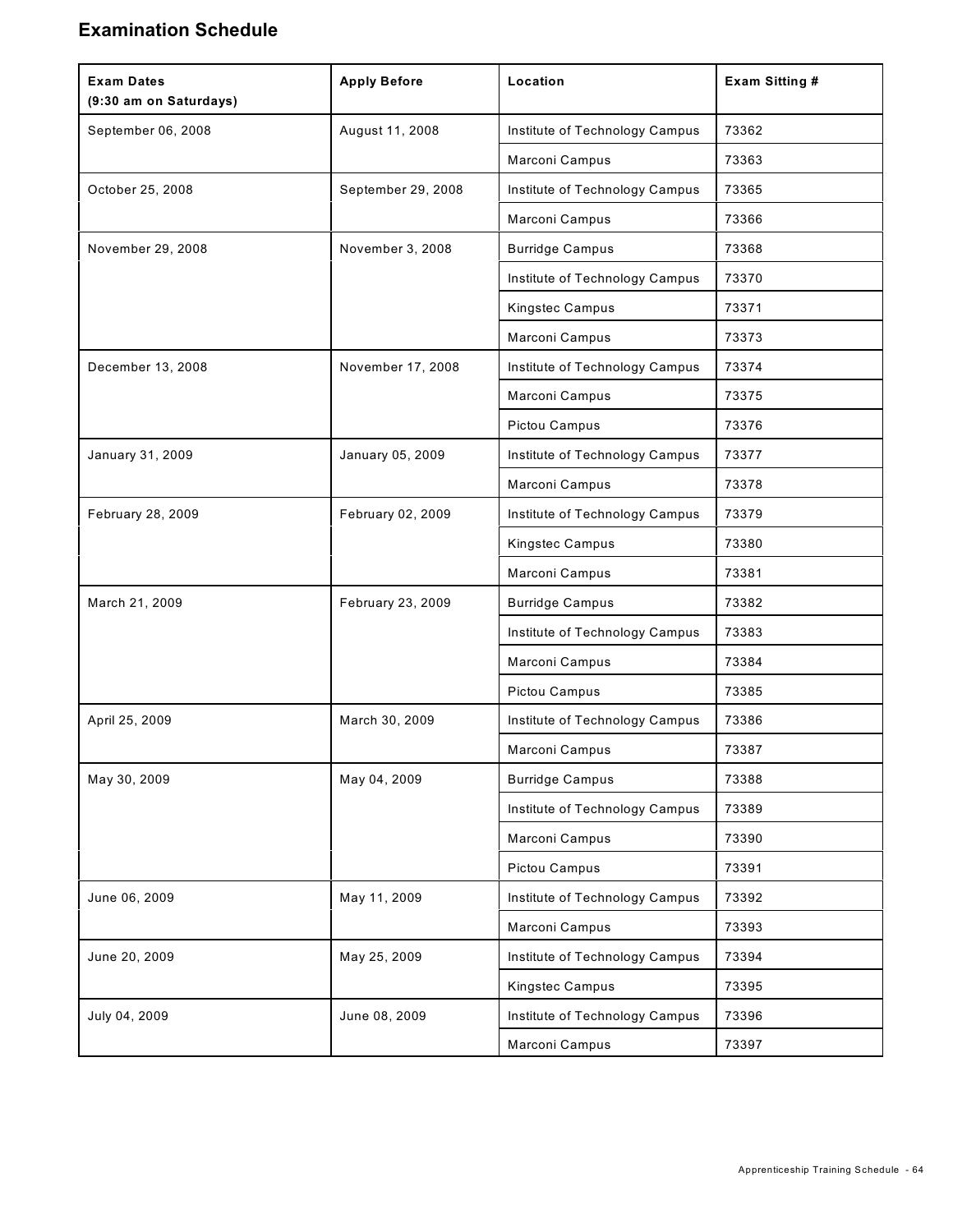# **Designated Trades in Nova Scotia**

| Trade                                                                 | <b>Red Seal</b><br>Trade | Compulsory<br><b>Certified Trade</b> | <b>Description</b>                                                                                                                                                                                         |
|-----------------------------------------------------------------------|--------------------------|--------------------------------------|------------------------------------------------------------------------------------------------------------------------------------------------------------------------------------------------------------|
| Agricultural Equipment<br>Technician                                  | ✓                        |                                      | Repairs and services machines typically used in farming industry.                                                                                                                                          |
| Alarm and Security<br>Technician                                      | ✓                        |                                      | Installs/repairs intrusion alarm, closed circuit video and access control systems.                                                                                                                         |
| Appliance Service Technician                                          | ✓                        |                                      | Repairs and services household appliances.                                                                                                                                                                 |
| Automotive Painter                                                    |                          |                                      | Prepares and paints motor vehicles.                                                                                                                                                                        |
| <b>Automotive Service</b><br>Technician                               | ✓                        | ✓                                    | Services and repairs the brakes, suspension, engine, and fuel systems of cars and light trucks.                                                                                                            |
| <b>Automotive Service</b><br>Technician - Service Station<br>Mechanic |                          | ✓                                    | Performs tune-ups, safety inspections, services and repairs the brakes, clutch, and tires of cars<br>and light trucks.                                                                                     |
| Baker                                                                 | ✓                        |                                      | Makes breads, pastries, cookies and cakes.                                                                                                                                                                 |
| <b>Blaster</b>                                                        |                          |                                      | Engages in all blasting activity including: storage, handling, transportation, preparation, and use<br>of explosives, and drilling conducted at a blasting area or in relation to the use of explosives.   |
| Boatbuilder                                                           |                          |                                      | Builds sea-going boats for fishing or charter, and custom pleasure, power and sail boats.                                                                                                                  |
| Boilermaker                                                           | ✓                        |                                      | Builds, tests, and repairs air-tight and liquid-tight containers such as boilers and storage tanks.                                                                                                        |
| <b>Bricklayer</b>                                                     | ℐ                        | ✓                                    | Builds and repairs walls, floors, fireplaces, walkways with bricks, blocks and stones.                                                                                                                     |
| Cabinetmaker                                                          |                          |                                      | Builds custom or production-type wooden (or wood substitute) fixtures and furniture.                                                                                                                       |
| Carpenter                                                             |                          |                                      | Works with wood or wood substitutes in the construction of buildings.                                                                                                                                      |
| Communications Technician                                             |                          |                                      | Installs, repairs, upgrades and maintains communication cables.                                                                                                                                            |
| <b>Concrete Finisher</b>                                              | ✓                        |                                      | Places, finishes, cuts and repairs concrete.                                                                                                                                                               |
| <b>Construction Craft Worker</b>                                      | ✓                        |                                      | Sets up / dismantles forms, site preparation and clean-up, excavation, backfill/compaction,<br>traffic control duties, concrete placement and finishing, mason tending, and operates grading<br>equipment. |
| <b>Construction Electrician</b>                                       | ✓                        | ✓                                    | Installs, alters, repairs, and maintains electrical systems in buildings and residences.                                                                                                                   |
| Cook                                                                  | ✓                        |                                      | Prepares food and meals in hotels, restaurants and institutions.                                                                                                                                           |
| Electric Motor System<br>Technician                                   | ✓                        |                                      | Repairs and rebuilds electric motors, generators, transformers, controls and equipment.                                                                                                                    |
| <b>Electronics Technician</b><br>(Consumer Products)                  | ✓                        |                                      | Services and repairs radios, televisions, and VCRs.                                                                                                                                                        |
| <b>Floor Covering Installer</b>                                       | ✓                        |                                      | Installs many types of resilient or carpet floor covering.                                                                                                                                                 |
| Gas Fitter                                                            |                          |                                      | Installs piping, appliances, equipment, and controls for the use of natural gas or propane as fuel.                                                                                                        |
| Glazier                                                               | ✓                        |                                      | Prepares, installs, and replaces glass.                                                                                                                                                                    |
| Hairstylist                                                           |                          |                                      | Cuts, trims, waves and colours hair; massages face and scalp; trims beards and mustaches.                                                                                                                  |
| Heavy Duty Equipment<br>Technician                                    |                          |                                      | Repairs and maintains heavy duty equipment such as bulldozers, cranes and graders.                                                                                                                         |
| Instrumentation and Control<br>Technician                             |                          |                                      | Repairs, maintains and installs industrial measuring and controlling equipment.                                                                                                                            |
| Industrial Electrician                                                | ✓                        |                                      | Installs, repairs, and maintains wiring and electrical equipment for industrial uses.                                                                                                                      |
| Industrial Mechanic<br>(Millwright)                                   |                          |                                      | Installs and maintains machinery and equipment in factories and production plants.                                                                                                                         |
| Insulator (Heat and Frost)                                            | ✓                        |                                      | Installs insulating materials in commercial and industrial structures, removes asbestos.                                                                                                                   |
| Ironworker (Generalist)                                               |                          |                                      | Builds, erects, constructs and joins structural steel used in buildings, bridges and towers.                                                                                                               |
| Ironworker (Reinforcing)                                              | ✓                        |                                      | Cuts, bends, lays out, places and welds reinforcing steel rods, welded wire fabric and composite<br>materials in poured concrete products and structures. Place and stress post-tensioning systems.        |
| Ironworker<br>(Structural/Ornamental)                                 | ✓                        |                                      | Installs and reinforces steel components, precast concrete & glued laminated timber products.<br>Also erects pre-engineered buildings, scaffolds, cranes, hoists and derricks.                             |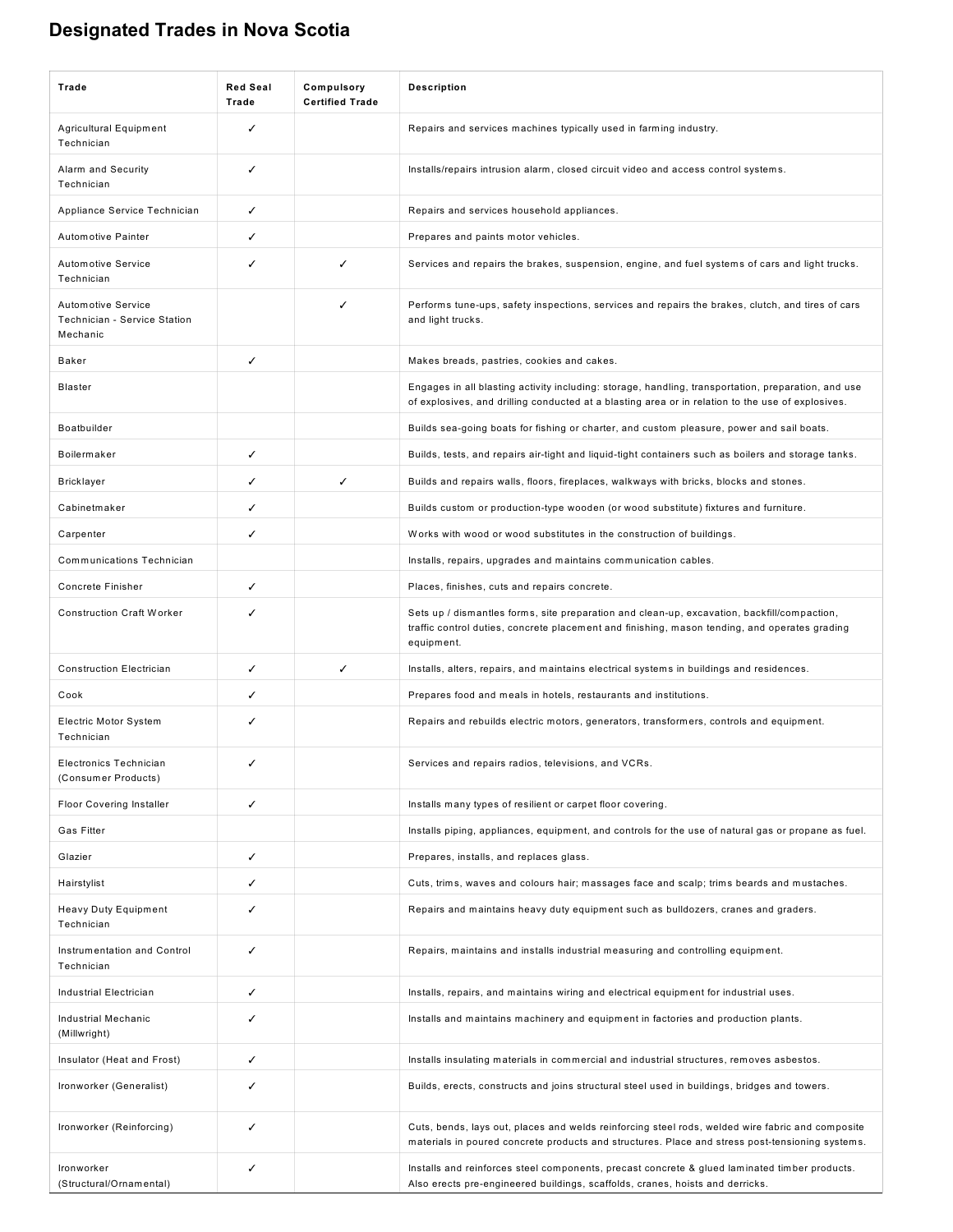| Trade                                            | <b>Red Seal</b><br>Trade | Compulsory<br><b>Certified Trade</b> | <b>Description</b>                                                                                                                                                |
|--------------------------------------------------|--------------------------|--------------------------------------|-------------------------------------------------------------------------------------------------------------------------------------------------------------------|
| Lather (Interior Systems<br>Mechanic)            | ✓                        |                                      | Installs ceiling, drywall partitions, sound-proofing, and vapour barriers in buildings.                                                                           |
| Locksmith                                        | ✓                        |                                      | Repairs, installs and adjusts locks, and maintains safes and vaults.                                                                                              |
| Machinist                                        | ✓                        |                                      | Manufactures and repairs industrial components and mechanical devices by using a variety of<br>metal cutting and shaping machinery.                               |
| Marine Fitter                                    |                          |                                      | Makes and repairs structural metal parts for ships; cuts and shapes metal for ship building.                                                                      |
| Metal Fabricator (Fitter)                        | ✓                        |                                      | Makes and repairs metal parts used in the construction of bridges, buildings and boilers.                                                                         |
| Mine Electrician                                 |                          |                                      | Installs, repairs and maintains electrical equipment and systems used in mining.                                                                                  |
| Mine Mechanic                                    |                          |                                      | Repairs, maintains and assembles equipment and machinery used in mining.                                                                                          |
| Mobile Crane Operator                            | ✓                        |                                      | Uses mobile cranes to lift, move, and place heavy objects; repairs, maintains and moves<br>cranes.                                                                |
| Motorcycle Mechanic                              | ✓                        |                                      | Assembles, services and repairs motorcycles, motor scooters, and accessories.                                                                                     |
| Motor Vehicle Body Repairer<br>(Metal and Paint) | ✓                        |                                      | Repairs, restores and replaces damaged body parts such as glass, trim, steering and<br>suspension.                                                                |
| Oil Burner Mechanic                              | ✓                        | ✓                                    | Installs, repairs and services oil burning and oil combination burning equipment and appliances.                                                                  |
| Painter and Decorator                            | ✓                        |                                      | Applies paint, varnish, stain, wall paper, and wall coverings to interior and exterior surfaces.                                                                  |
| Partsperson                                      |                          |                                      | Stores and dispenses automotive, heavy duty, or farm machinery parts.                                                                                             |
| Plumber                                          | ✓                        | ✓                                    | Installs and repairs piping and other equipment used to move, store or dispose of water, gas<br>and sewage.                                                       |
| Power Engineer                                   |                          |                                      | Maintains equipment, boilers and generators that provide heat, ventilation and power for<br>buildings.                                                            |
| Powerline Technician                             | ✓                        |                                      | Builds and maintains overhead and underground electrical systems, powerlines, poles and<br>street lights.                                                         |
| <b>Recreation Vehicle Service</b><br>Technician  | ✓                        |                                      | Installs, repairs and services Class A, B & C motorhomes, truck campers, holiday, fifth wheel,<br>park mobile, and tent trailers.                                 |
| Refrigeration and Air<br>Conditioning Mechanic   | ✓                        | ✓                                    | Installs and services refrigerating and air conditioning systems.                                                                                                 |
| <b>Restoration Stone Mason</b>                   |                          |                                      | Constructs and repairs structures using stone.                                                                                                                    |
| Rig Technician                                   | ✓                        |                                      | Operates the drawworks, rotary equipment and pumps, inspects rigs, maintains records of<br>drilling operations, and oversees rig mobilization and demobilization. |
| Roofer                                           | ✓                        |                                      | Installs and repairs single or multi-ply roofing systems, shingles and pre-formed rigid sheeting.                                                                 |
| Sheet Metal Worker                               |                          |                                      | Designs, makes, installs and repairs sheet metal products and parts.                                                                                              |
| Sprinkler System Installer                       | ✓                        |                                      | Installs and maintains permanent fire extinguishing systems.                                                                                                      |
| Steamfitter - Pipefitter                         | ✓                        |                                      | Installs piping, equipment and controls for hot water, steam, process and chemical piping.                                                                        |
| Tilesetter                                       |                          |                                      | Covers, repairs and decorates surfaces using ceramic, marble and other materials.                                                                                 |
| Tool and Die Maker                               | ✓                        |                                      | Makes, repairs and modifies prototype, or special tools, dies and fixtures.                                                                                       |
| Transport Trailer Technician                     | ℐ                        |                                      | Repairs and services the braking, electrical hydraulic system and heating/cooling units of truck-<br>trailers.                                                    |
| <b>Truck and Transport</b><br>Mechanic           | ✓                        | ✓                                    | Repairs and services the various systems and engine components of buses and transport<br>vehicles.                                                                |
| Welder                                           |                          |                                      | Joins, cuts or shapes metal using electric arc, oxyacetylene flame or other processes.                                                                            |
|                                                  |                          |                                      |                                                                                                                                                                   |